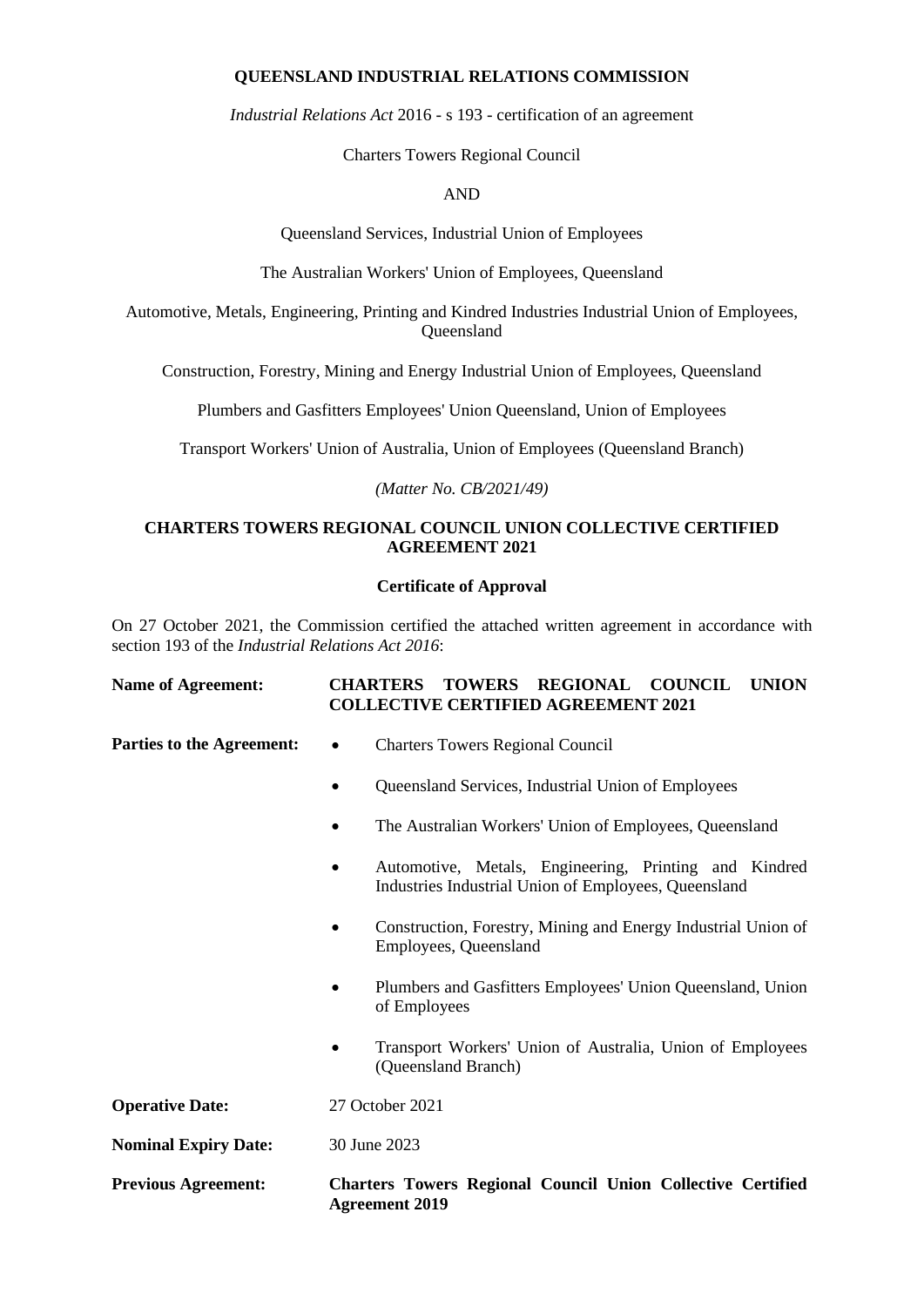**Termination Date of Previous Agreement:** 27 October 2021

By the Commission

J.M. POWER Industrial Commissioner 27 October 2021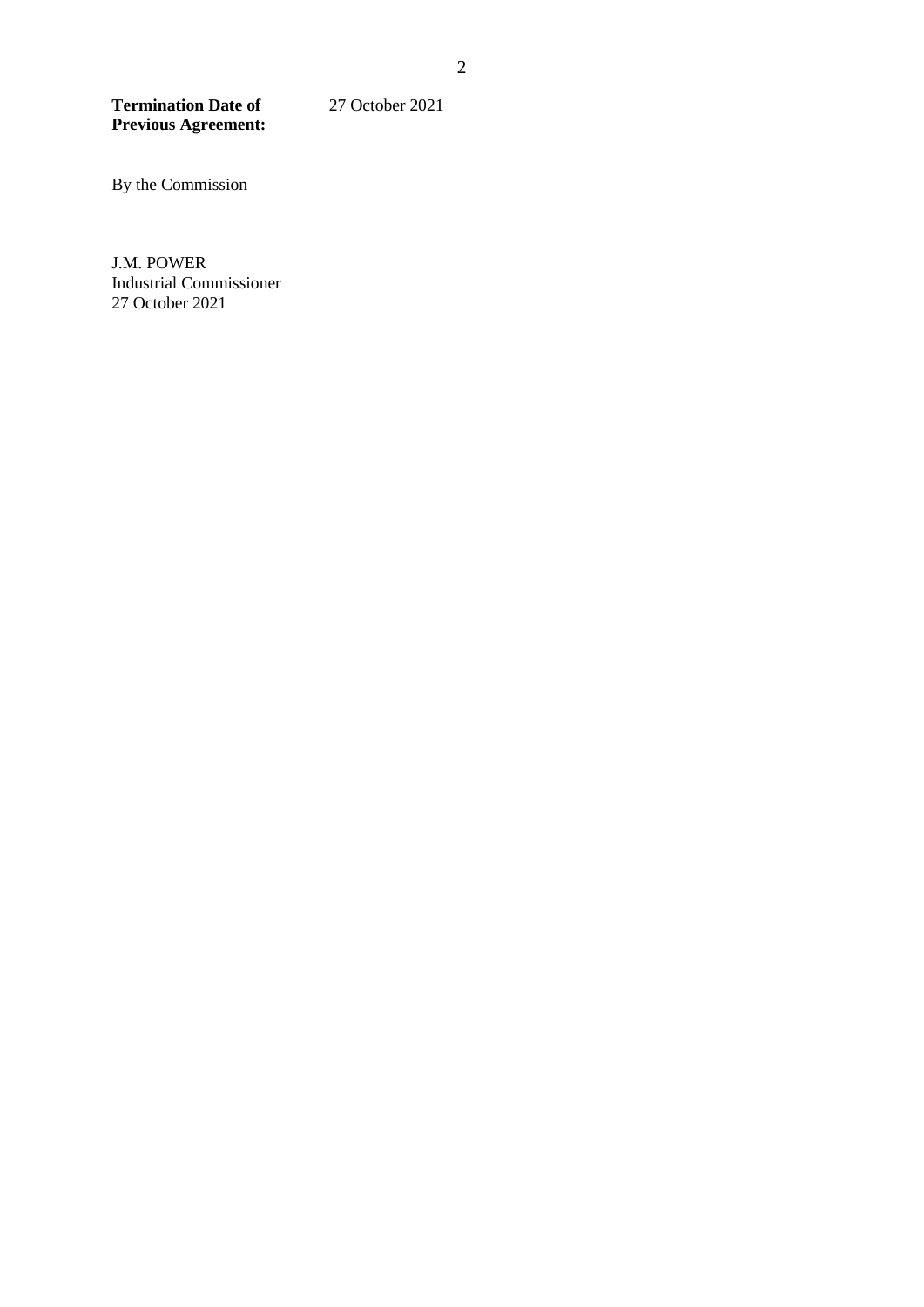

# Charters Towers Regional Council Union Collective Certified Agreement 2021

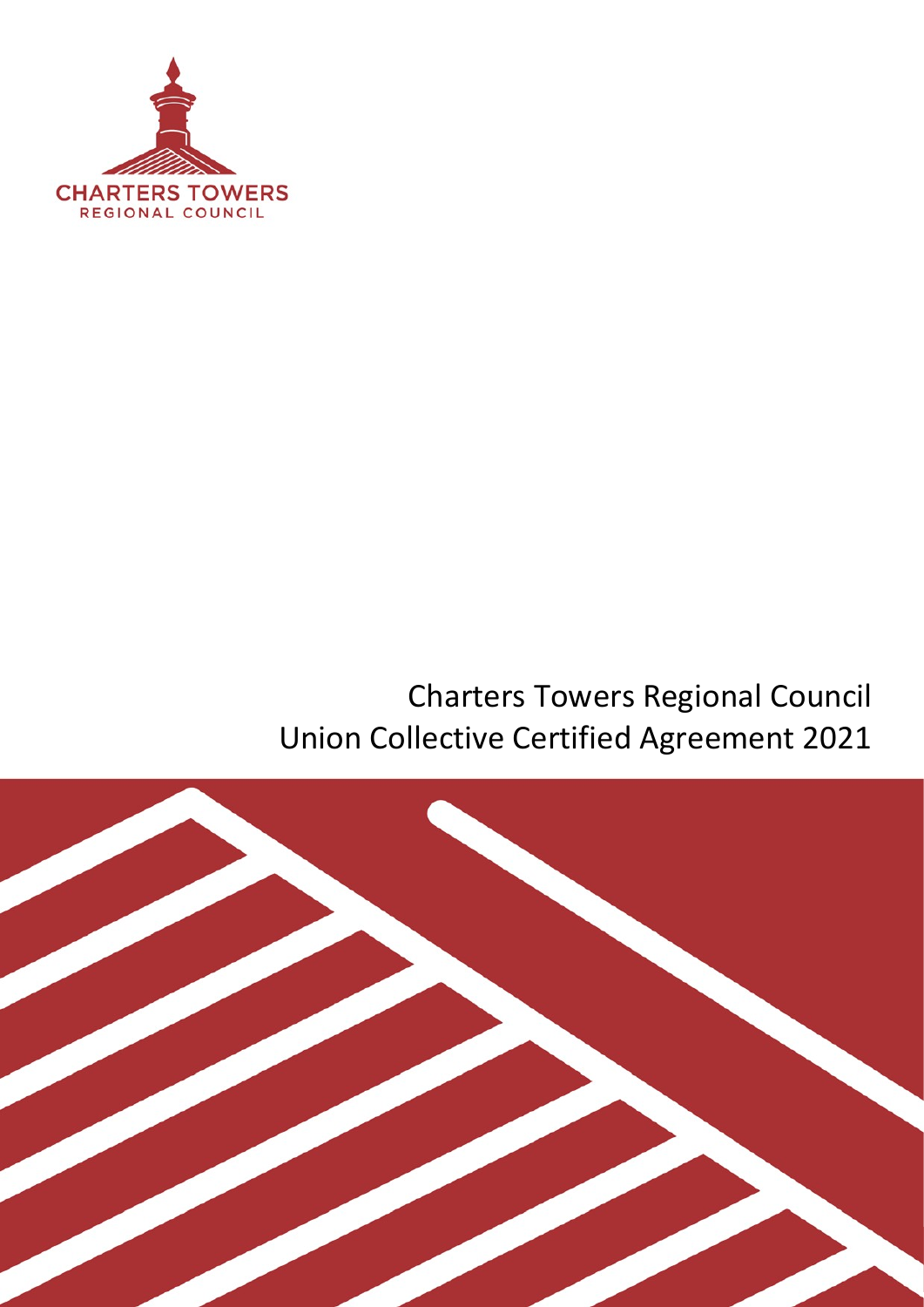# **Table of Contents**

| <b>Clause</b> |     | <b>Subject Matter</b> | Page No. |
|---------------|-----|-----------------------|----------|
| No.           |     |                       |          |
|               |     |                       |          |
|               |     |                       |          |
|               | 1.1 |                       |          |
|               | 1.2 |                       |          |
|               | 1.3 |                       |          |
|               | 1.4 |                       |          |
|               | 1.5 |                       |          |
|               | 1.6 |                       |          |
|               | 1.7 |                       |          |
|               | 1.8 |                       |          |
|               | 1.9 |                       |          |
|               | 2.1 |                       |          |
|               | 2.2 |                       |          |
|               | 2.3 |                       |          |
|               | 2.4 |                       |          |
|               | 2.5 |                       |          |
|               |     |                       |          |
|               | 3.1 |                       |          |
|               | 3.2 |                       |          |
|               | 3.3 |                       |          |
|               | 3.4 |                       |          |
|               | 3.5 |                       |          |
|               |     |                       |          |
|               | 4.1 |                       |          |
|               | 4.2 |                       |          |
|               |     |                       |          |
|               | 5.1 |                       |          |
|               | 5.2 |                       |          |
|               | 5.3 |                       |          |
|               | 5.4 |                       |          |
|               | 5.5 |                       |          |
|               | 5.6 |                       |          |
|               | 5.7 |                       |          |
|               | 5.8 |                       |          |
|               | 5.9 |                       |          |
|               |     |                       |          |
|               |     |                       |          |
|               |     |                       |          |
|               | 6.1 |                       |          |
|               | 6.2 |                       |          |
|               | 6.3 |                       |          |
|               | 6.4 |                       |          |
|               | 6.5 |                       |          |
|               | 6.6 |                       |          |
|               | 6.7 |                       |          |
|               | 6.8 |                       |          |
|               | 6.9 |                       |          |
|               |     |                       |          |
|               |     |                       |          |
|               |     |                       |          |

 $\sqrt{2}$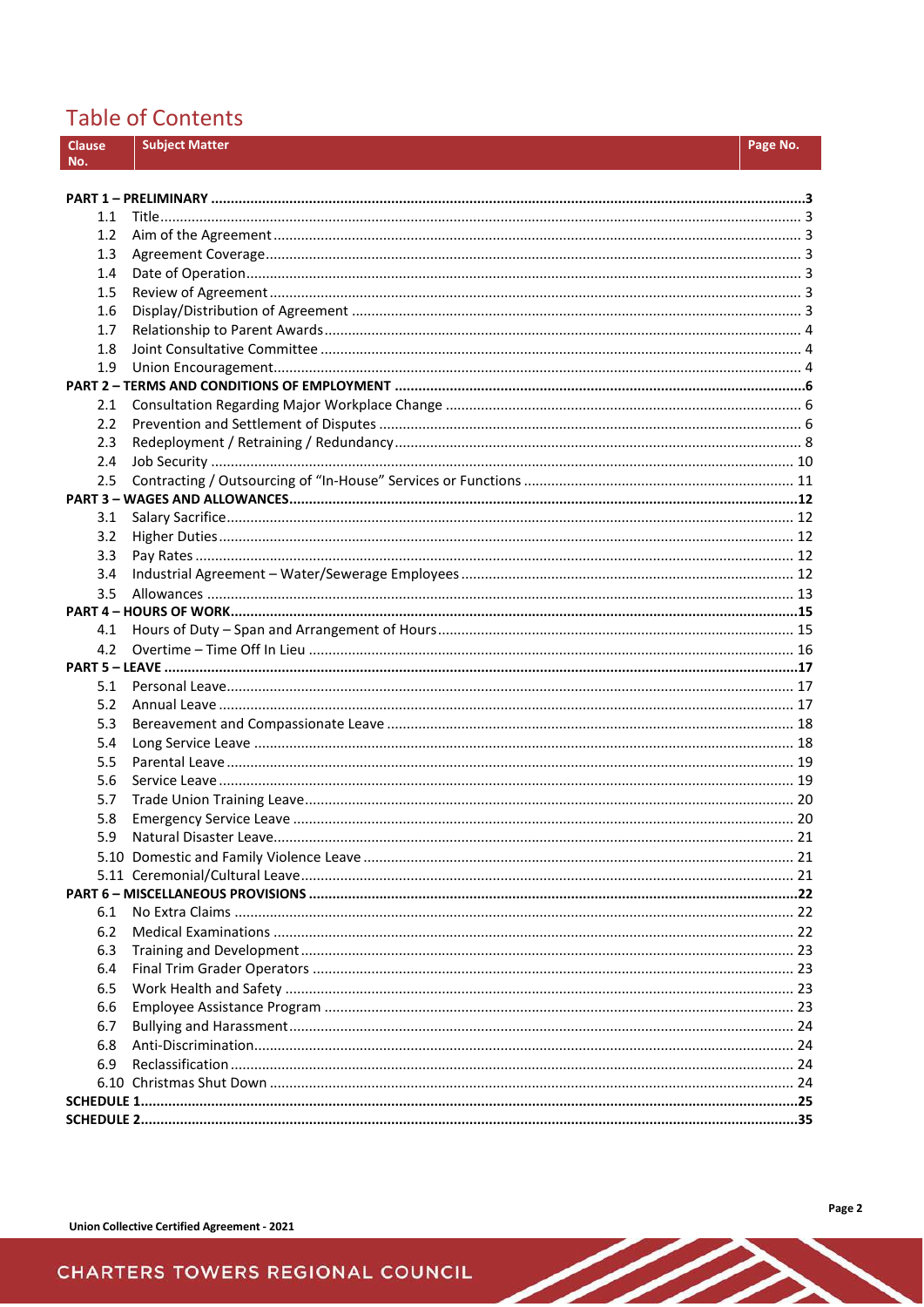#### <span id="page-4-0"></span>**PART 1 – PRELIMINARY**

### <span id="page-4-1"></span>**1.1 Title**

This Agreement shall be known as Charters Towers Regional Council Union Collective Certified Agreement 2021.

#### <span id="page-4-2"></span>**1.2 Aim of the Agreement**

The aim of this Agreement is:

- a) To improve productivity and efficiency within the Council;
- b) To facilitate greater flexibility of working arrangements within the framework of this Agreement;
- c) To ensure continued reform, using a consultative approach;
- d) To provide certainty, stability and equity in relation to overall pay increases and conditions for the period of operation of the Agreement;
- e) To provide the time, resources, processes and people for the above to occur.

### <span id="page-4-3"></span>**1.3 Agreement Coverage**

This Agreement shall be binding upon Charters Towers Regional Council ABN 67 731 313 583 and the following Unions:

- a) The Australian Workers' Union of Employees, Queensland;
- b) Queensland Services, Industrial Union of Employees;
- c) Automotive, Metals, Engineering, Printing and Kindred Industries Industrial Union of Employees, Queensland;
- d) Transport Workers' Union of Australia, Union of Employees, (Queensland Branch);
- e) Construction, Forestry, Mining & Energy, Industrial Union of Employees, Queensland; and
- f) Plumbers and Gasfitters Employees' Union Queensland, Union of Employees.

This Agreement shall apply to Charters Towers Regional Council ABN 67 731 313 583, all employees covered by the Queensland Local Government Industry (Stream A) Award – State 2017, the Queensland Local Government Industry (Stream B) Award – State 2017, the Queensland Local Government Industry (Stream C) Award – State 2017 and the Order - Apprentices' and Trainees' Wages and Conditions (excluding certain Queensland Government Entities) 2003 and the Unions mentioned above.

This Agreement shall not apply to the employment terms and conditions of those Senior Officers as provided for in Division 2 – Section 1, clause 4.2 of the Queensland Local Government Industry (Stream A) Award – State 2017. All Senior Officers will be covered by contracts of employment and this Agreement shall not apply to the terms and conditions of any such employee.

### <span id="page-4-4"></span>**1.4 Date of Operation**

This Agreement shall operate from the date of certification with an expiry date of 30 June 2023.

#### <span id="page-4-5"></span>**1.5 Review of Agreement**

The parties undertake to commence discussions on a replacement Certified Agreement within six months of the expiry date.

### <span id="page-4-6"></span>**1.6 Display/Distribution of Agreement**

A copy of this Agreement shall be exhibited and displayed in a conspicuous and convenient place at the Administration Centre, City Hall and each Depot, and will be made available to each employee covered by this Agreement on request. The Agreement will also be available electronically on the Council's Intranet.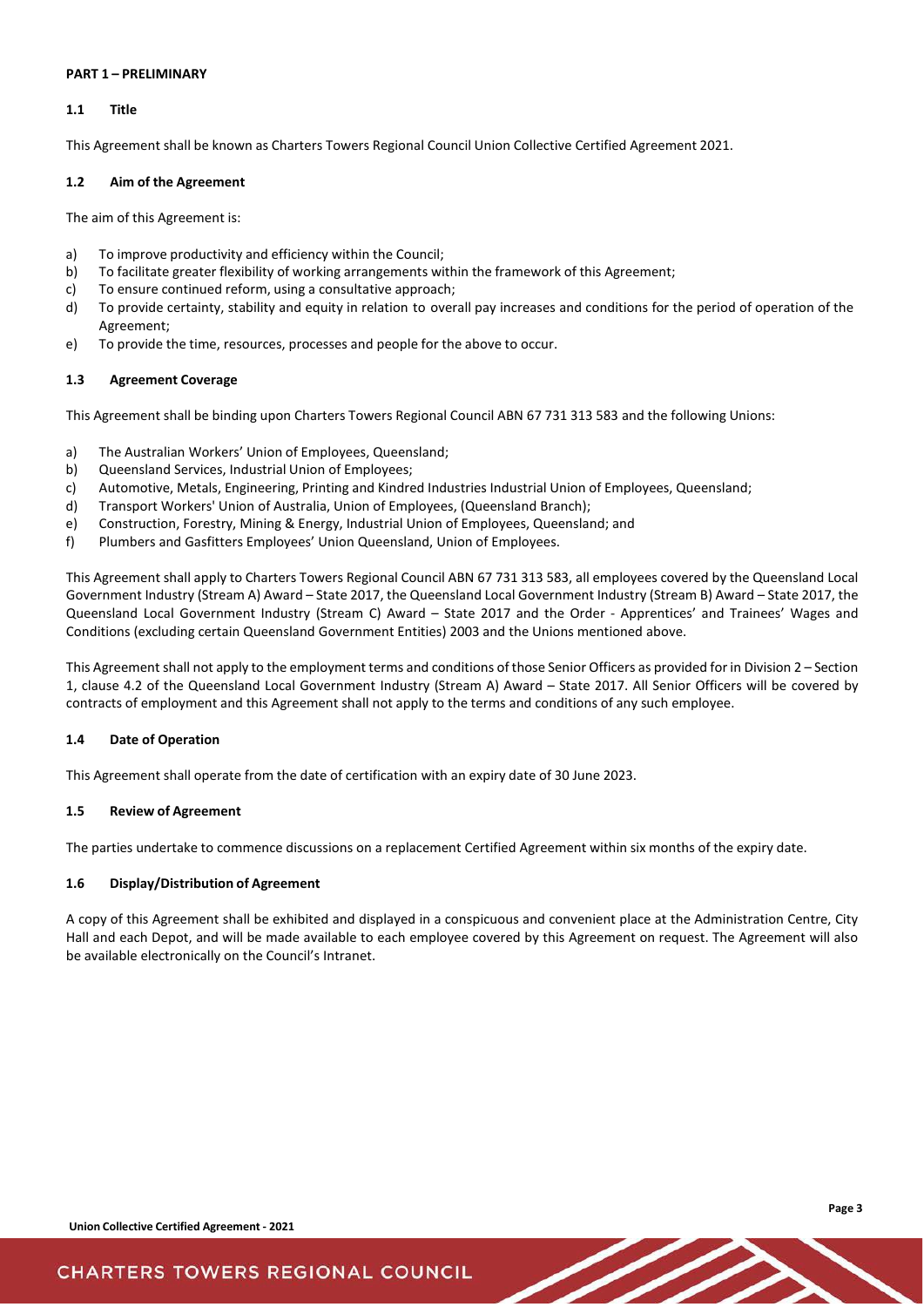#### <span id="page-5-0"></span>**1.7 Relationship to Parent Awards**

This Agreement shall be read and interpreted wholly in conjunction with the Queensland Local Government Industry (Stream A) Award - State 2017, Queensland Local Government Industry (Stream B) Award - State 2017, Queensland Local Government Industry (Stream C) Award - State 2017 and the Order - Apprentices' and Trainees' Wages and Conditions (excluding certain Queensland Government Entities) 2003 in force at date of certification, provided that where there is any inconsistency between thisAgreement and the above Awards this Agreement shall take precedence to the extent of the inconsistency.

#### <span id="page-5-1"></span>**1.8 Joint Consultative Committee**

The Joint Consultative Committee (JCC) has been established for the purpose of negotiating an enterprise agreement in accordance with the Industrial Relations Act 2016.

The JCC will have representatives from management and involved Unions. The role of this group is an advisory group to the CEO on all matters related to establishing a consistent industrial framework for the Council. The role of the group is to:

- a) Develop, negotiate and agree upon the new industrial instruments;
- b) Develop recommendations on how existing industrial instruments will apply to new employees pending new industrial instruments being finalised;
- c) Develop the framework for employment matters during transition; and
- d) Review and oversee the implementation of the employment code and regulations for the transition period.

Prior to the implementation of changes which may have a significant effect on an employee or employees, the Council will advise the JCC of the changes and the likely effect on employees, including measures to avert or mitigate any adverse effects of such changes on employees. Employees and their Unions will be fully consulted about such proposed changes at the earliest opportunity. Affected employees and their Union will also have an opportunity to comment on any reports relevant to employee matters.

#### <span id="page-5-2"></span>**1.9 Union Encouragement**

#### **Preamble**

Parties to this agreement recognise the right of, and encourage, individuals to join a Union. However, it is also recognised that Union membership remains at the discretion of each individual.

#### **1.9.1 New Employees**

During the Induction Process, new employees will be provided with a document that identifies the existence of the Union encouragement clause within this Agreement as well as the contact details for Unions party to the certified agreement.

#### **1.9.2 Workplace Delegates**

Council recognises the role that the relevant Union/s workplace delegates play in promoting understanding of industrial instruments, knowledge of industrial instruments (including awards and agreements) and dispute resolution. On being notified in writing by the relevant Unions that an employee has been appointed as a workplace delegate, the Council will recognise the employee as a relevant Union workplace delegate and allow them the following:

- a) Reasonable time in working hours, without loss of pay, to perform the task required to effectively represent the Union members in the workplace;
- b) Reasonable private access to Union members to discuss Union business and to non-Union members for recruitment purposes;
- c) Reasonable access to representatives of Council for the purpose of resolving issues of concern to Union members;
- d) Reasonable access to resources to undertake Union activities.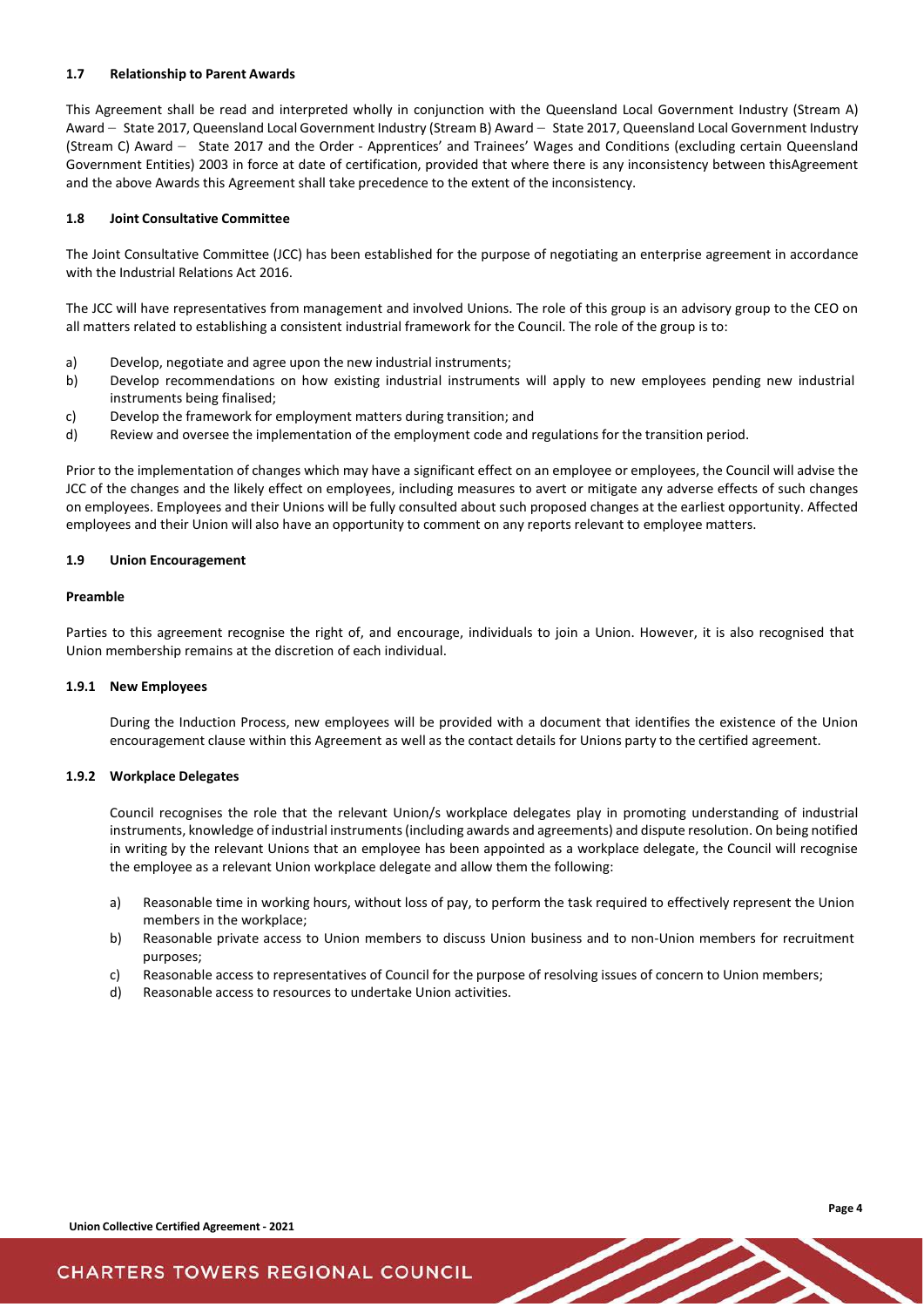#### **1.9.3 Right of Entry**

An authorised officer of a relevant Union/s will have rights of access and entry to the premises of the Council for the following purposes upon giving relevant legislative notice:

- a) Meetings with workplace delegates;
- b) Meetings with members of staff;
- c) Meetings with relevant management team members on matters associated with agreement or current industrial workplace issues;
- d) To conduct Union business matters or matters incidental to Union matters.

#### **1.9.4 Meetings**

Employees will be entitled to reasonable time off with pay within working hours to attend approved meetings designed to improve employment relations within the Council, including Union meetings.

#### **1.9.5 Meeting Notices and Newsletters**

The Council will provide an accessible space within each work location for the posting of any relevant award, this Agreement or notices pertaining to employment relations within the workplace produced by the relevant Unions. The relevant Union workplace delegate will be provided with access to this space

#### **1.9.6 Deduction of Union Fees**

The parties agree to offer a system for payroll deduction of Union fees for the duration of the Agreement.

An employee may request, in writing, to have his or her annual Union membership fees deducted from their salary.

If a request is made in accordance with clause 1.9.6, Council shall make the requested deductions and pay them directly to the Union nominated by the employee.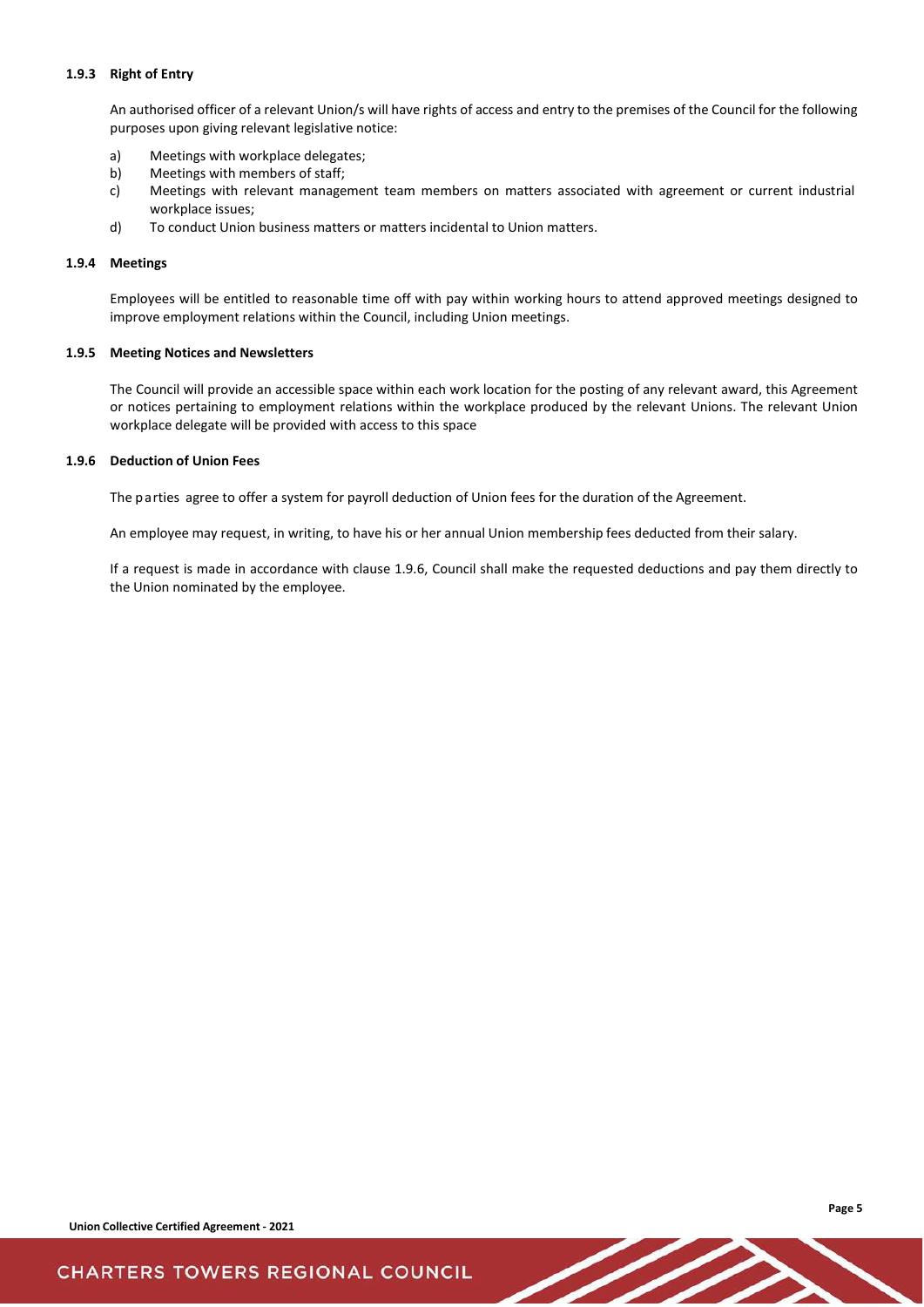#### <span id="page-7-0"></span>**PART 2 – TERMS AND CONDITIONS OF EMPLOYMENT**

#### <span id="page-7-1"></span>**2.1 Consultation Regarding Major Workplace Change**

#### **2.1.1 Employer to Discuss Change**

Prior to Council making any definite decision to introduce changes in production, program, organisation, structure or technology, that are likely to have significant effects on employees, the Council will consult the employees who may be affected by the proposed changes and, where relevant, their Union/s.

The Council will provide in writing to the employees concerned and, where relevant, their Union/s, all relevant information about the proposed changes including the nature of the changes proposed, the expected effects of the changes on employees including the number and categories of employees likely to be displaced and the time when, or the period over which, any changes or redundancies will occur.

The Council shall give prompt consideration to the matters raised by the employees and/or their Union representatives in relation to the changes to avoid or minimise the effects of the changes and any other matters likely to affect employees.

#### **2.1.2 Significant Effects**

For the purposes of clause 2.1.1 "significant effects" includes termination of permanent employment, major changes in the composition, operation or size of the Council's permanent workforce or in the skills required; the elimination or diminution of job opportunities or job tenure; the alteration of hours of work; the need for retraining or transfer of employees to other work or locations and the restructuring of jobs. Where the parent Award or this Agreement makes provision for alteration of any of the matters referred to herein an alteration will be deemed not to have significant effect.

The Council shall not be required to disclose confidential information, the disclosure of which would be adverse to the Council's interests.

#### <span id="page-7-2"></span>**2.2 Prevention and Settlement of Disputes**

#### **2.2.1 Prevention and Settlement of Employee Grievances and Disputes – Award / Agreement Matters**

The objectives of this procedure are the avoidance and resolution of any disputes over matters covered by the relevant Award / this Agreement based on the provision of information and explanation, consultation, co-operation and negotiation.

Subject to legislation, while the dispute procedure is being followed normal work is to continue except in the case of a genuine safety issue. The status quo existing before the emergence of a dispute is to continue whilst the procedure is being followed. No party shall be prejudiced as to the final settlement by the continuation of work.

In the event of any disagreement between the parties as to the interpretation or implementation of this Agreement, the following procedures shall apply:

- a) The matter is to be discussed by the employee's Union representative and/or the employee/s concerned (where appropriate) and the immediate supervisor in the first instance. The discussion should take place within 24 hours and the procedure should not extend beyond 7 days;
- b) If the matter is not resolved as per clause 2.2.1 (a), it shall be referred by the Union representative and/or the employee/s to the appropriate management representative who shall arrange a conference of the relevant parties to discuss the matter. This process should not extend beyond 7 days;
- c) If the matter remains unresolved it may be referred to the employer for discussion and appropriate action. This process should not exceed 14 days;
- d) If the matter is not resolved then it may be referred by either party to the Queensland Industrial Relations Commission.

Nothing contained in this procedure shall prevent Unions or the employer from intervening in respect of matters in dispute should such action be considered conducive to achieving resolution.

### **2.2.2 Prevention and Settlement of Employee Grievances and Disputes - Other Than Award / Agreement Matters**

The objectives of the procedure are to promote the prompt resolution of grievances by consultation, co-operation and discussion to reduce the level of disputation and to promote efficiency, effectiveness and equity in the workplace.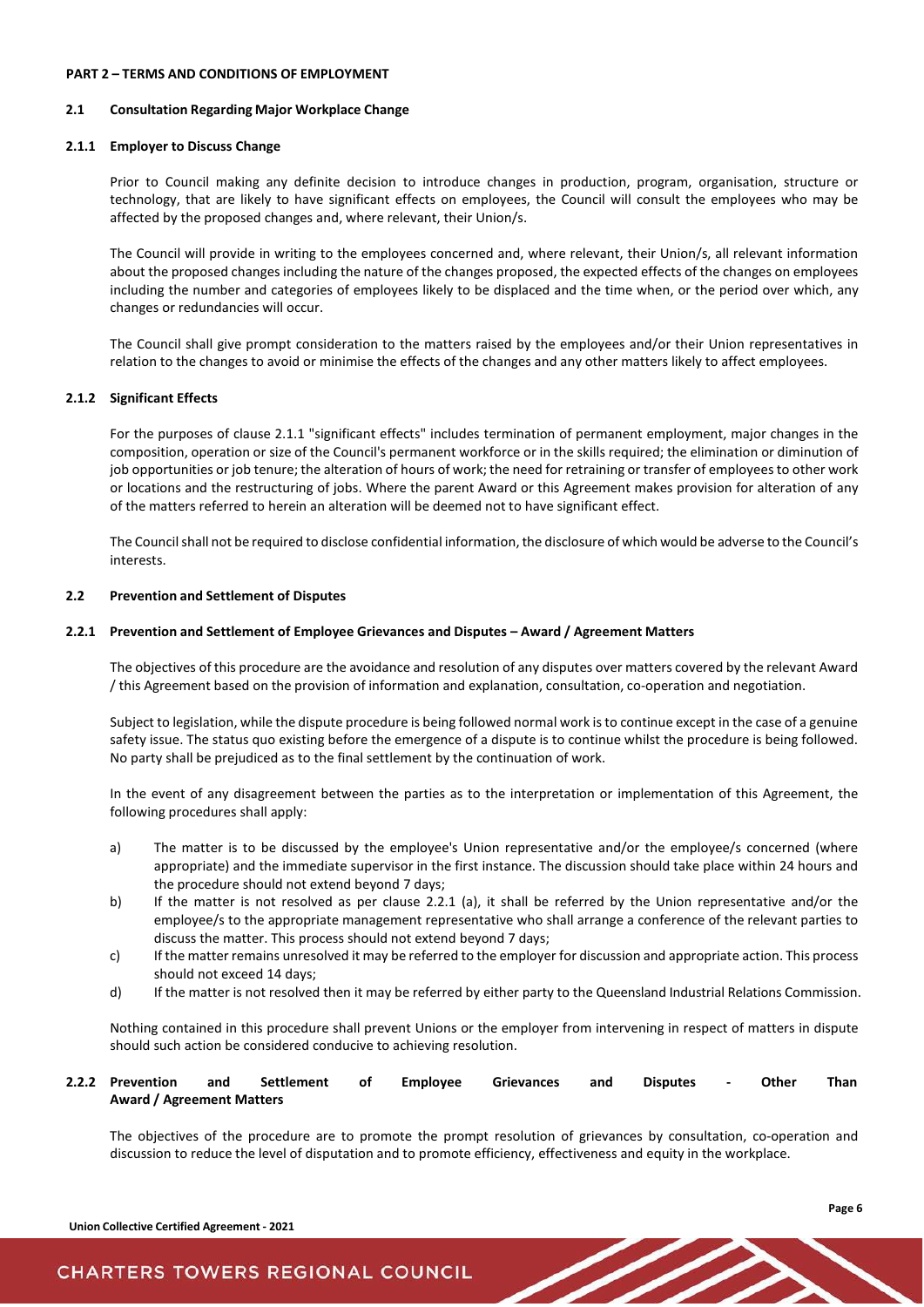The following procedure applies to all industrial matters within the meaning of the Act:

- Stage 1: In the first instance the employee shall inform such employee's immediate supervisor of the existence of the grievance and they shall attempt to resolve the grievance. It is recognised that an employee may exercise the right to consult such employee's Union representative during the course of Stage 1.
- Stage 2: If the grievance remains unresolved, the employee shall refer the grievance to the next in line management ("the manager"). The manager will consult with the relevant parties. The employee may exercise the right to consult or be represented by such employee's representative during the course of Stage 2.
- Stage 3: If the grievance is still unresolved, the manager will advise the employer and the aggrieved employee may submit the matter in writing to the employer if such employee wishes to pursue the matter further. If desired by either party the matter may also be notified to the relevant Union.

The employer shall ensure that:

- a) The aggrieved employee or such employee's Union representative has the opportunity to present all aspects of the grievance; and
- b) The grievance shall be investigated in a thorough, fair and impartial manner.

The employer may appoint another person to investigate the grievance or dispute. The employer may consult with the employee representative in appointing an investigator. The appointed person shall be other than the employee's supervisor or manager.

If the matter is notified to the Union, the investigator shall also consult with the Union during the course of the investigation. The employer shall advise the employee initiating the grievance, the employee's Union representative and any other employee directly concerned of the determinations made as a result of the investigation of the grievance.

The procedure is to be completed in accordance with the following time frames unless the parties agree otherwise:

Stage 1: Discussions should take place between the employee and such employee's supervisor within 24 hours and the procedure shall not extend beyond 7 days.

Stage 2: Not to exceed 7 days.

Stage 3: Not to exceed 14 days.

If the grievance or dispute is not settled the matter may be referred to the Queensland Industrial Relations Commission by the employee or the Union.

Subject to legislation, while the grievance procedure is being followed normal work is to continue except in the case of a genuine safety issue. The status quo existing before the emergence of a grievance or dispute is to continue while the procedure is being followed. No party shall be prejudiced as to the final settlement by the continuation of work.

Where the grievance involves allegations of sexual harassment an employee should commence the procedure at Stage 3.

**Union Collective Certified Agreement - 2021**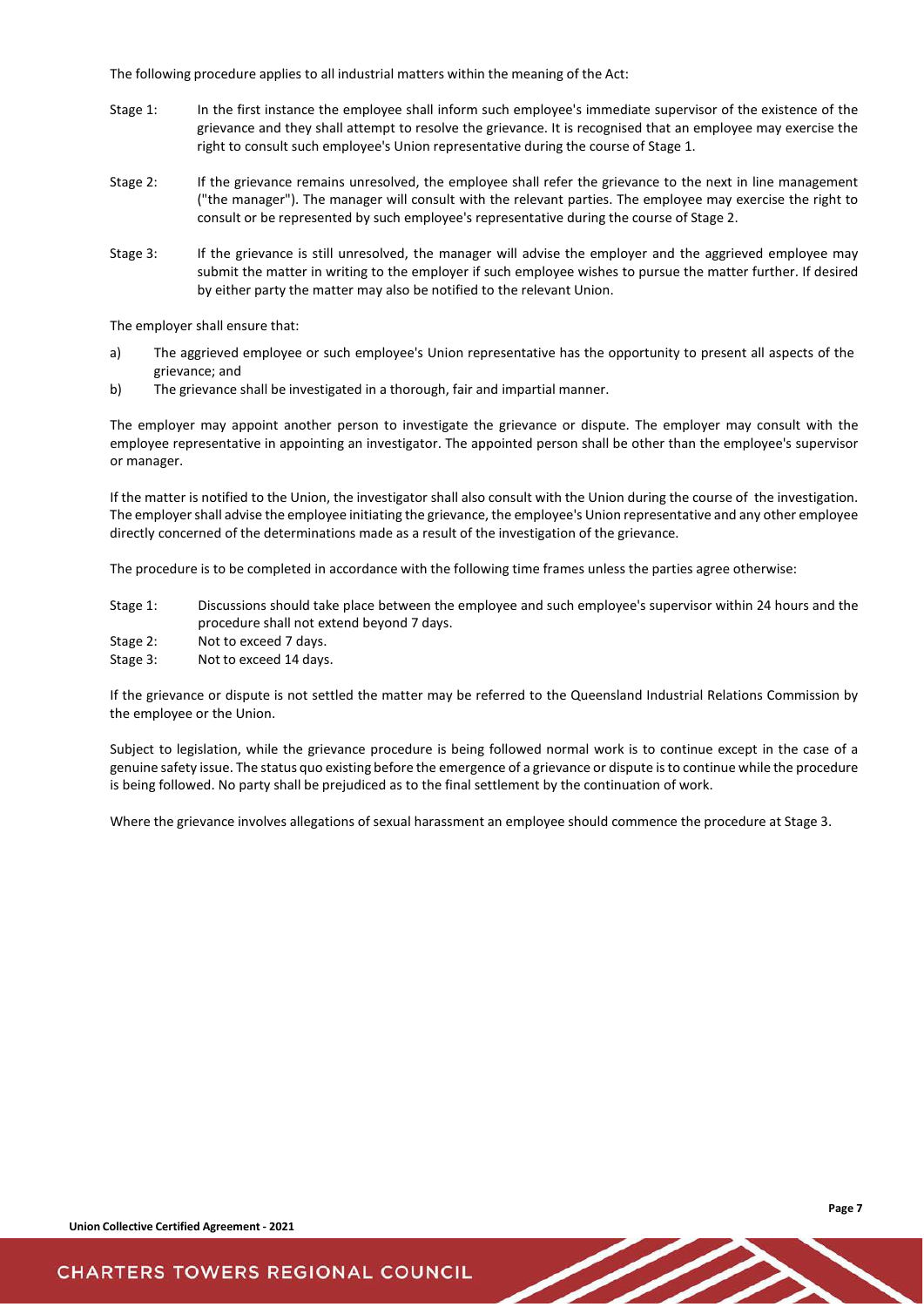### <span id="page-9-0"></span>**2.3 Redeployment / Retraining / Redundancy**

Council shall endeavour to find suitable alternative employment within Council for all employees, whose position has been determined redundant. For this purpose, employees shall be individually interviewed to determine what options may exist for their retraining by Council.

Such emergent redundancies shall be notified to the relevant industrial organsiations with at least thirteen (13) weeks' notice and shall be negotiated with such organisations in good faith.

#### **2.3.1 Definitions**

- a) Redeployment: is a process of transferring employees to suitable alternative positions within Council, where their existing position has been declared redundant.
- b) Retraining: includes an analysis of an employee's current skills, knowledge and abilities for the purpose of developing an individual training plan to facilitate the employee's redeployment.
- c) Redundancy: a position becomes redundant when the Council's need for work of a particular kind at a location has diminished or ceased.
- d) Voluntary Retrenchment: means termination of the employment of staff who are in redundant positions who have accepted voluntary retrenchment offered at the initiative of Council.
- e) Involuntary Retrenchment: means the termination (at the initiative of Council) of employment of staff who are in redundant positions, and who are unable to be redeployed.
- f) Completed years of service*:* for the purpose of this clause shall mean continuous service with Local Government.
- g) Notice of redundant position: means the formal advice to the employee that their position is to become redundant.
- h) Notice of involuntary retrenchment: means the notice to an employee that their services are terminated as a result of their position being made redundant and redeployment not being achieved. In such circumstances, employees shall receive notice at least thirteen (13) weeks before the event.
- i) Ordinary Rate of Pay for redundancy payments: shall mean the current rate including enterprise bargaining increases plus District and / or Locality Allowance, and any allowances currently paid to the employee which under the relevant Award are to be treated as ordinary pay, or bonuses under a contractual agreement forming part of the base salary (excluding shift loadings, weekend penalty payments, and overtime).
- j) Actual Rate of Pay: is the ordinary rate of pay as at the date of redeployment.

#### **2.3.2 Objectives**

The chief objectives of the Agreement are:

- a) To maintain, where possible, employees whose positions have become redundant in continued employment within the Council;
- b) To retrain such employees where necessary;
- c) To pay monetary compensation to such employees who are unable to be redeployed and whose employment is to be terminated;
- d) To assist employees to find employment outside the service of the Council insofar as practicable (e.g. finding like employment within other Local Authority, help in résumé update etc.)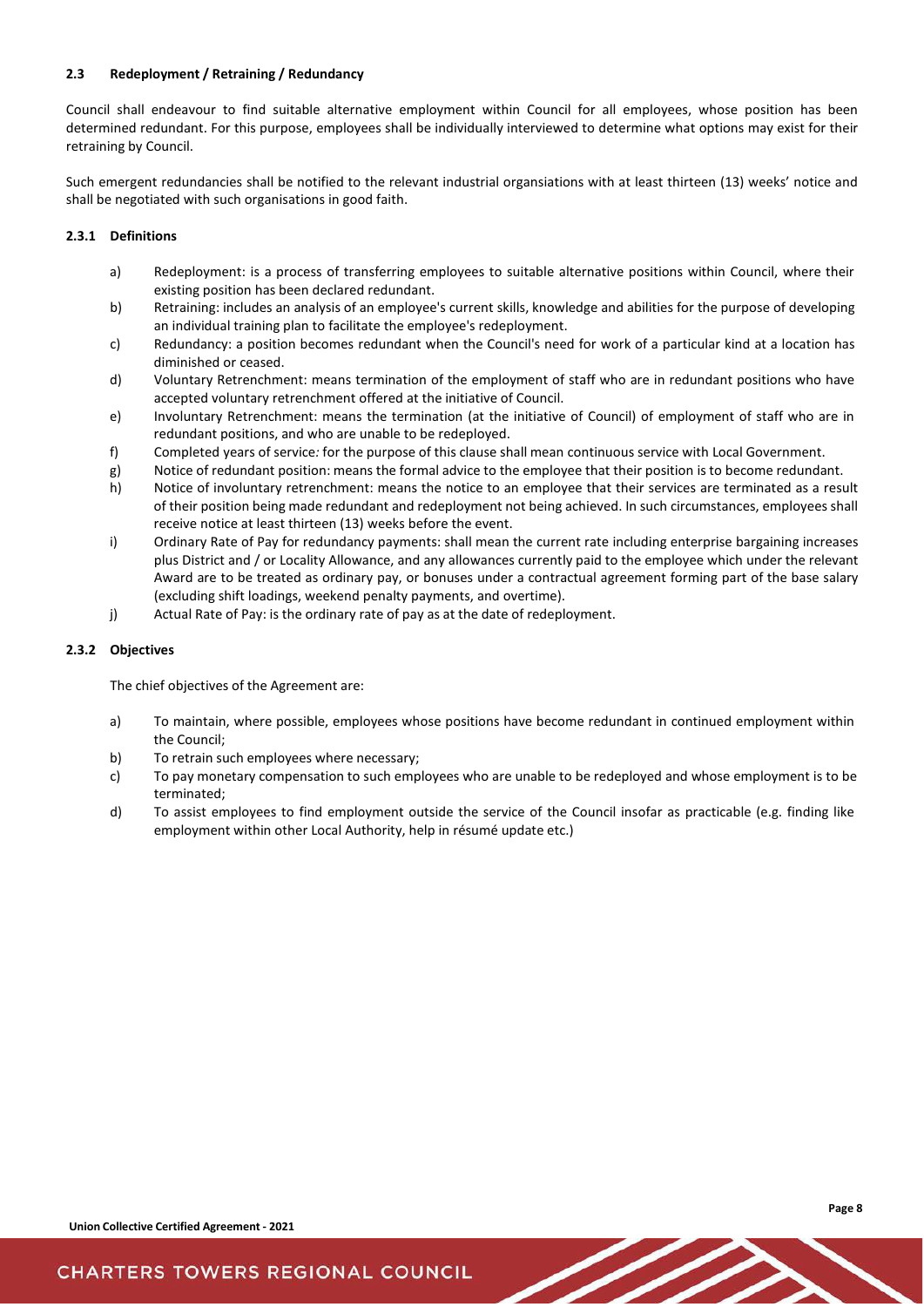#### **2.3.3 Consultation with Relevant Employees**

Where it appears that a position or positions are likely to become redundant, the Council shall at the earliest practicable time provide all relevant details to the employees concerned and, at the request of the employees, details will be provided to the nominated representative and arrange discussions with the employees and, at the employees request, the nominated representative.

Relevant details to be provided to the nominated representative shall include:

- a) The reasons for the position or positions being redundant;
- b) The number, classification, location and details of the redundant positions;
- c) Presentation of an organisational plan of the work unit concerned.

Provided that the Council shall not be forced to disclose any confidential information to the nominated representative. However, this shall be interpreted that the industrial organisation will always be provided the above information.

Discussions with the employees and at the employees request the nominated representative shall include:

- a) The method of identifying positions as redundant, having regard to the efficient and economical working of that enterprise;
- b) Advice and the timing of that advice to employees.

#### **2.3.4 Exceptions**

Clause 2.3 shall not apply in any of the following circumstances:

- a) Where an employee terminates employment before the expiration of the period of notice without prior approval of the Council; or
- b) Where an employee suffers a permanent injury or illness which renders that employee otherwise incapable of continuing in employment; or
- c) Where an employee's services are terminated by reason of neglect of duty or misconduct; or
- d) Where an employee has been engaged in a casual capacity or on a short-term basis, such as project employment.

#### **2.3.5 Redeployment**

The Council shall endeavour to find suitable alternative employment within the organisation. All employees shall be individually interviewed to determine what options may exist for their retraining for Council.

Continuity of service will be maintained following redeployment including long service leave balances.

Where suitable alternative employment is found for an employee at a classification with a lower rate of pay, that employee shall continue to receive, as a minimum for all work performed, the actual rate of pay for the classification held at the time of transfer.

Employees who are transferred to other positions will be eligible for redundancy benefits should it be found within three months by either themselves or the Council that the alternative position is unsatisfactory.

**Union Collective Certified Agreement - 2021**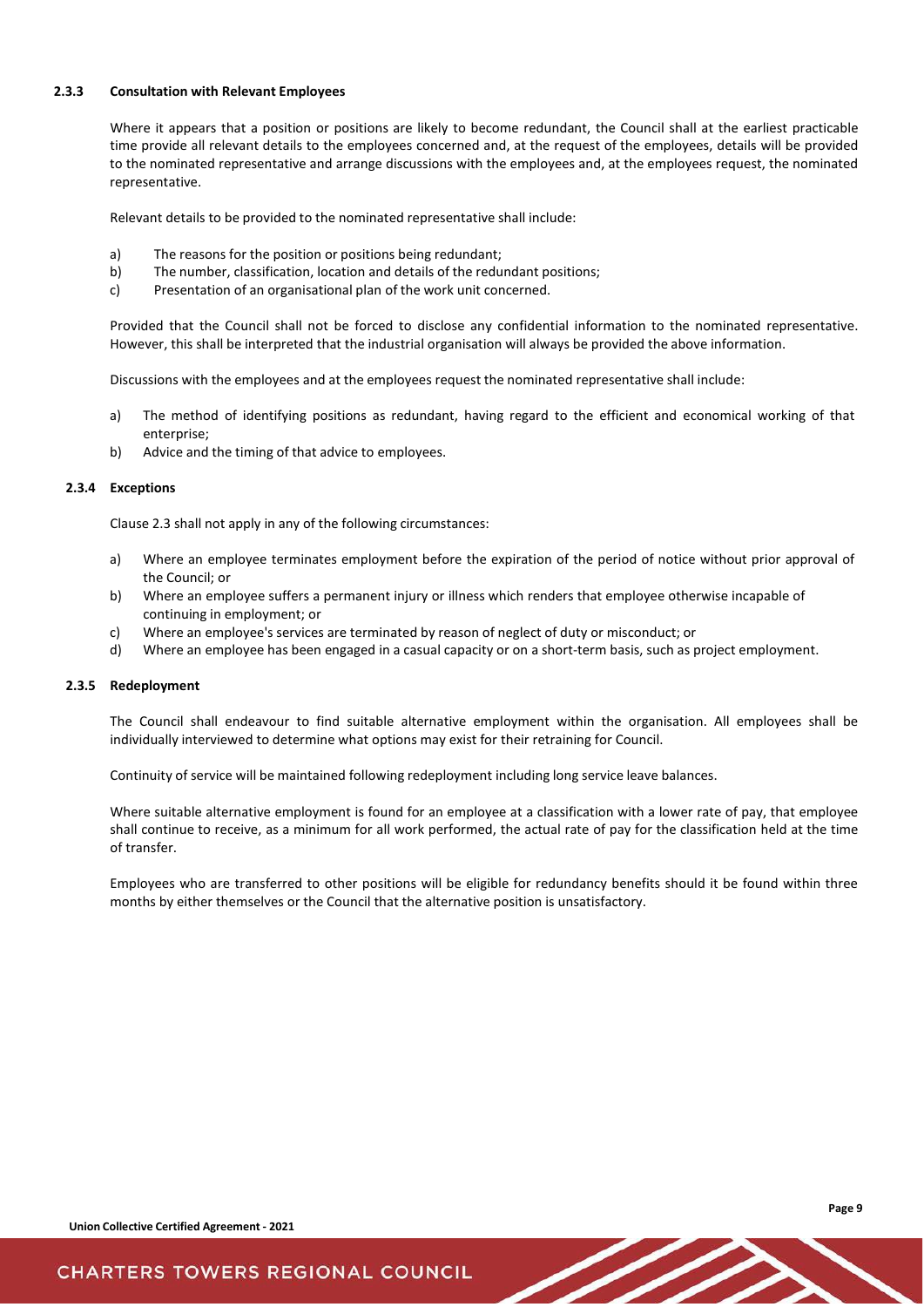#### **2.3.6 Redundancy / Retrenchment**

Upon a determination by Council that an employees' position has become redundant, and redeployment cannot be achieved, such employee shall receive notice of involuntary retrenchment.

Any employees whose positions are to be made redundant and their Unions shall receive a minimum of twenty-eight (28) calendar days formal notification of impending redundancy.

The Council will invite applications from employees for voluntary retrenchment. Persons whose applications for voluntary retrenchment are accepted by the Council shall be entitled to receive all eligible redundancy benefits at the point of termination.

On termination, eligible employees shall receive an ex-gratia redundancy payment at a rate appropriate to the completed years of service. This redundancy payment is to consist of three (3) weeks payment per year of service as well as a proportionate amount for an incomplete year of service to be capped at sixty (60) weeks for involuntary retrenchment and thirty-eight (38) weeks for voluntary retrenchment. The employee must receive as a minimum an amount equal to the employee's salary for four (4) weeks.

Eligible employees are those for whom:

- a) Suitable alternative employment cannot be found; or
- b) Whose application for voluntary retrenchment has been accepted.

Compensation by way of a redundancy benefit is compensation for loss of job security and it is not a resignation benefit.

Providing each case has the prior approval of the employee's supervisor, leave without loss of pay, accruing at the rate of one (1) day per week, shall be granted for the purpose of attending personal employment interviews. This subclause only applies to employees whose positions have been declared redundant.

Each employee whose position has been declared redundant will be given a statement showing the calculation of an estimate of the redundancy payment at least twenty-eight (28) calendar days before possible termination date.

Council will meet financial planning costs of up to \$500 for any employee subject to retrenchment on presentation of a satisfactory receipt or statutory declaration.

An employee may seek approval from Council to terminate employment before the expiration of the notice period without loss of entitlement, this approval will not be unreasonably withheld.

#### <span id="page-11-0"></span>**2.4 Job Security**

The parties agree that the implementation of performance and efficiency initiatives should enhance the operations of the Council. It is agreed that improvements in performance and efficiency sought under this Agreement will not be achieved through job reduction.

The parties are committed to continually improve the job security of employees by;

- a) Training and educating employees and providing retraining where appropriate;
- b) Career development;
- c) Using natural attrition and reallocation after consultation in preference to retrenchment or redundancy;
- d) Timely advice to employees and all involved, about any significant reallocation of labour;
- e) The Council continuing to manage its workforce in order to minimise the need for involuntary labourreductionsin the future;
- f) The Council wherever feasible minimising the amount of work performed by contractors and sub-contractors, subject to competitive performance delivery by Council staff.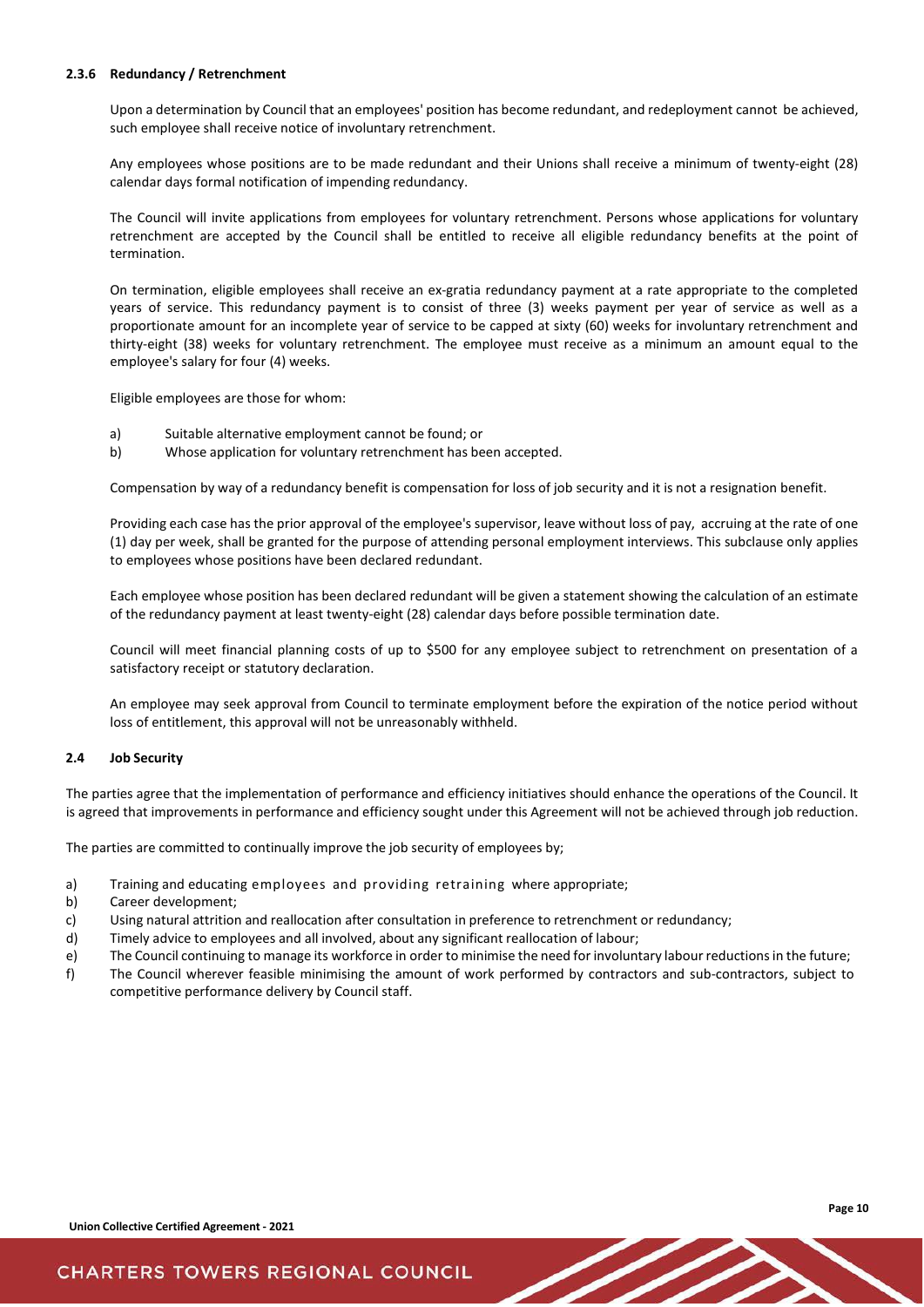### <span id="page-12-0"></span>**2.5 Contracting / Outsourcing of "In-House" Services or Functions**

It is the clear position of Council to utilise and promote the use of its in-house permanent Council employees for the undertaking of Council's works, services and operations. During the life of this Agreement, Council will minimize the contracting out or leasing of any works and services currently provided by Council and may only seek to contract/outsource works and services that are currently provided "in-house" in the following circumstances:

- a) In the event of a critical shortage of skilled staff;
- b) The lack of available infrastructure capital and the cost of providing technology;
- c) Extraordinary or unforeseen circumstances.

Notwithstanding this position, this Agreement recognises that Charters Towers Regional Council engages in activities including, but not limited to, term contractual works, carried out under Natural Disaster Relief and Recovery Arrangements (NDRRA), Road Performance Contracts (RPC), Road Maintenance Performance Contracts (RMPC), etc.

Council recognises the importance of consulting with employees and their Unions and will comply with its consultation obligations as required under clause 2.1 of this Agreement, the relevant Awards and the Industrial Relations Act 2016.

**Union Collective Certified Agreement - 2021**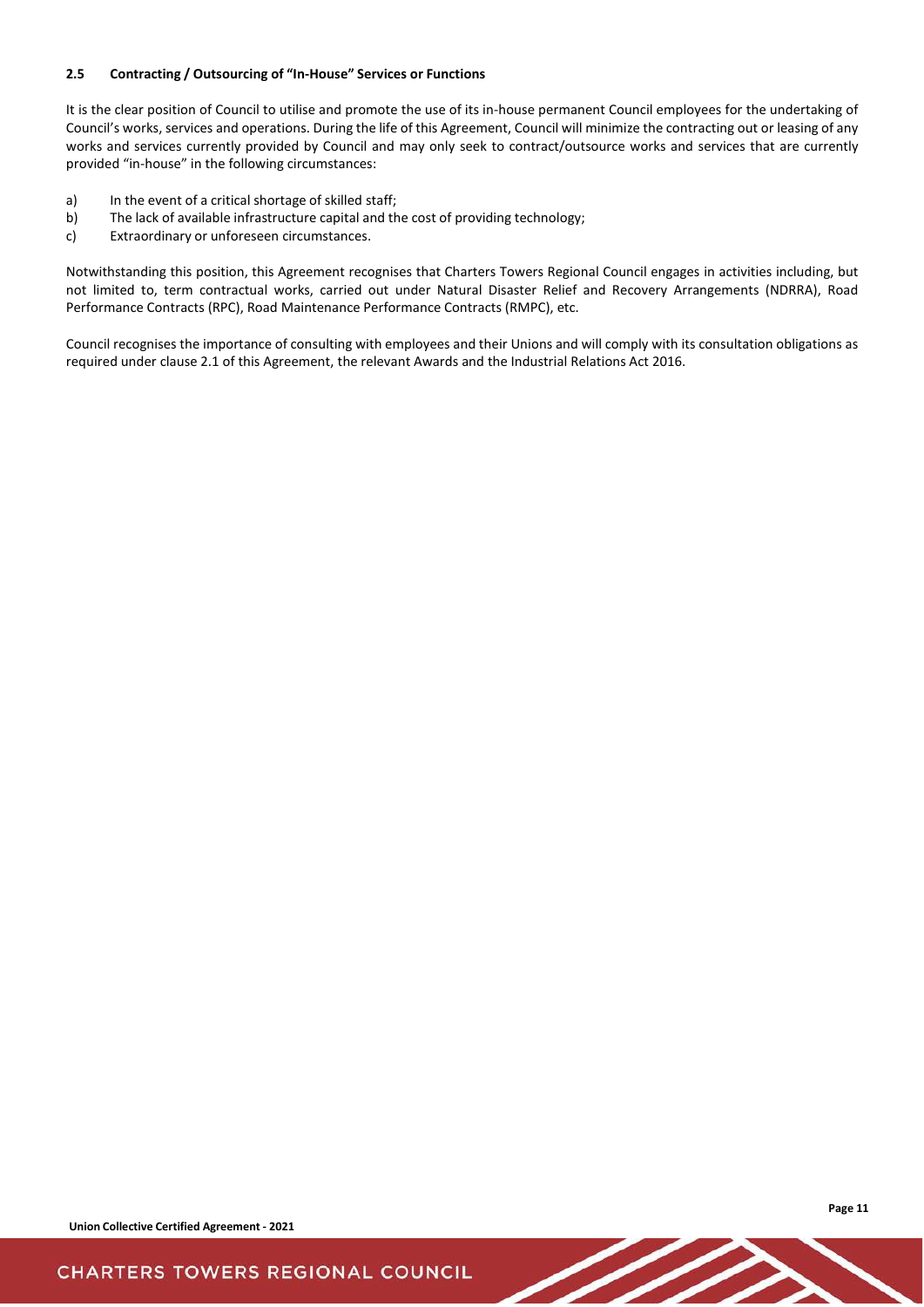#### <span id="page-13-0"></span>**PART 3 – WAGES AND ALLOWANCES**

#### <span id="page-13-1"></span>**3.1 Salary Sacrifice**

The Council provides employees with salary sacrifice opportunities to maximise their remuneration benefits through a provider of the employer's choice. The provision of such opportunities shall be subject to any legal limitations imposed.

The Council reserves the right to withdraw this provision if changes in the relevant laws mean that the Council would incur additional administrative costs or the scheme itself becomes unlawful. Any Fringe Benefit Tax attracted by the salary sacrifice arrangement shall be paid by the employee and shall not result in an increase to the total remuneration package.

Other than facilitating the salary sacrifice arrangements, the Council shall not be responsible for any other aspects of salary sacrifice which would include, but is not limited to, any loss, fines or fees or other costs sustained by the employee. Accordingly, while not a necessity, the Council recommends employees take financial advice from a qualified financial planner prior to entering into any salary sacrifice arrangements.

#### <span id="page-13-2"></span>**3.2 Higher Duties**

This clause will apply where an employee covered by the provisions of the Queensland Local Government Industry (Stream B) Award – State 2017 or Queensland Local Government Industry (Stream C) Award – State 2017, is required to perform the duties of a position covered by the provisions of the Queensland Local Government Industry (Stream A) Award 2017.

An employee required to perform higher duties either wholly or mainly (mainly being 50% or more of a day) will be paid the appropriate rate applicable to the higher position.

Where the employee being relieved holds a position for which annual increments apply, the employee engaged in relieving shall be paid the appropriate salary applicable to the first year of service and whilst continuing to perform such duties shall receive the prescribed annual increments.

In the case of an employee who was performing higher duties as prescribed in clause 3.2 immediately prior to the taking of annual leave, the employee's aggregate time spent performing higher duties in the 12 months immediately before taking the annual leave shall be taken into account, as set out as follows:

| Period of performing higher duties      | Proportion of annual leave to be paid at higher duties rate |  |  |
|-----------------------------------------|-------------------------------------------------------------|--|--|
| Less than 3 months                      | 25%                                                         |  |  |
| 3 months or more but less than 6 months | 50%                                                         |  |  |
| 6 months or more but less than 9 months | 75%                                                         |  |  |
| 9 months or more                        | 100%                                                        |  |  |

#### <span id="page-13-3"></span>**3.3 Pay Rates**

The base pay rates for Charters Towers Regional Council staff for the duration of this Agreement are detailed in Schedule 1. These rates will be the rate applicable for superannuation and leave purposes. An increase of 1.5% will be applied to all base rates from the first pay period commencing on or after 1 July 2021. An increase of 2.0% will be applied to all base rates from the first pay period commencing on or after 1 July 2022.

#### <span id="page-13-4"></span>**3.4 Industrial Agreement – Water/Sewerage Employees**

The Industrial Agreement – Water/Sewerage Employees is attached as Schedule 2.

**Union Collective Certified Agreement - 2021**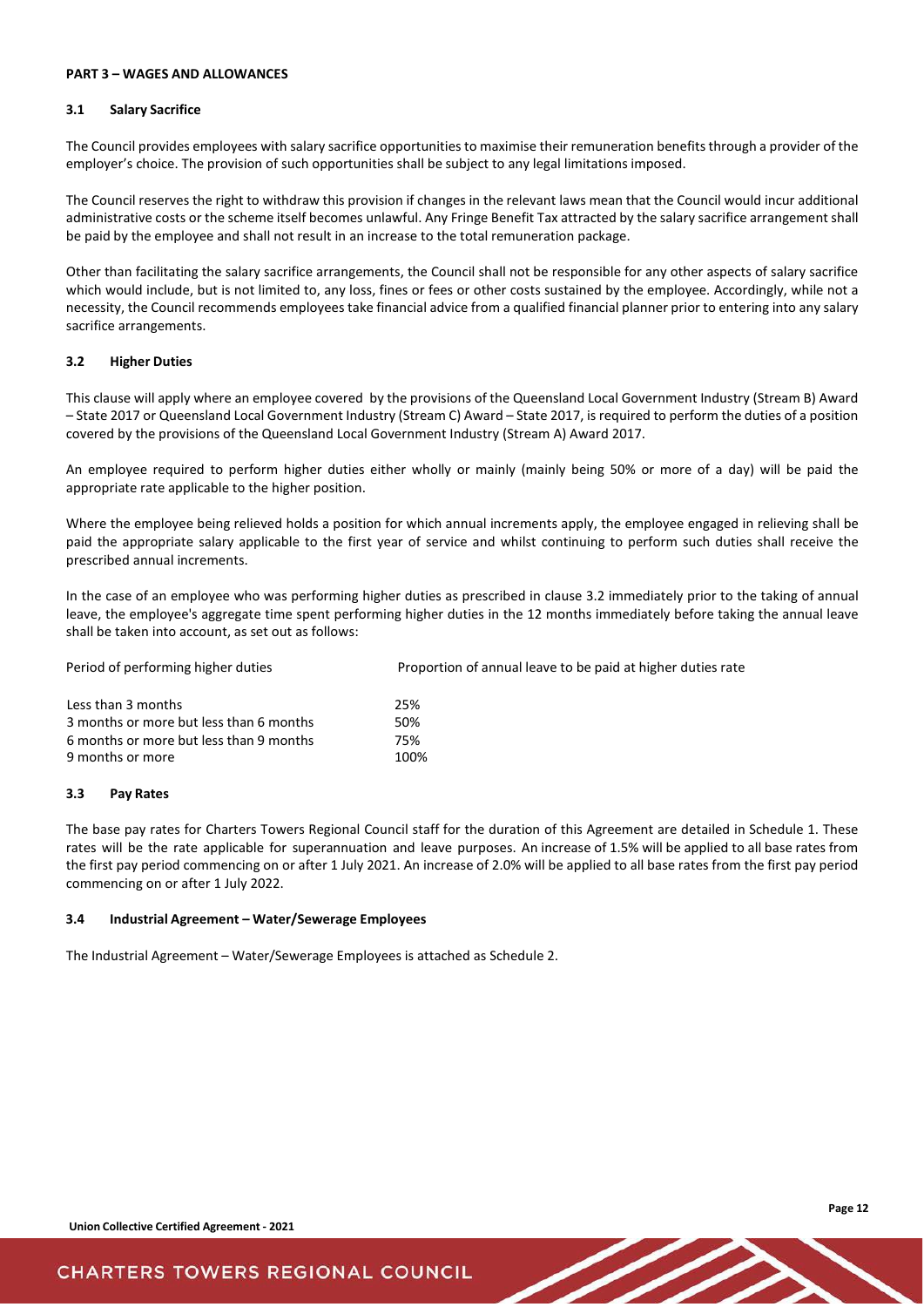#### <span id="page-14-0"></span>**3.5 Allowances**

#### **3.5.1 Camp Allowance**

The payment for Camp Allowance will be \$41.29 per night for all employees required to camp in Council provided camp facilities. This is in substitution of Clause 32 of Division 2, Section 1 of the Queensland Local Government Industry (Stream A) Award – State 2017, Clause 35 of Division 2, Section 5 of the Queensland Local Government Industry (Stream B) Award – State 2017, Clause 33 of Division 2, Section 1 and Clause 34 of Division 2 Section 2 of the Queensland Local Government Industry (Stream C) Award – State 2017.

This allowance is to be indexed at the rate of the pay increases provided for at clause 3.3.

#### **3.5.2 On-Call Allowance**

An on-call allowance of \$35.47 per day shall be paid to each employee appointed to be on-call.

No employee shall remain on call for more than one (1) consecutive calendar week.

It is required that employees "On-Call" will remain contactable, and in mobile telephone range, and will carry and respond to the nominated after-hours telephone and be available and fit for immediate duty whilst on-call.

This allowance is in substitution of Availability Allowance Clause 18.5 of Division 2, Section 1 of the Queensland Local Government Industry (Stream A) Award – State 2017, and On call allowance Clause 18.5 of Division 2, Section 5 of the Queensland Local Government Industry (Stream B) Award – State 2017.

This allowance is to be indexed at the rate of the pay increases provided for at clause 3.3.

If the employee is called upon to perform emergency work remotely or from home, all work performed on that day shall be paid at the prescribed overtime rates from the time the employee commences the emergency work until such time as the employee finishes the work. If an employee is required to perform work on one or more occasions in any one day the payment received for that day shall not be less than one hour's salary at prescribed overtime rates.

#### **3.5.3 Leading Hand**

Leading hand allowance for appointed leading hand positions shall be paid at \$1.77 per hour.

This allowance can be paid as a manual allowance for employees appointed to assume the role in the absence of the appointed leading hand.

This allowance is in substitution of Clause 13.11 of Division 2, Section 5 of the Queensland Local Government Industry (Stream B) Award – State 2017, Clause 13.17 of Division 2, Section 1 and Clause 13.12 of Division 2, Section 2 of the Queensland Local Government Industry (Stream C) Award – State 2017.

This allowance is to be indexed at the rate of the pay increases provided for at clause 3.3.

#### **3.5.4 Scratchings Allowance**

Saleyards staff required to undertake tick "scratching" to detect the presence of ticks on cattle by hand shall be paid an allowance of \$1.76 per hour while undertaking this task.

This allowance is to be indexed at the rate of the pay increases provided for at clause 3.3.

#### 3.5.5 First Aid, Fire Warden, Health and Safety Representative, Contact Officer, Local Disaster Coordination Centre Allowance

Where an employee is appointed and required to perform the duties of either a First Aider, Fire Warden, Health and Safety Representative or Contact Officer or within the Local Disaster Coordination Centre, shall be paid a weekly allowance of \$18.46.

This allowance is to be indexed at the rate of the pay increases provided for at clause 3.3.

#### **3.5.6 Locality Allowance**

**Union Collective Certified Agreement - 2021**

**Page 13**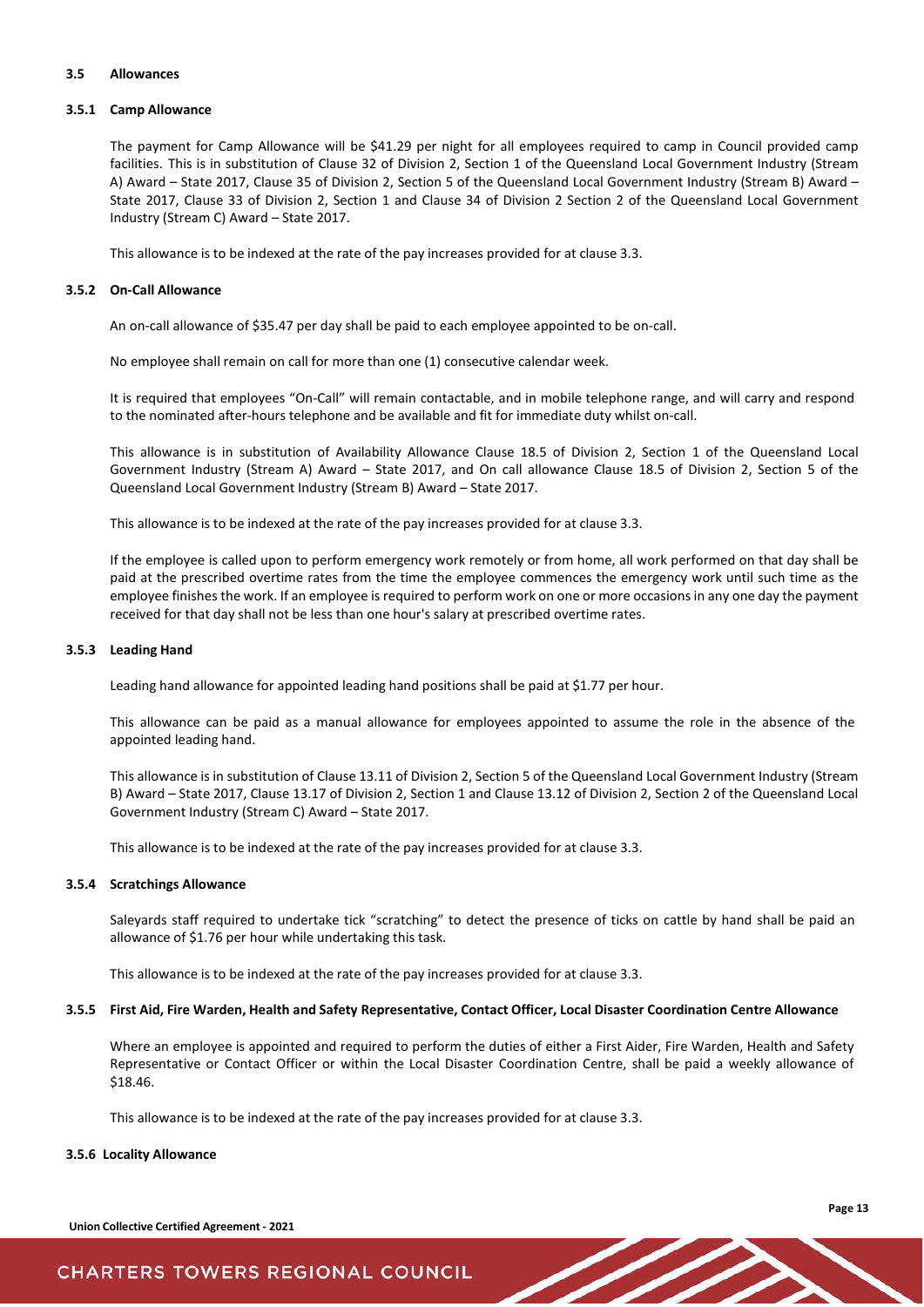#### **Entitlement**

Stream A employees shall be paid:

- a) The full rate of locality allowance if the employee satisfies Council that he or she has a dependent spouse, dependent de facto spouse or dependent child; or
- b) One-half the full rate of locality allowance if the employee does not have a dependent spouse, dependent de facto spouse or dependent child.

#### **Dependants**

Stream A employees who live with their spouse or de facto spouse (who is not a dependant spouse or de facto spouse) who is also eligible to receive a locality allowance under this Section shall be entitled to one-half of the Locality Allowance rate irrespective of whether such employee has a dependant.

#### **Changed circumstances**

An employee in receipt of the full or one-half of the locality allowance shall notify Council immediately of any changes in the employee's circumstances that would affect the amount of locality allowance payable.

#### **Qualifications**

The Locality allowance is payable during periods of annual, sick, long service leave, or any other leave on full pay but is not payable to an employee absent without pay.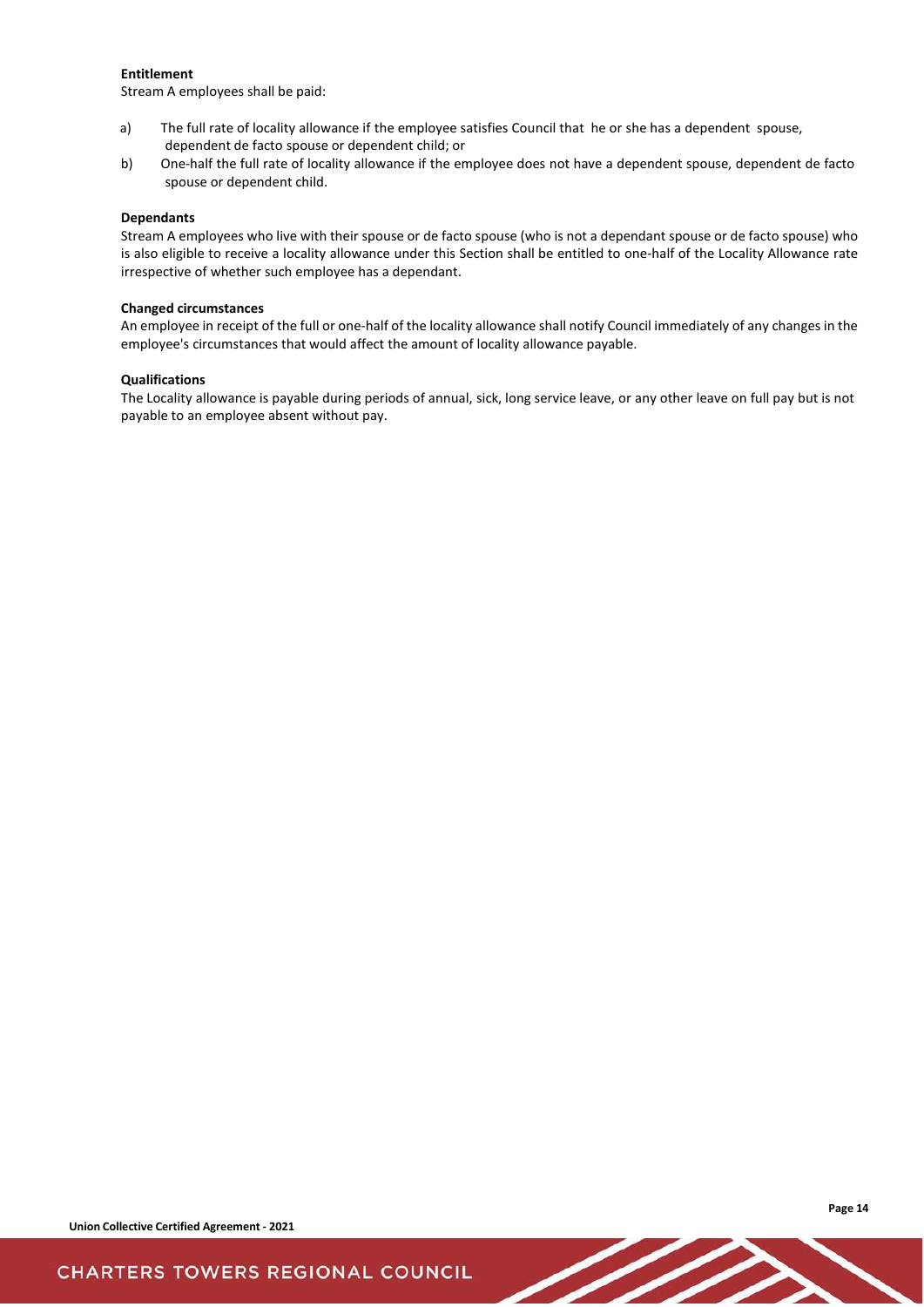#### <span id="page-16-0"></span>**PART 4 – HOURS OF WORK**

#### <span id="page-16-1"></span>**4.1 Hours of Duty – Span and Arrangement of Hours**

It is agreed that Working Hours shall be such that maximum productivity and efficiency is attained and maintained. Notwithstanding the provisions of the Awards cited herein, it is agreed that: -

#### **4.1.1 Span of Hours**

In accordance with spread of hours as per relevant Award provisions

#### **4.1.2 Rostered Days Off**

It is agreed that employees will continue with flexible arrangements as follows;

- a) A nine-day fortnight will be worked for all employees under the Queensland Local Government Industry (Stream B) Award – State 2017 and the Queensland Local Government Industry (Stream C) Award – State 2017;
- b) A nine-day fortnight will be worked by those Stream A Award employees employed to work as Foreman and Supervisors who are required to work the same hours as Stream B and Stream C employees;
- c) A nine-day fortnight will be worked by other Stream A Award employees currently working a nine-day fortnight;
- d) A nine-day fortnight will be worked by other Stream A Award positions as determined from time to time in accordance with operational planning, and determined prior to advertisement of the position;
- e) A nineteen-day month may be worked by all employees not covered in 4.1.2 (a) to 4.1.2 (d) above;
- f) It is agreed that the Rostered Day Off shall generally apply as to ensure that Council can respond to Community requirements;
- g) Any changes to the above roster shall be done with the consent of the parties;
- h) Should an employee be required to work on their Rostered Day Off they shall be paid in accordance with Clause 4.2.1 of this Agreement.

#### **4.1.3 Rest Breaks**

The times at which morning tea and lunch breaks are to be taken may be varied by job management with the agreement of employees, so that the natural flow of the workplace is unhindered and must be subject to maximum periods between breaks as provided by in the applicable Award.

#### **4.1.4 Travelling Time**

Travelling time will be paid for at the applicable Award's overtime rates when travelling outside ordinary working hours.

#### 4.1.5 Crib Breaks - Clause 13.16, Division 2, Section 2 Queensland Local Government Industry (Stream C) Award - State 2017

Where overtime is to be worked immediately after the completion of ordinary work on a day or shift and the period of overtime is to be more than one and a-half hours, an employee is entitled to commence a rest break of 30 minutes with no deduction of pay, within one and a-half hours of ceasing such ordinary time work.

An employee who is required to report to work to perform overtime of more than 2 hours, but less than 4 hours prior to the ordinary starting time shall be allowed 30 minutes meal/crib break at the ordinary starting time with no deduction of pay.

#### **4.1.6 Call-Out**

When an employee is required to attend a worksite to perform Council business outside of their ordinary hours, a minimum payment for a call-out (whether or not in receipt of on-call allowance under clause 3.5.2) shall be paid at four hours at double time.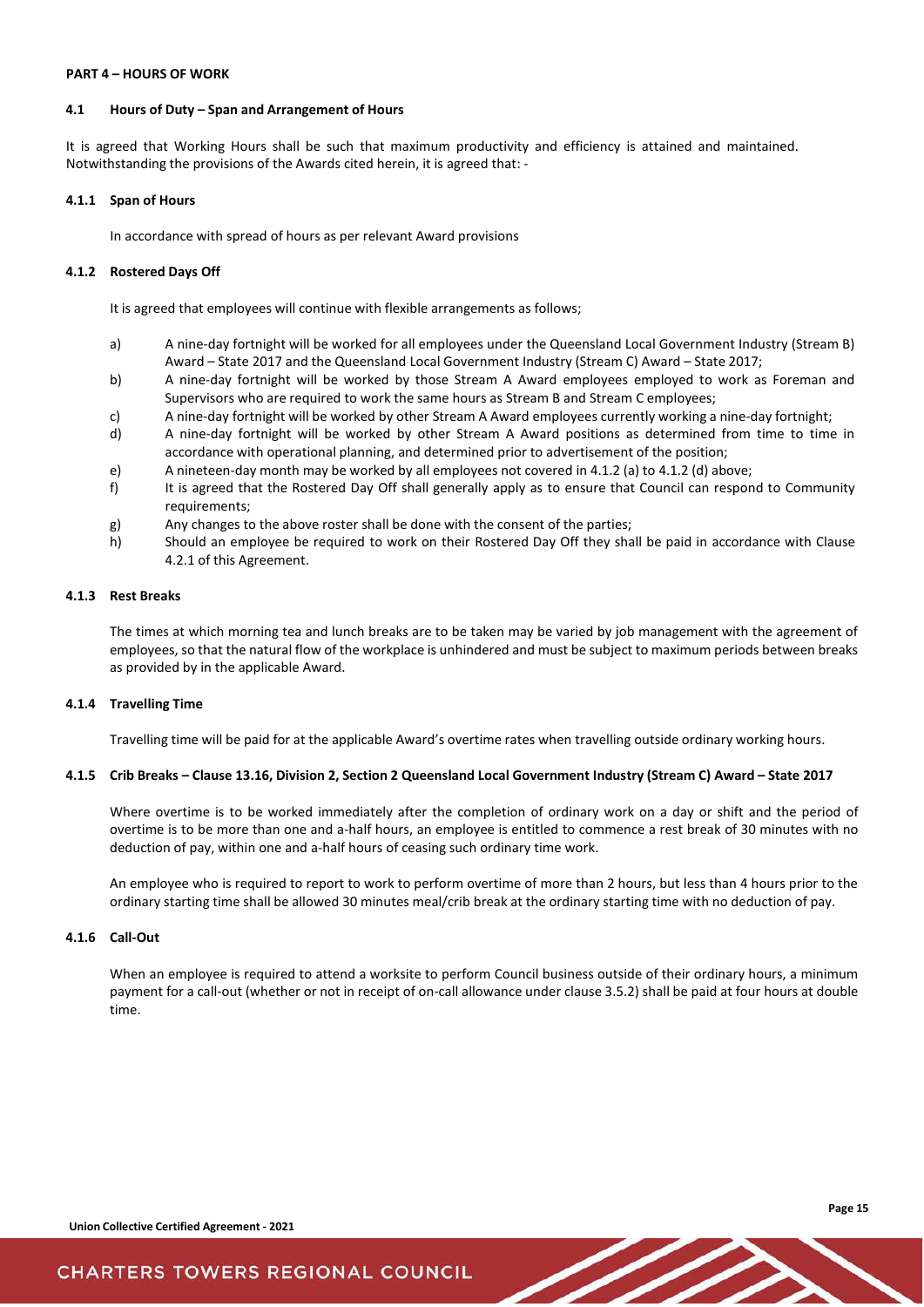#### **4.1.7 Substitution of Public Holidays**

Where there is an agreement between the majority of employees concerned and the employer, and subject to statutory limitations, other ordinary working days may be substituted for the public holidays mentioned in the applicable clauses in each employee's relevant Award. Where an employee is required to work on such substituted day, the employee shall be entitled to penalty rates in accordance with those prescribed for working on public holidays in their relevant Award.

Where an employee elects to observe the public holiday, an application can be made to their supervisor with no reasonable request refused.

Where an RDO falls on a Public Holiday, the employee shall be entitled to an alternative day off at a date mutually agreeable with their supervisor.

#### **4.1.8 Part-Time Workers - Flexibility**

To enhance the productivity of Council and subject to employee agreement, ordinary hours can be varied to take into account operational and personal demands and requirements without incurring penalties, with the agreed weekly hours averaged over the fortnightly accounting period. Any work directed to be performed in excess of the agreed hours, or outside of the normal span of hours will be paid at overtime rates.

#### <span id="page-17-0"></span>**4.2 Overtime – Time Off In Lieu**

#### **4.2.1 Rostered Days Off**

It is agreed between the parties that in order to meet the business needs of Council, and the best practice, or where in the opinion of the Chief Executive Officer or a Director there are cost efficiencies to be gained by working on an RDO, then RDOs will be worked, by mutual agreement.

Employees have the options of:

- a) Banking the RDO hours worked multiplied by the applicable overtime factor provided by the employees relevant Award and paid at the ordinary hours rate applicable at the time; or
- b) Receiving payment at the applicable overtime rates prescribed by the employees' applicable Award.

The employee's timesheet shall be marked as "time in lieu (approved)" if the time-in-lieu is worked in accordance with this Clause.

It is agreed between the parties that an employee may request to work their RDO for the purpose of banking time for a specific purpose to be taken at a later date mutually agreeable between the employee and their Supervisor. The request shall not be unreasonably refused.

Time in lieu shall be accrued on an hour-for-hour basis and paid at the ordinary hours rate applicable at the time.

#### **4.2.2 Time off in lieu of overtime**

All employees shall have the choice for payment hours worked outside of ordinary hours as paid overtime in accordance with their applicable Award provisions, or as time in lieu as stated in Clause 4.2.1 of this Agreement. All employees shall be entitled to accrue time in lieu of overtime of up to one (1) day at the employees' request.

In respect to this clause, the employee will have the opportunity to negotiate with their Director and the Chief Executive Officer for the accrual and use of time off in lieu.

Balance of time in lieu on termination shall be paid at ordinary rates applicable at the time.

#### **4.2.3 Accumulation**

Time-in-lieu - Accrued time-in-lieu shall be taken by 1 February each year, or shall be paid out at the ordinary rates. Accrued time in lieu shall be used prior to any annual or long service leave being used.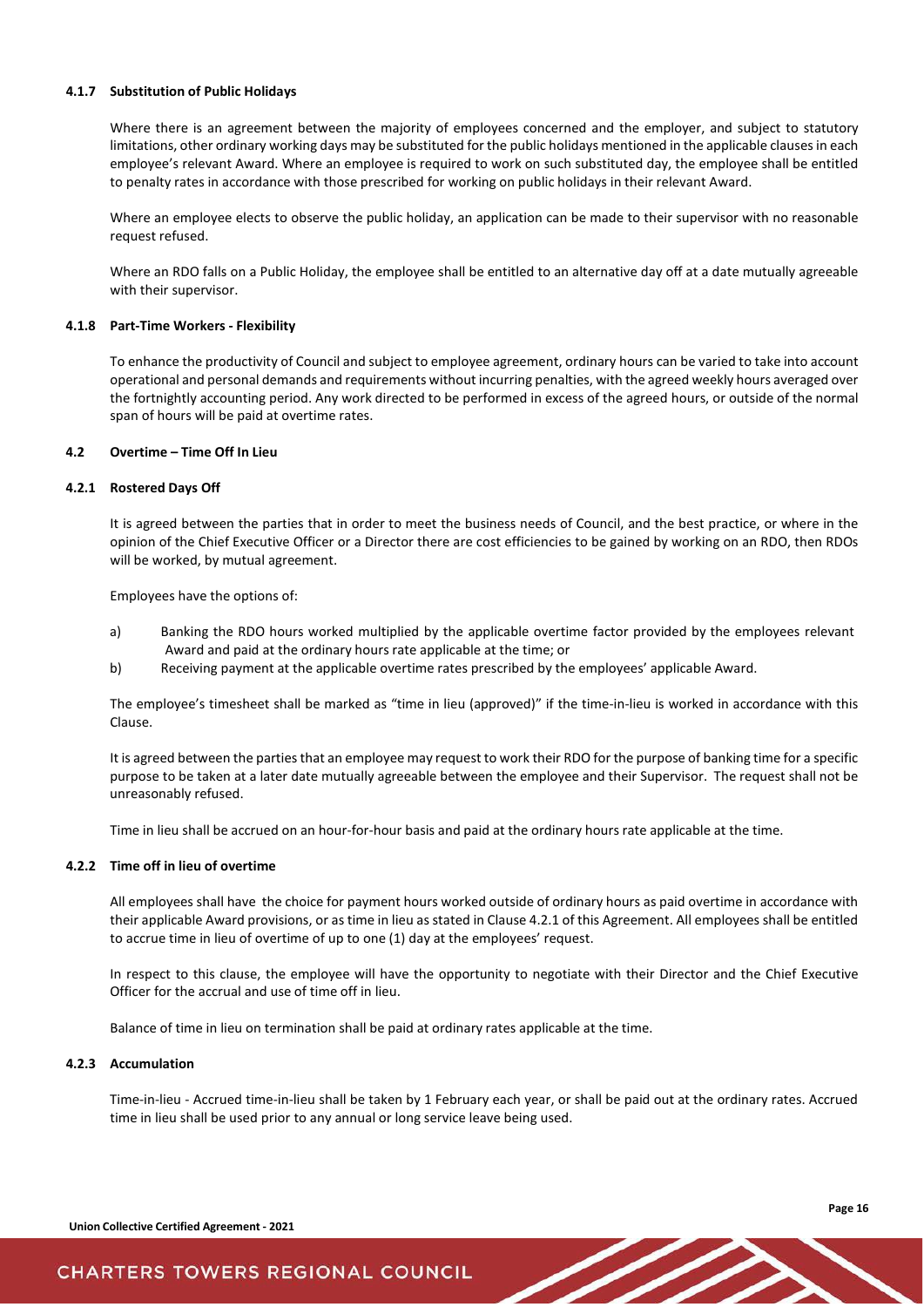#### <span id="page-18-0"></span>**PART 5 – LEAVE**

#### <span id="page-18-1"></span>**5.1 Personal Leave**

Definition: personal leave shall be defined as sick leave and carers leave.

#### **5.1.1 Entitlement**

- a) Stream A employees shall be entitled during each year of employment to fifteen (15) days per annum;
- b) All employees not covered by Stream A shall be entitled to 10 days per annum.

#### **5.1.2 Evidence requirements**

Paid personal leave which in any instance exceeds two (2) consecutive days shall require the production of a medical certificate or statutory declaration to establish the validity of the claim.

The taken leave shall be deducted from the personal leave entitlements available to the employee;

### **5.1.2 Accumulation**

It is agreed that there shall be no limit on the accumulation of personal leave entitlement.

#### <span id="page-18-2"></span>**5.2 Annual Leave**

#### **5.2.1 Entitlement**

It is agreed that all full-time employees shall be entitled to five (5) weeks annual leave per annum.

#### **5.2.2 Application for leave**

Applications for leave shall be lodged as soon as practicable, but at least twenty (20) working days in advance. Applications shall be processed within five (5) working days. If a decision is not forthcoming, the application shall be forwarded to the CEO for decision within one (1) working day. Should an application be refused reconsideration is available through the dispute resolution process per clause 2.2 of this agreement.

It is acknowledged that in emergent circumstances full notice in accordance with this clause may not be achievable and in which case the application shall be dealt with expeditiously and on its merits.

#### **5.2.3 Periods of less than one (1) day**

Annual leave in periods of less than one (1) day can be taken with Supervisor approval.

#### **5.2.4 Recall to Duty from Annual Leave**

Where, in the opinion of the Chief Executive Officer or a Director, there are emergent matters which require an employee to be recalled to duty, and the employee concurs, the employee will have the options of:

- a) Banking the annual leave hours worked as time-in-lieu, multiplied by the applicable overtime factor provided by the employees relevant Award and paid at the ordinary hours rate applicable at the time, or
- b) Receiving payment at the applicable overtime rates prescribed by the employees' applicable Award

The employee's timesheet shall be marked as "time in lieu (approved)" if the time-in-lieu is worked in accordance with this Clause.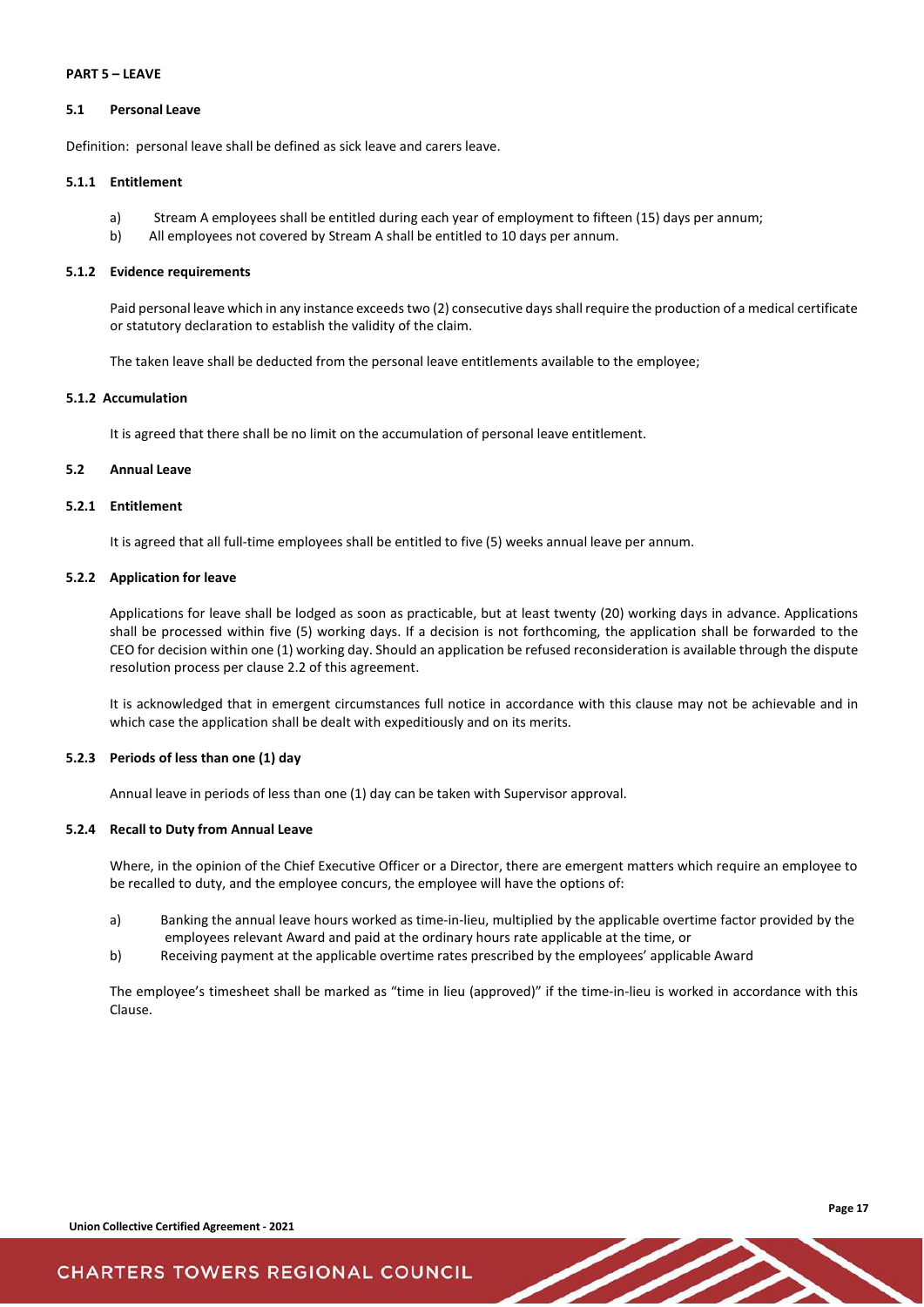#### **5.2.5 Accumulation**

During the life of this Agreement the parties will support in principle the reduction of the amount of accrued annual leave entitlement down to a satisfactory level being no more than two (2) years in accrual as determined on a case-by-case basis

#### **5.2.6 Payout of Annual Leave**

The Industrial Relations Act 2016 has provision for cashing out of annual leave by agreement between the employer and employee.

Council has determined that cashing out will be permitted with the proviso that an employee must retain 5 weeks entitlement (12 months accrual). This is to enable employees to have an appropriate work/life balance.

Application is made using the appropriate form for approval by the relevant Director, and at least one week notice of payment to be made except in emergent situations

#### <span id="page-19-0"></span>**5.3 Bereavement and Compassionate Leave**

Employees may be granted up to f ive (5 ) days bereavement and compassionate leave, on full pay on each occasion, where the deceased and/or seriously ill person was/is a member of an employee's immediate family in any of the circumstances listed below:

- Dies:
- The employee, or the employee's spouse, is pregnant and the pregnancy ends other than by the birth of a living child; or
- Contracts or develops a life-threatening illness or injury.

Immediate family is an employee's:

| spouse or former spouse                     | grandparent                                              |
|---------------------------------------------|----------------------------------------------------------|
| de facto partner or former de facto partner | grandchild                                               |
| child                                       | sibling                                                  |
| parent                                      | sibling of the employee's spouse or de facto partner (or |
|                                             | former spouse or de facto partner).                      |

This definition includes step-relations (eg. step-parents and step-children) as well as adoptive relations.

Employees will be able to take compassionate leave for other relatives (eg. cousins, aunts and uncles) if they are a member of the employee's household, or if the employer agrees to this.

This shall be subject to the production on request, of satisfactory evidence of illness or death or the completion of a statutory declaration.

Should additional leave, over and above five days be required for travel or other associated reasons, leave will be granted by way of Rostered Days Off; Time in Lieu, Annual Leave or Leave without pay.

#### <span id="page-19-1"></span>**5.4 Long Service Leave**

Long service leave shall be calculated at 1.3 weeks for each year of service and employees shall be entitled to take pro rata long service leave entitlement after seven (7) years' service.

#### **5.4.1 Accumulation**

During the life of this Agreement the parties will support in principle that the entitlement of accrued long service leave should be taken within five (5) years of receiving the entitlement.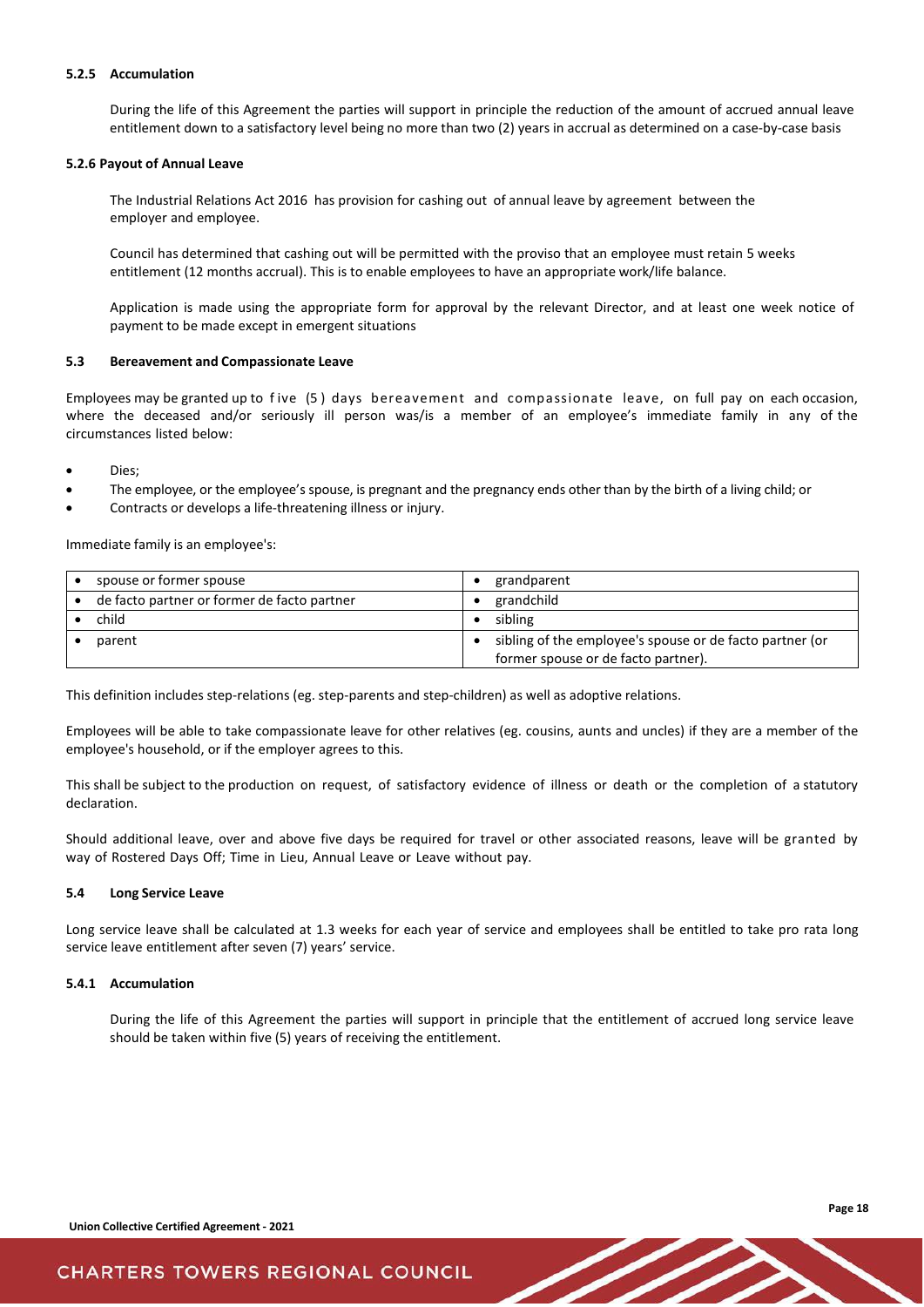#### **5.4.2 Taking or payout of Long Service Leave**

The intent of this section is to provide all employees with the option of being paid their entitlement in lieu of taking Long Service Leave.

To qualify, employees must have completed at least seven continuous years' service as no pro-rata entitlements will be paid out prior to the initial entitlement falling due.

Employees party to this Agreement who have accrued an entitlement to long service leave may elect in writing to take the said leave in accordance with the relevant Award/Act.

Alternatively, employees may elect in writing to take the leave in one of the following ways with agreement from Charters Towers Regional Council:

- a) Cash out all or part of any accrued long service leave; or
- b) Take long service leave at double pay, thus halving the duration of the leave to be taken.

Accrued long service leave which accrues after the initial qualifying period is complete may, by agreement, in writing between the Charters Towers Regional Council and the employee, be paid out to the employee.

#### <span id="page-20-0"></span>**5.5 Parental Leave**

#### **5.5.1 Entitlement**

The Council recognises that the provision of the paid parental leave scheme introduced by the federal government and any provision contained in this Agreement are mutually exclusive. Paid parental leave is inclusive of birth related leave, adoption and surrogacy.

Accordingly, the provision of paid parental leave contained in this Agreement shall not be subject to reduction during the life of this Agreement. Parental leave entitlements for employees shall be underpinned by the relevant parent Awards and legislative requirements. In addition to award and legislative requirements employees shall be entitled to apply for paid parental leave after two (2) years of continuous service with Charters Towers Regional Council.

An employee's entitlement to accrue other forms of paid leave shall continue during such period of paid parental leave. Absences for parental leave shall be supported by appropriate documentation.

#### **5.5.2 Maternity Leave**

An eligible full-time employee is entitled to eight (8) weeks maternity leave on full pay. Part-time employees are entitled to eight (8) weeks paid maternity leave on a pro rata basis, based on their contracted hours. While casual employees may access maternity leave they shall not be entitled to paid maternity leave.

Paid maternity leave may be taken at half pay.

#### **5.5.3 Paternity Leave**

After two (2) years of continuous service with Council, an employee is entitled to a total of three (3) days' paid paternity leave.

#### <span id="page-20-1"></span>**5.6 Service Leave**

Leave may be granted to an employee to attend camps, courses or schools of the Australian Defence Forces and where leave is so granted and where the service pay received by such employee is less than the employee's ordinary rate of remuneration as an employee employed by Council, then Council shall pay the employee the amount of the difference between the employee's service pay and the employee's ordinary remuneration.

"Service Pay" for the purposes of this subclause means and includes all payments received by the employee from Her Majesty's Forces in respect of service, during the period of service leave, on whatever day or days, Sunday to Monday both inclusive, of the week or weeks in question.

**Page 19**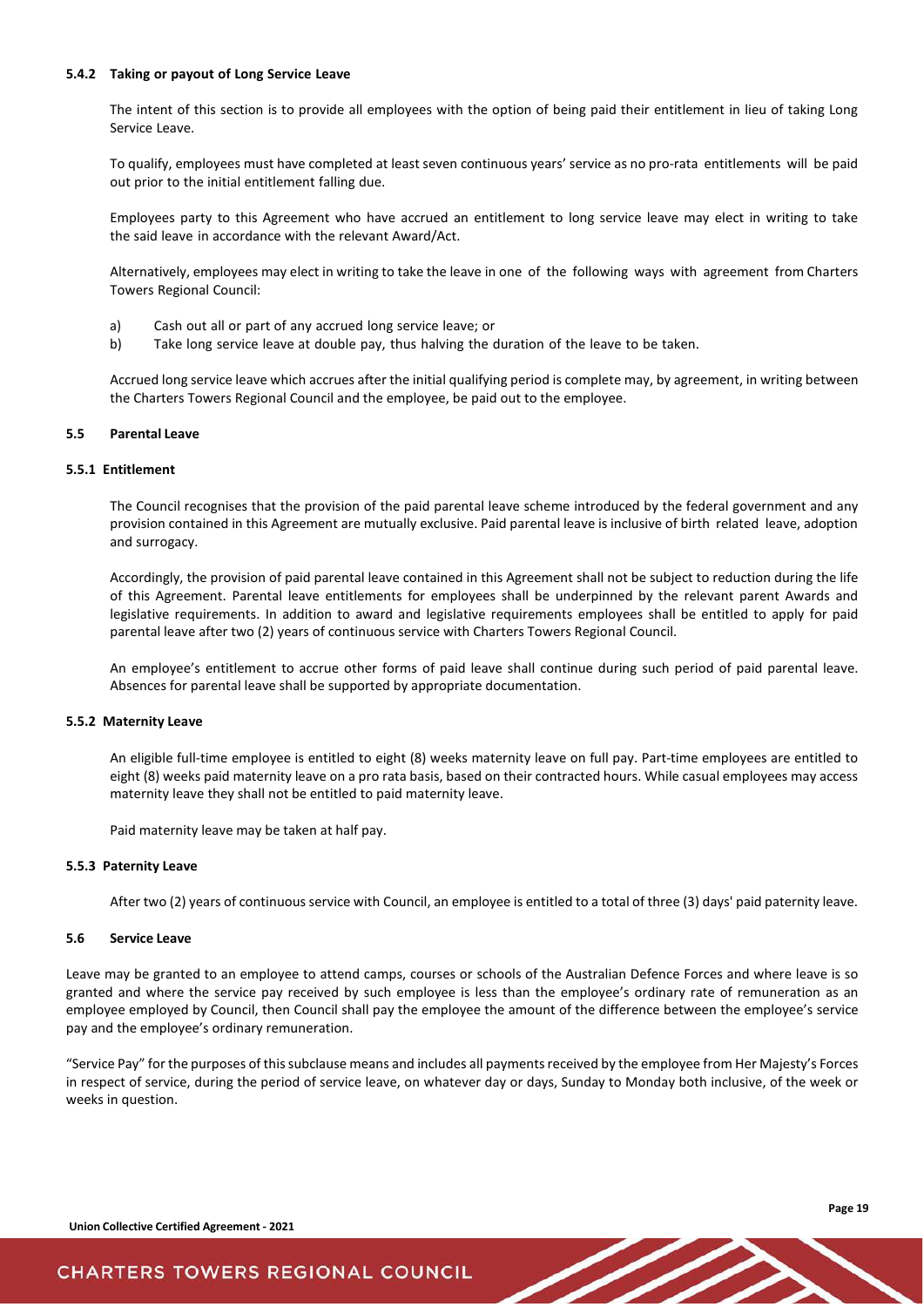#### <span id="page-21-0"></span>**5.7 Trade Union Training Leave**

Applications for leave shall be lodged for approval of the relevant director as soon as practicable, but at least twenty (20) working days in advance. It is acknowledged that in emergent circumstances full notice may not be achievable and in which case the application shall be dealt with expeditiously and on its merits. Applications shall be processed within five working days.

Employees shall be granted up to 5 working days' leave (non-cumulative) on ordinary pay each calendar year to attend courses and seminars conducted by the Union.

Other courses mutually agreed between the Union and Council may be included under this clause.

For the purposes of clause 5.7, "ordinary pay" shall mean at the ordinary weekly rate paid to the employee exclusive of any allowance for travelling time and fares or shift work.

The granting of such leave shall be subject to the following conditions:

- a) An employee must have at least 12 months uninterrupted service with Charters Towers Regional Council prior to such leave being granted;
- b) The maximum number of employees of Council attending a course or seminar at the same time will be 4.

The granting of such leave shall be subject to the convenience of Council and so that the operations of Council will not be unduly affected.

The scope, content and level of the course shall be such as to contribute to a better understanding of industrial relations within Council's operations.

In granting such paid leave, Council is not responsible for any additional costs except the payment of extra remuneration where relieving arrangements are instituted to cover the absence of the employee.

Leave granted to attend courses will not incur additional payment if such course coincided with the employee's day off in 38 hour week working arrangements or with any other concessional leave.

Such paid leave will not affect other leave granted to employees under this Agreement.

#### <span id="page-21-1"></span>**5.8 Emergency Service Leave**

Council recognises the contribution made by emergency service personnel to the safety of our community. Unpaid volunteers of the following Emergency Management Organisations qualify for Emergency Service Leave:

- a) State Emergency Service;
- b) QLD Rural Fire Services; and
- c) Queensland Ambulance Service.

Any permanent employee of Council who is, or becomes, a member of one of the above organisations may take paid leave if called upon to attend to an emergency incident.

#### **5.8.1 Paid Auxiliary Fire Fighters of Queensland Fire & Emergency Services (QFES)**

Any permanent employee of Council who is, or becomes, a member of QFES may take Emergency Service Leave (without pay) if called upon to attend to an emergency incident and where leave is so granted and the pay received by such employeeis less than the employee's ordinary rate of remuneration as an employee employed by Council, then Council shall pay the employee the amount of the difference between the employee's emergency service pay and the employee's ordinary remuneration.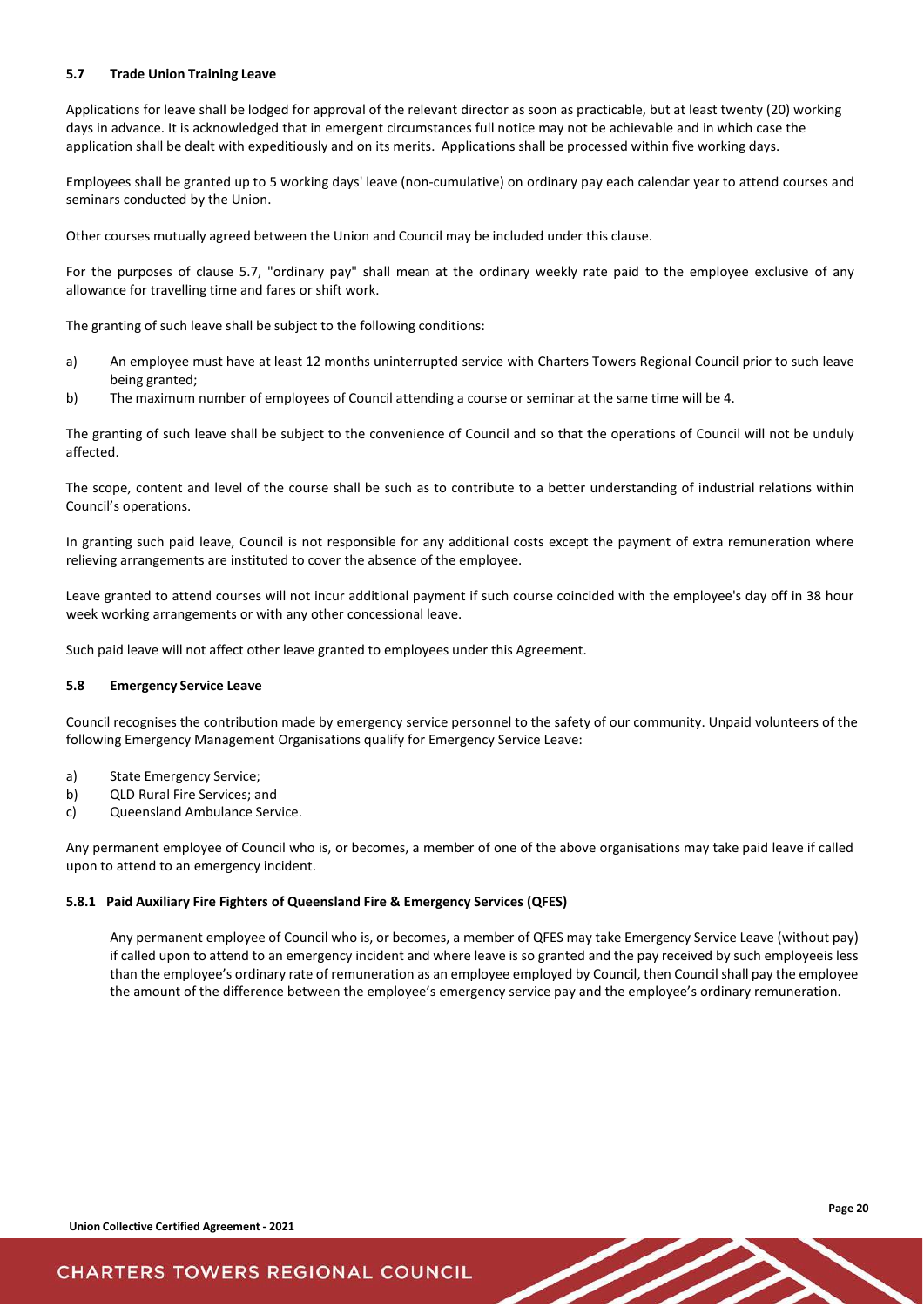#### <span id="page-22-0"></span>**5.9 Natural Disaster Leave**

Where a Declaration of a Disaster Situation has been declared which results in situations where employees are unable to perform their required functions and reasonable duties, or where to continue working under extreme conditions is inadvisable due to Workplace Health and Safety considerations, and where employees are required to leave the work site and return home, employees shall be permitted to leave without loss of pay, up to a maximum of five (5) days (per year, non-cumulative) and such leave is subject to approval by the CEO.

Where any employee is isolated as a result of a declared Declaration of a Disaster Situation caused by but not limited to, a natural flood, cyclone, bushfire, tsunami, volcano or earthquake events, and accordingly is unable to report to work at any of Council's depots or premises from which that employee's duties are conducted by means of plant and/or equipment being stationed there or alternative duties or training, the employee shall be permitted leave without loss of pay, up to a maximum of five (5) days (per year, non-cumulative) and such leave subject to approval by the CEO.

Where due to an employee's circumstances they are required to return home due to a non-declared Declaration of a Disaster Situation, the employee must seek approval to leave work and, if approved will be eligible to access any accrued leave balance (including TOIL, RDO's and Flex-time) excluding personal leave (unless an emergency as defined by the relevant award) or unpaid leave.

#### <span id="page-22-1"></span>**5.10 Domestic and Family Violence Leave**

Employees who have been affected by domestic violence, as defined in the Council's Domestic Violence Policy, will be able to access up to twenty (20) days paid Domestic and Family Violence leave. The support person, as defined in s 42(2)(b) of the Industrial Relations Act 2016, will be able to access up to ten (10) days paid Domestic and Family Violence leave. Requests for additional leave will be considered at the discretion of the CEO on a case by case basis.

All personal information concerning domestic and/or family violence will be kept confidential and only shared with authorised persons. No information will be maintained on an employee's file without their written permission. Council will develop and implement Workplace Safety Planning strategies to ensure the protection of employees affected by domestic and/or family violence, which will include and communicate such strategy in its Domestic Violence Policy.

#### <span id="page-22-2"></span>**5.11 Ceremonial/Cultural Leave**

An employee who is legitimately required to be absent from work for ceremonial/cultural purposes shall be entitled to access accrued annual leave, RDOs or up to five (5) days' leave without pay in each calendar year.

If required by the Council, the employee shall establish, prior to receiving approval, that they have an obligation to participate in ceremonial activities and shall advise the Council at the earliest opportunity of their obligation to participate. Requests for additional/alternative leave may be considered at the discretion of the CEO on a case by case basis.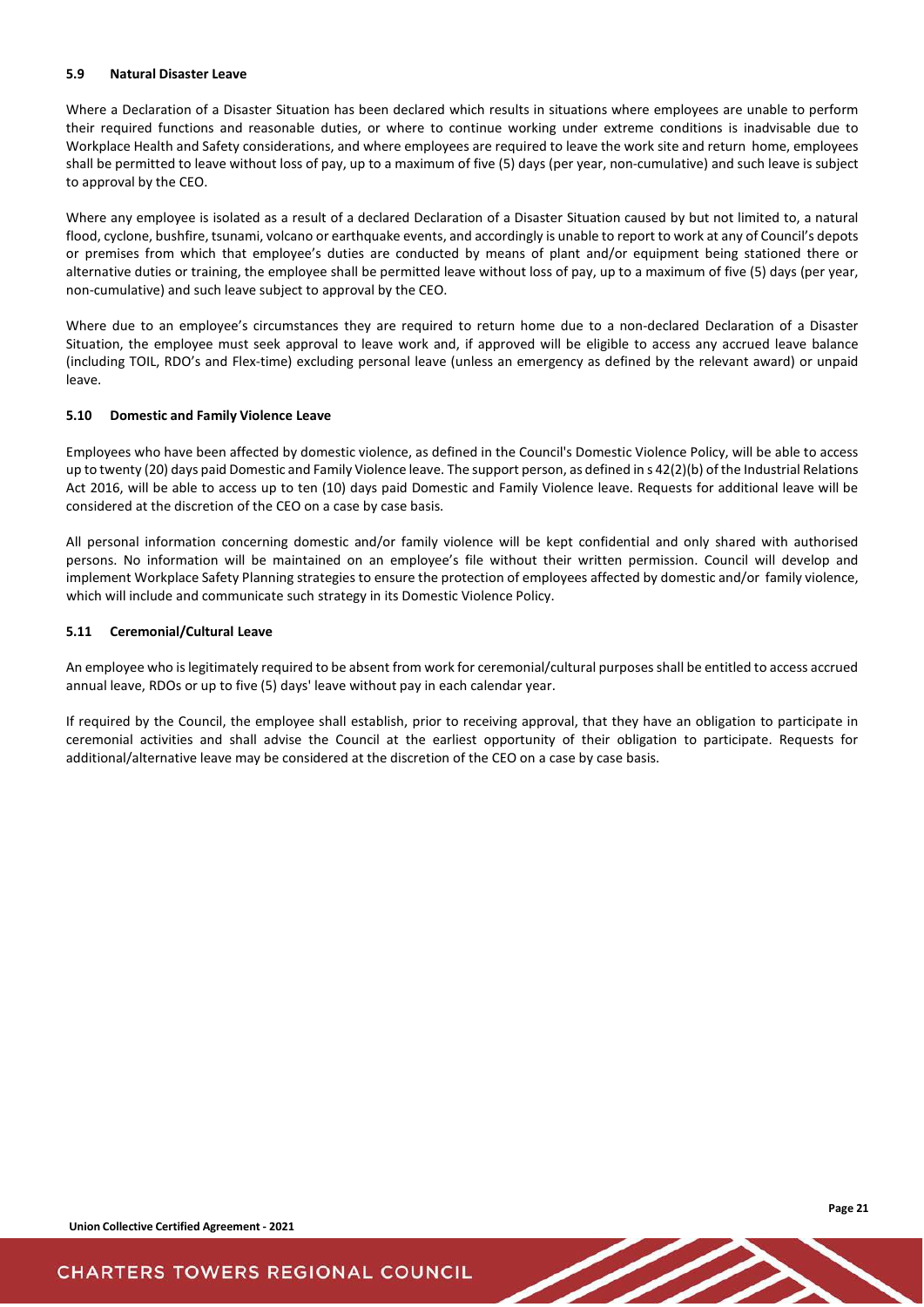### <span id="page-23-0"></span>**PART 6 – MISCELLANEOUS PROVISIONS**

#### <span id="page-23-1"></span>**6.1 No Extra Claims**

The parties to this Agreement agree that during the life of this Agreement, no extra claims will be made for further wage or salary increases.

#### <span id="page-23-2"></span>**6.2 Medical Examinations**

#### **6.2.1 Pre-Employment Screening and Medical Examinations**

All new employees to Council are required to undertake either a drug and alcohol screen along with the provision of a satisfactory health declaration or a pre-employment medical examination by a qualified medical practitioner, nominated by Council, to ascertain their state of health at the commencement of the employment for assessment in regard to activities that are required to perform in a specific job. Council reserves the right not to proceed with formally offering employment to candidates who fail to meet the inherent requirements of the proposed position, or any candidate who fails to meet Council's employment screening requirements in relation to fitness for duty. The level of pre-employment testing applicable to each position is subject to Council's discretion.

Council will cover the cost of the pre-employment medical examination. A record of the medical examination shall be forwarded to the Council and kept on the confidential personnel file for record purposes.

#### **6.2.2 Employment Medical Examinations**

Where an employee is unable to carry out the responsibilities of their substantive position over a prolonged period due to injury or illness, relevant management, in consultation with human resources staff, may request that the employee undergo a specialist medical examination with an appropriate specialist medical practitioner.

The medical report will only cover the employee's capacity both short-term and long-term to carry out the responsibilities of their substantive position.

Such medical examination will be undertaken by a specialist medical practitioner nominated by the employee's treating doctor or alternatively nominated by Council by agreement with the employee.

The written medical report by the specialist medical practitioner will be provided to the employee and human resources staff.

Council will bear the cost of any specialist medical assessment requested under this clause.

In determining the outcome of any fitness for duty process in relation to the employment of an employee, management will consider the medical report detailing the employee's fitness for duty in the context of making reasonable adjustment where operationally able to do so. This may include the consideration of transferring the employee to a suitable alternative position if available, to minimise the risk until such time as the employee provides a full medical clearance to return to their substantive position.

**Union Collective Certified Agreement - 2021**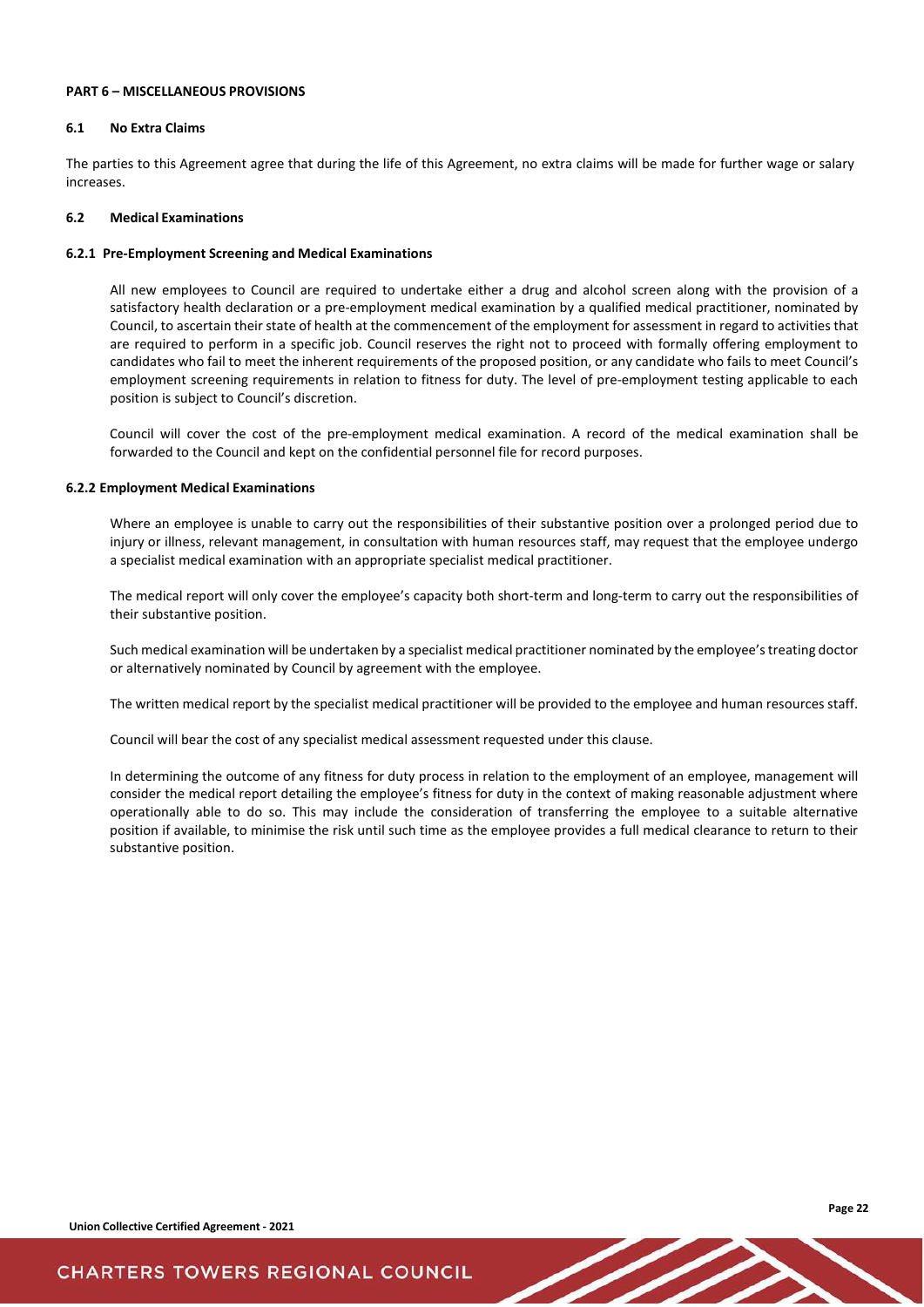#### <span id="page-24-0"></span>**6.3 Training and Development**

The parties recognise that in order to increase the efficiency and productivity of the Council, a significant commitment to structured training and skill development is required. Accordingly, the Council commits itself to:

- a) Developing a more highly skilled and flexible workforce;
- b) Providing employees with career opportunitiesthrough appropriate structured training based wherever possible on nationally accredited curricula.

Where possible, training and skill development is to be carried out in normal working hours. It is agreed that no employee will suffer from loss of pay. Where scheduled training clashes with RDO and the employee is unable to re-schedule their RDO time inlieu will be provided on a time for time basis.

Council agrees to pay all reasonable costs incurred by an employee and time off when appropriate to attend courses, lectures and other agreed activities which have first been approved in writing by the Chief Executive Officer and/or relevant Director, that:

- a) Satisfy organisational development needs;
- b) Are directly related to employees' work areas;
- c) Provide skills appropriate to employee career paths;
- d) Are required to provide professional/trade credentials, and which shall be reimbursed by Council on successful completion of such/training courses provided that this does not contravene any existing Award provisions which provides for a higher or better entitlement.

Any training outside normal working hours shall have regard to workers' family responsibilities.

#### <span id="page-24-1"></span>**6.4 Final Trim Grader Operators**

Positions of Final Trim Grader Operators are to be established in accordance with the organisation's needs. Person's appointed to Final Trim Operator positions are to receive payment equivalent to Level 8 of Queensland Local Government Industry (Stream B) Award – State 2017.

#### <span id="page-24-2"></span>**6.5 Work Health and Safety**

Council agrees to comply with the provisions of the relevant Work Health and Safety Act and acknowledges that a healthier and safer workplace will result in improved effectiveness, efficiency and productivity. This will be accomplished by a consultative approach to managing Workplace Health and Safety (WH&S) issues and a WH&S framework supported by appropriate training.

Council and its employees are committed to the achievement of a healthier and safer workplace. To achieve this, Council and employees shall comply with the requirements of the Work Health and Safety Act, its Regulations, Codes of Practice and Advisory Standards.

Employees shall ensure all work is performed in a safe and responsible manner and in accordance with Councils existing Work Health and Safety systems

#### <span id="page-24-3"></span>**6.6 Employee Assistance Program**

Council recognises the importance of maintaining a safe and healthy working environment and is committed to supporting the psychological wellbeing of staff members and their immediate families experiencing personal or work-related issues.

Support is provided through Councils EAP, which provides staff and their immediate family members access to professional and confidential counselling to assist staff in this regard.

The EAP provides a short-term intervention strategy and is designed to give staff the opportunity to promptly address issues of immediate concern to them. The EAP can assist staff members who require longer-term assistance to source an appropriate alternative provider.

The EAP can be accessed directly and initially without the need to seek approval.

Counselling visits are restricted to a maximum of five (5) visits per individual staff member (and per member of their immediate family) per year, unless additional visits are recommended by the relevant Health Professional and approved at the CEO's discretion.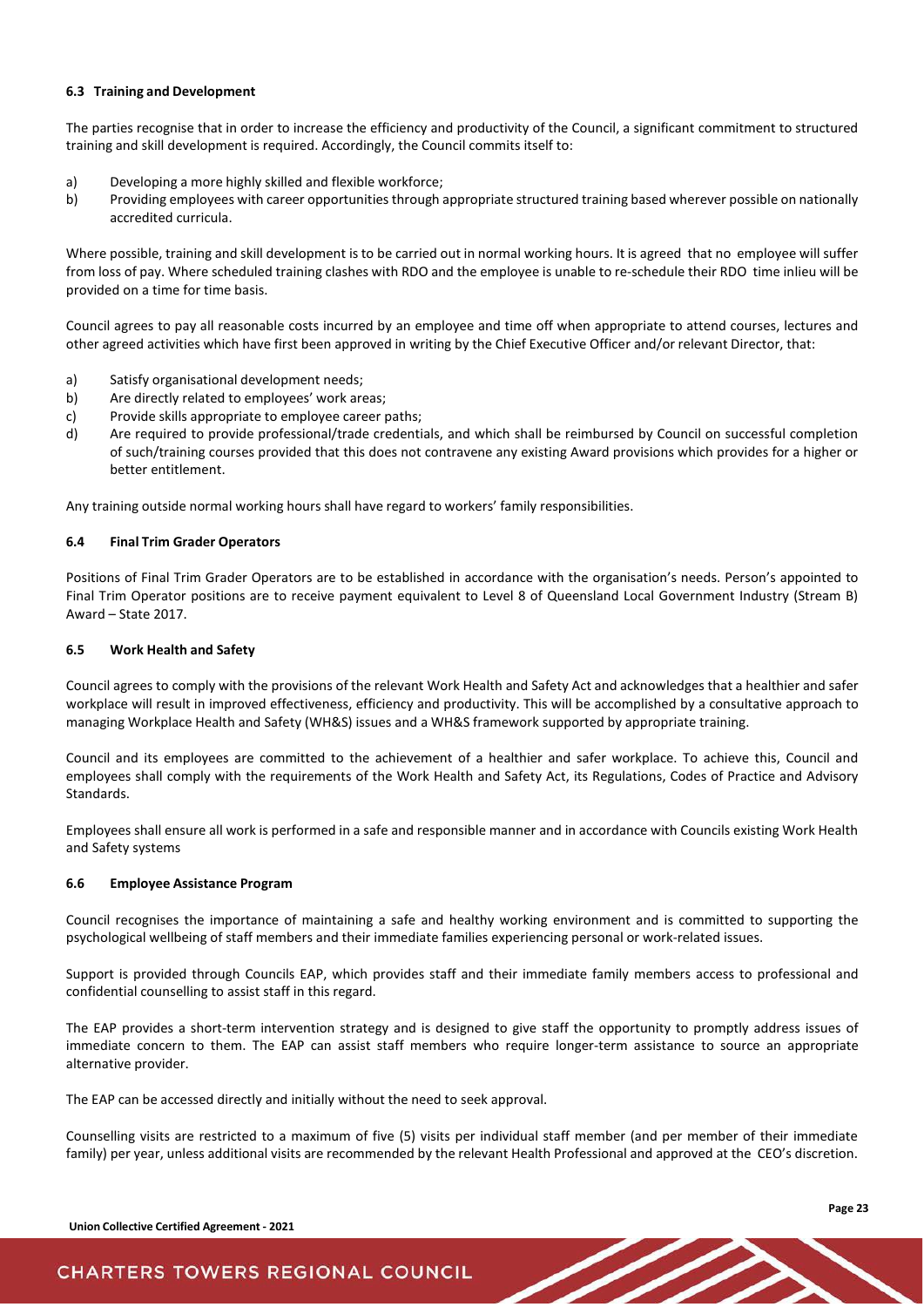#### <span id="page-25-0"></span>**6.7 Bullying and Harassment**

The Council and its employees are committed to the elimination of violence, aggression and bullying in the workplace. To achieve this, the Council and its employees will continue to develop and support policy and procedures to combat workplace bullying.

Council will ensure that reasonable mechanisms are in place for identifying incidences of bullying, and when an occurrence of bullying is identified, Council will ensure all necessary steps are taken to prevent further bullying.

Violence, aggression and workplace bullying is a repetitive pattern of unprovoked, unwelcome hostile behaviour, or if serious and sustained, one instance of such behaviour, that inflicts or attempts to inflict injury, hurt, humiliation or discomfort.

Such behaviour includes:

- a) The less favourable treatment of a person by another in the workplace, beyond that which may be considered reasonable and appropriate workplace practice;
- b) Unwelcome and unreasonable behaviour that creates a hostile, uncomfortable or offensive work atmosphere;<br>c) Social exclusion in the workplace;
- c) Social exclusion in the workplace;<br>d) Misuse of power.
- Misuse of power.

#### <span id="page-25-1"></span>**6.8 Anti-Discrimination**

The parties to this Agreement agree that it is their intention to:

- a) Achieve the principle objective in section 4(i) of the Industrial Relations Act 2016, which is to respect and value the diversity of the work force by helping to prevent and eliminate discrimination at their enterprise on the basis of race, colour, sex, sexual preference, age, physical or mental disability, marital status, family responsibilities, pregnancy, religion, culture, political opinion, national extraction or social origin; and
- b) Observe applicable anti-discrimination provisions in Commonwealth and/or other State legislation.

#### <span id="page-25-2"></span>**6.9 Reclassification**

An employee may request a review of the classification of their position. Such a request must be made in writing.

Council will, when requested in writing by an employee, provide to the employee in writing within eight (8) weeks of receipt of the written request:

- a) The employee's current classification
- b) The reasons for the employee's appointment to that classification including:
	- The characteristics of the position;
	- The requirements of the position;
	- The responsibilities of the position;
	- The organisational relationships; and
	- The extent of authority.
- c) Such a request shall only be made on an annual basis; provided however that an employee may make a request at any time where an employee's position has been restructured or reorganised or as a result of a substantive change in the position initiated by Council, such that the position should be classified as a higher-level position in accordance with the Classification Descriptors included in the relevant Award.
- d) An employee may dispute the classification determination by Council. Any disputes that are initiated regarding the classification shall be dealt with in accordance with the Dispute Resolution Clause of this Agreement.
- e) An Employee may request a representative to represent them during this process, who may be a Union Official/Representative.

#### <span id="page-25-3"></span>**6.10 Christmas Shut Down**

Council may elect to close down its operations over the Christmas / New Year period each year.

Employees will be notified of Council's intention to close down operations and the prescribed closedown period a minimum of 90 days prior to the close down.

**Union Collective Certified Agreement - 2021**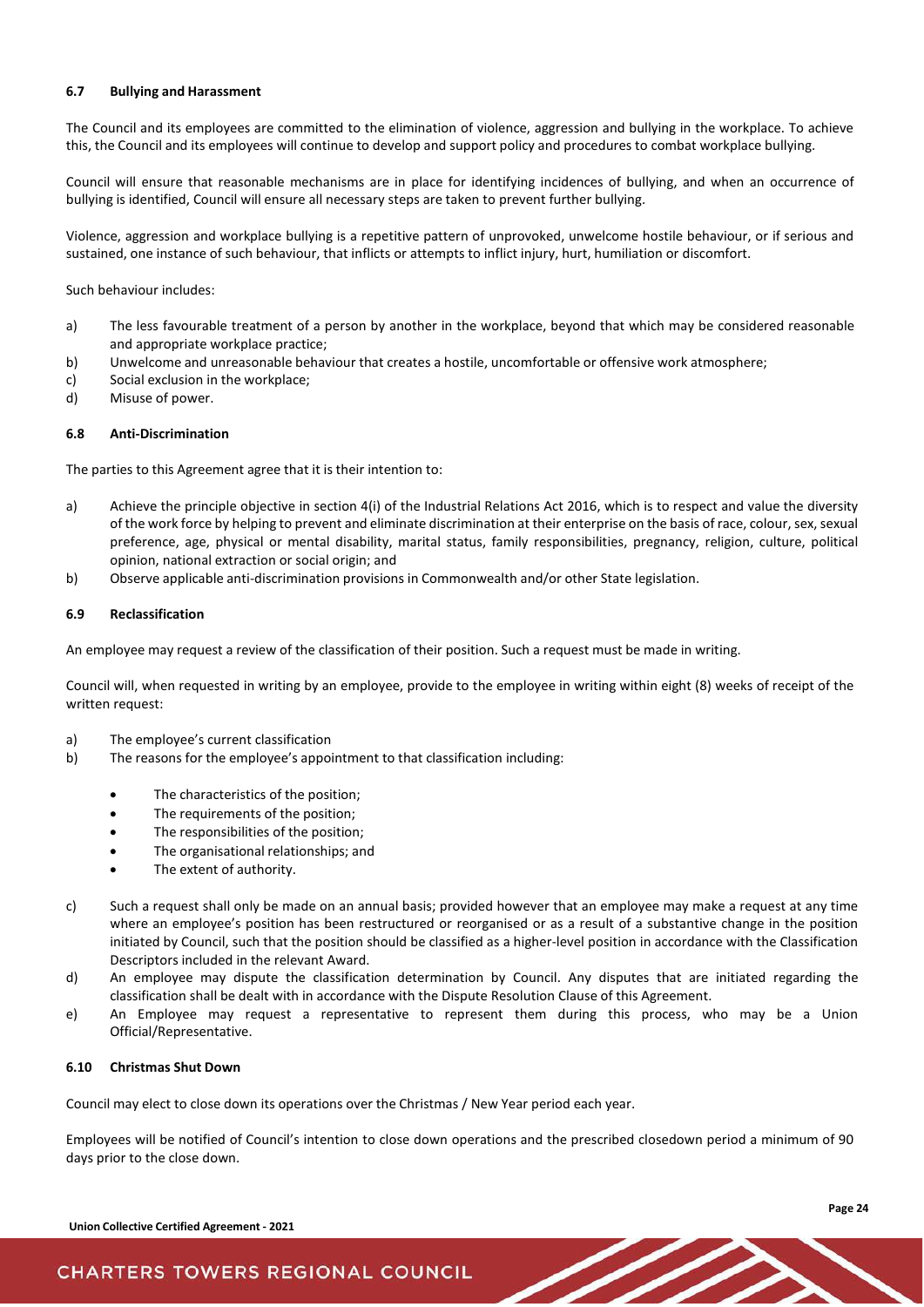# **SCHEDULE 1 WAGES AND SALARIES**

<span id="page-26-0"></span>

| <b>Classification</b>    | From first pay period<br>on or after 1/07/2021<br>$$$ per week) | From first pay period<br>on or after<br>1/07/2022(\$ per<br>week) |
|--------------------------|-----------------------------------------------------------------|-------------------------------------------------------------------|
| Level 1 (First 6 months) | 994.05                                                          | 1,013.95                                                          |
| Level 1 (Thereafter)     | 1,012.30                                                        | 1,032.55                                                          |
| Level 2                  | 1,030.60                                                        | 1,051.25                                                          |
| Level 3                  | 1,048.75                                                        | 1,069.75                                                          |
| Level 4                  | 1,067.10                                                        | 1,088.45                                                          |
| Level 5                  | 1,088.70                                                        | 1,110.50                                                          |
| Level 6                  | 1,125.30                                                        | 1,147.85                                                          |
| Level 7                  | 1,161.60                                                        | 1,184.85                                                          |
| Level 8                  | 1,194.85                                                        | 1,218.75                                                          |
| Level 9                  | 1,231.15                                                        | 1,255.80                                                          |

 $\overline{\mathscr{L}}$ 

# **Queensland Local Government Industry (Stream B) Award – State 2017 Section 5**

**Union Collective Certified Agreement - 2021**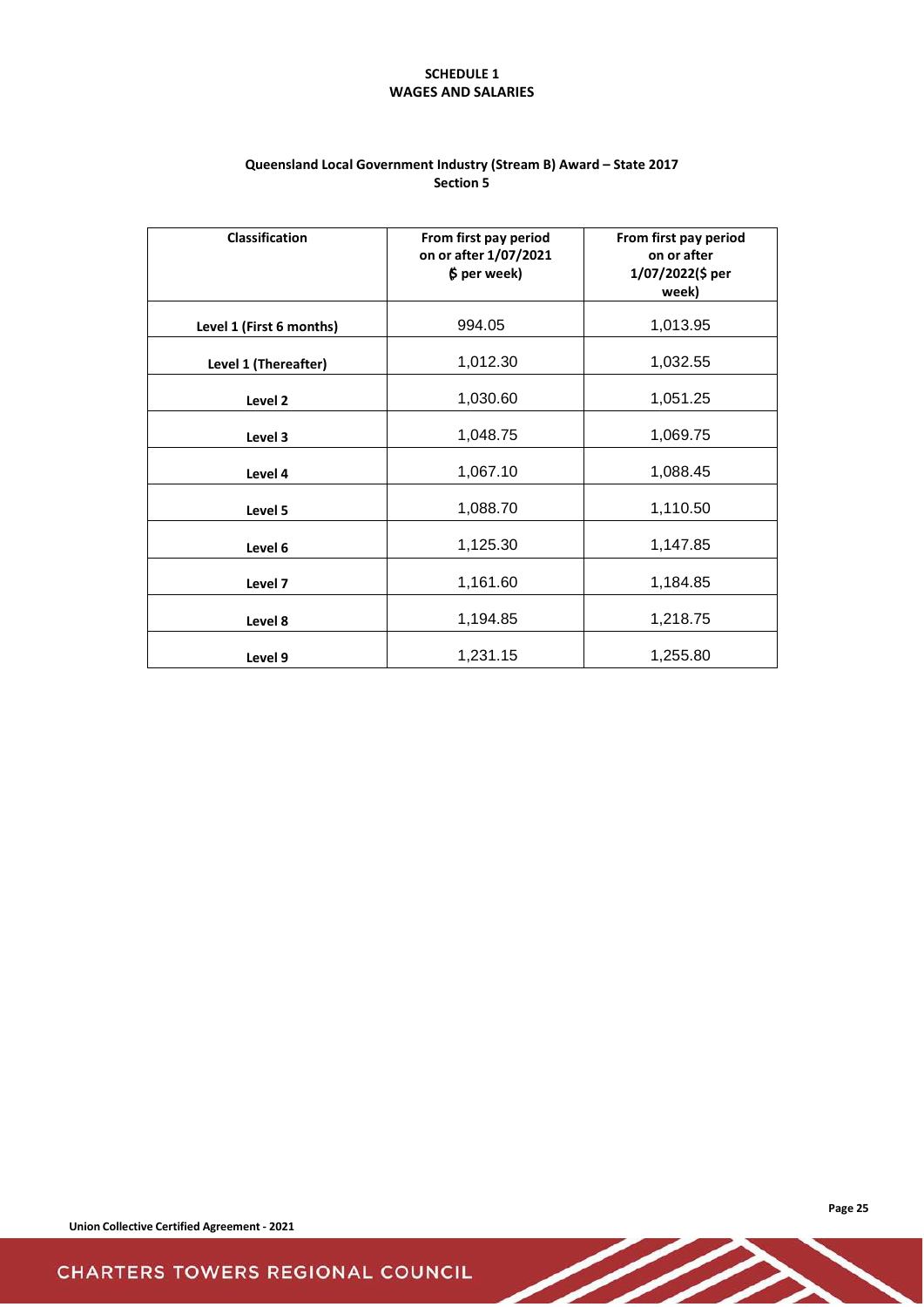| Classification                      | From first pay period<br>on or after 1/07/2021<br>(\$ per week) | From first pay period<br>on or after 1/07/2022<br>(\$ per week) |
|-------------------------------------|-----------------------------------------------------------------|-----------------------------------------------------------------|
| <b>Technical Manager</b>            | 1,146.40                                                        | 1,169.35                                                        |
| <b>Senior Theatre Technician</b>    | 1,109.65                                                        | 1,131.85                                                        |
| <b>Theatre Technician</b>           | 1,093.20                                                        | 1,115.10                                                        |
| <b>Assistant Theatre Technician</b> | 1,014.60                                                        | 1,034.90                                                        |
| Projectionist                       | 1,093.20                                                        | 1,115.10                                                        |
| <b>Assistant Projectionist</b>      | 1,014.60                                                        | 1,034.90                                                        |
| <b>Stage Manager</b>                | 1,109.65                                                        | 1,131.85                                                        |
| <b>Stage Coordinator</b>            | 1,014.60                                                        | 1,034.90                                                        |
| <b>Stage Assistant</b>              | 956.70                                                          | 975.85                                                          |
| <b>Utility Person</b>               | 956.70                                                          | 975.85                                                          |
| <b>Senior Ticket Seller</b>         | 985.05                                                          | 1,004.80                                                        |
| <b>Ticket Seller</b>                | 949.40                                                          | 968.40                                                          |
| <b>Front of House Coordinator</b>   | 1,014.60                                                        | 1,034.90                                                        |
| <b>Program/Merchandise Seller</b>   | 940.10                                                          | 958.95                                                          |
| <b>Front of House Staff</b>         | 932.55                                                          | 951.25                                                          |

D.

# **Queensland Local Government Industry (Stream B) Award – State 2017 Section 6**

 $\overline{\phantom{0}}$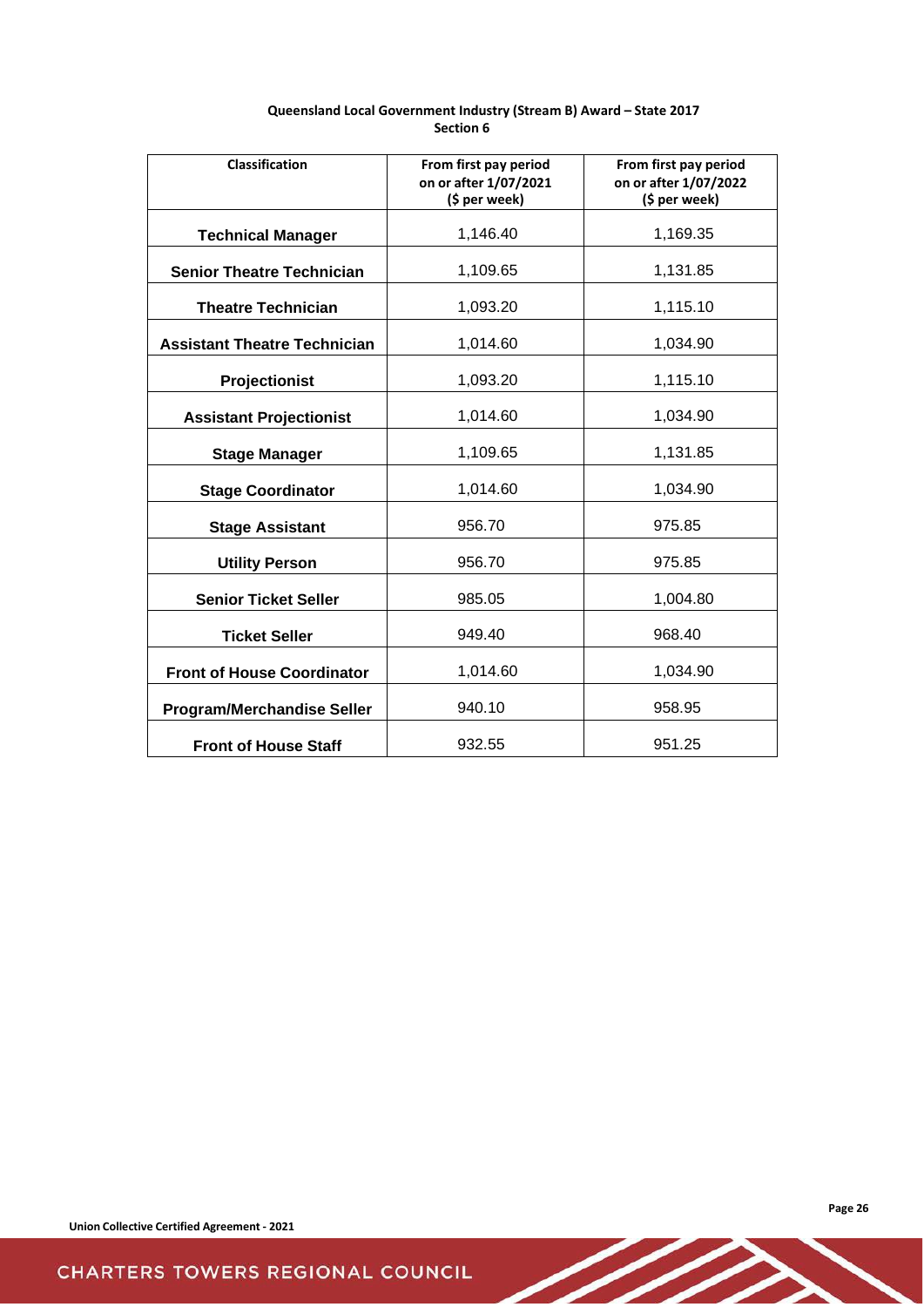| Queensland Local Government Industry (Stream B) Award - State 2017 |
|--------------------------------------------------------------------|
| <b>Section 7</b>                                                   |

| Classification                                               | From first pay period<br>on or after 1/07/2021<br>(\$ per week) | From first pay period<br>on or after 1/07/2022<br>(\$ per week) |
|--------------------------------------------------------------|-----------------------------------------------------------------|-----------------------------------------------------------------|
| Introductory tour guide, first 3<br>months                   | 953.80                                                          | 972.90                                                          |
| Introductory tour guide, over<br>3 months and up to 6 months | 994.05                                                          | 1,013.95                                                        |
| Tour guide, level 1                                          | 1,030.60                                                        | 1.051.25                                                        |
| Tour guide, level 2                                          | 1,088.70                                                        | 1,110.50                                                        |
| Tour guide, level 3                                          | 1,161.60                                                        | 1,184.85                                                        |

**Union Collective Certified Agreement - 2021**

 $\overline{\phantom{a}}$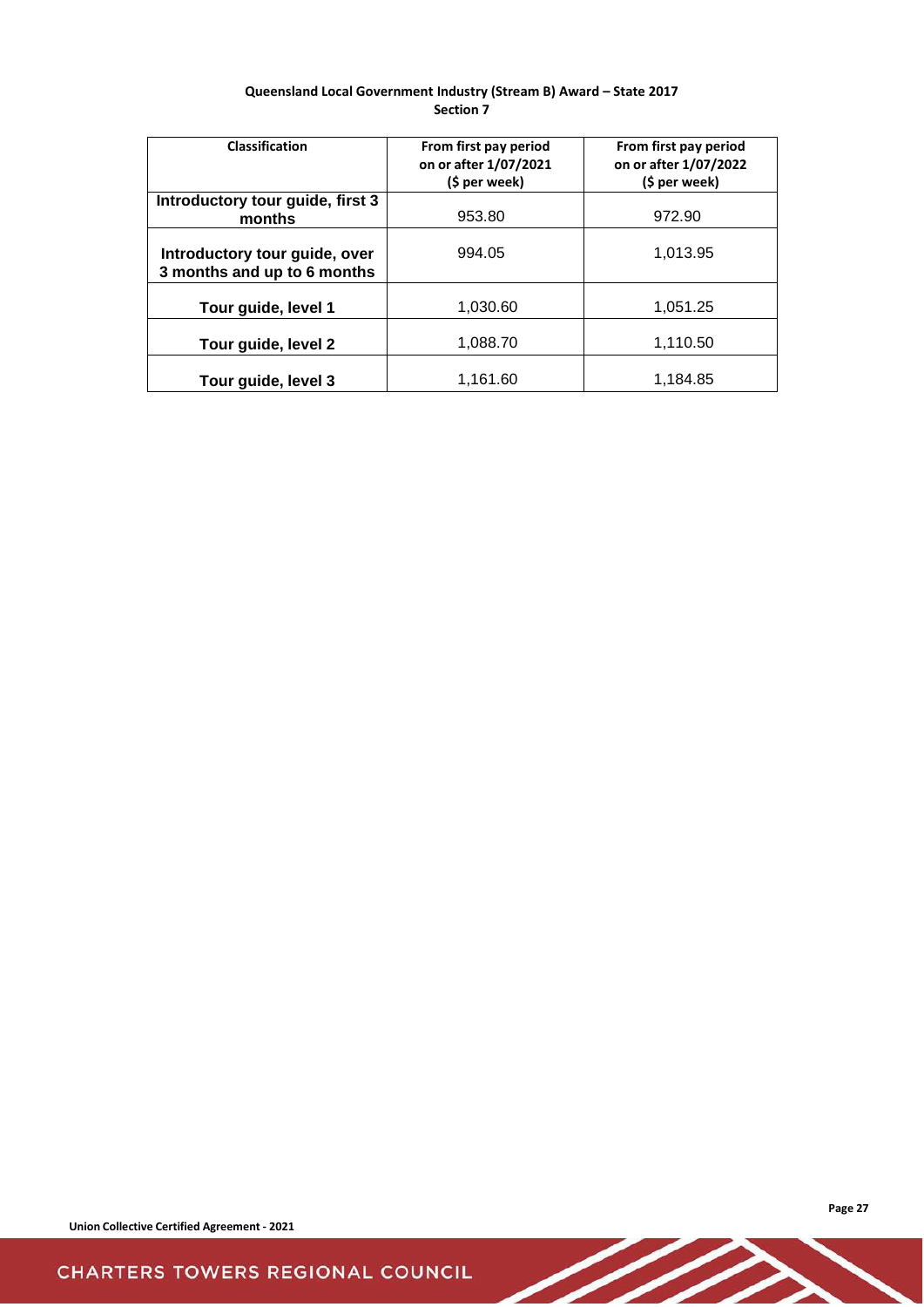# **Queensland Local Government Industry (Stream C) Award – State 2017 Section 2**

| Classification                                                                        | From first pay period<br>on or after 1/07/2021<br>(\$ per week) | From first pay period<br>on or after 1/07/2022<br>(\$ per week) |
|---------------------------------------------------------------------------------------|-----------------------------------------------------------------|-----------------------------------------------------------------|
| <b>Engineering Tradesman C14</b>                                                      | 924.75                                                          | 943.25                                                          |
| <b>Engineering Tradesman C13</b>                                                      | 953.80                                                          | 972.90                                                          |
| <b>Engineering Tradesman C12</b>                                                      | 993.30                                                          | 1,013.20                                                        |
| <b>Engineering Tradesman C11</b>                                                      | 1,029.90                                                        | 1,050.50                                                        |
| <b>Engineering Tradesman C10</b>                                                      | 1,088.70                                                        | 1,110.50                                                        |
| <b>Engineering Tradesman C10</b><br>(Qualified)                                       | 1,197.60                                                        | 1,221.60                                                        |
| <b>Engineering Tradesman C9</b>                                                       | 1,237.85                                                        | 1,262.65                                                        |
| <b>Engineering Tradesman C8</b>                                                       | 1,277.80                                                        | 1,303.40                                                        |
| <b>Engineering Tradesman C7</b>                                                       | 1,314.25                                                        | 1,340.55                                                        |
| <b>Engineering Tradesman C6</b>                                                       | 1,394.45                                                        | 1,422.35                                                        |
| <b>Engineering Tradesman C5</b>                                                       | 1,433.50                                                        | 1,462.20                                                        |
| <b>Engineering Tradesman C4</b>                                                       | 1,474.70                                                        | 1,504.20                                                        |
| <b>Engineering Tradesman C3</b>                                                       | 1,554.90                                                        | 1,586.00                                                        |
| <b>Engineering Tradesman C2 (a)</b>                                                   | 1,595.35                                                        | 1,627.30                                                        |
| <b>Engineering Tradesman C2 (b)</b>                                                   | 1,667.60                                                        | 1,701.00                                                        |
| <b>Workshop Supervisor Level 1</b><br>(122% of highest paid employee<br>supervising)  | 1,558.95                                                        | 1,590.15                                                        |
| <b>Workshop Supervisor Level 2</b><br>(115% of Engineering Trade C8)                  | 1,469.50                                                        | 1,498.95                                                        |
| Trainer/Supervisor/Coordinator-<br><b>Technical</b><br>(107% of Engineering Trade C8) | 1,367.25                                                        | 1,394.65                                                        |

D-

**Union Collective Certified Agreement - 2021**

**Page 28**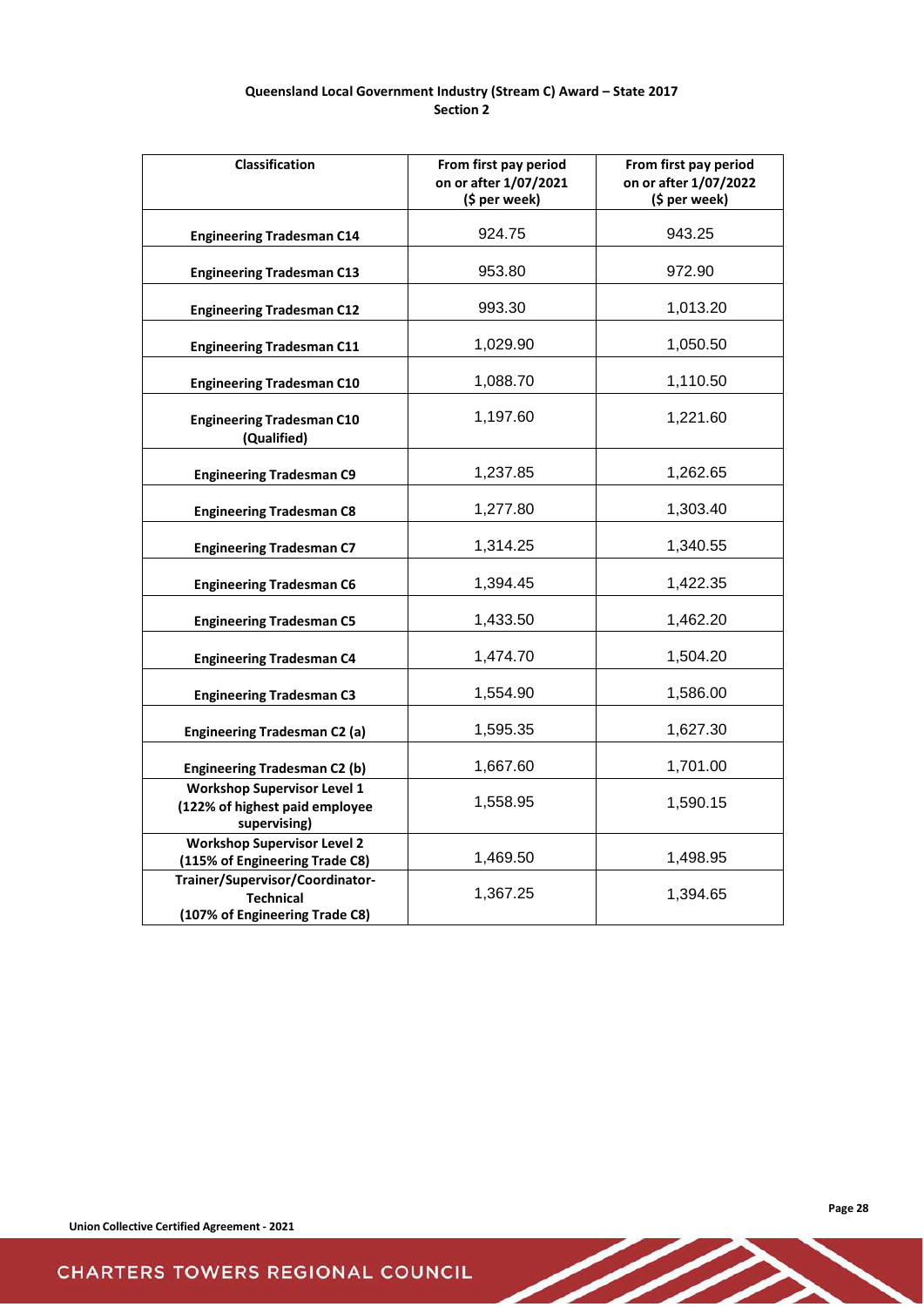### **Queensland Local Government Industry (Stream C) Award – State 2017 Section 1**

| <b>Classification</b>                          | From first pay period<br>on or after 1/07/2021<br>(\$ per week) | From first pay period<br>on or after 1/07/2022<br>(\$ per week) |
|------------------------------------------------|-----------------------------------------------------------------|-----------------------------------------------------------------|
| Building Worker - BW1(a)                       | 975.80                                                          | 995.35                                                          |
| Building Worker - BW1(b)                       | 997.70                                                          | 1,017.70                                                        |
| Building Worker - BW1(c)                       | 1,012.30                                                        | 1,032.55                                                        |
| Building Worker - BW1 (d)                      | 1,029.90                                                        | 1,050.50                                                        |
| <b>Building Worker - BW2</b>                   | 1,056.20                                                        | 1,077.35                                                        |
| <b>Building Tradesman - BT1</b>                | 1,088.70                                                        | 1,110.50                                                        |
| <b>Building Tradesman - BT1</b><br>(Qualified) | 1,197.60                                                        | 1,221.60                                                        |
| <b>Building Tradesman - BT2</b>                | 1,237.85                                                        | 1,262.65                                                        |
| <b>Building Tradesman - BT3</b>                | 1,277.80                                                        | 1,303.40                                                        |

D-

**Union Collective Certified Agreement - 2021**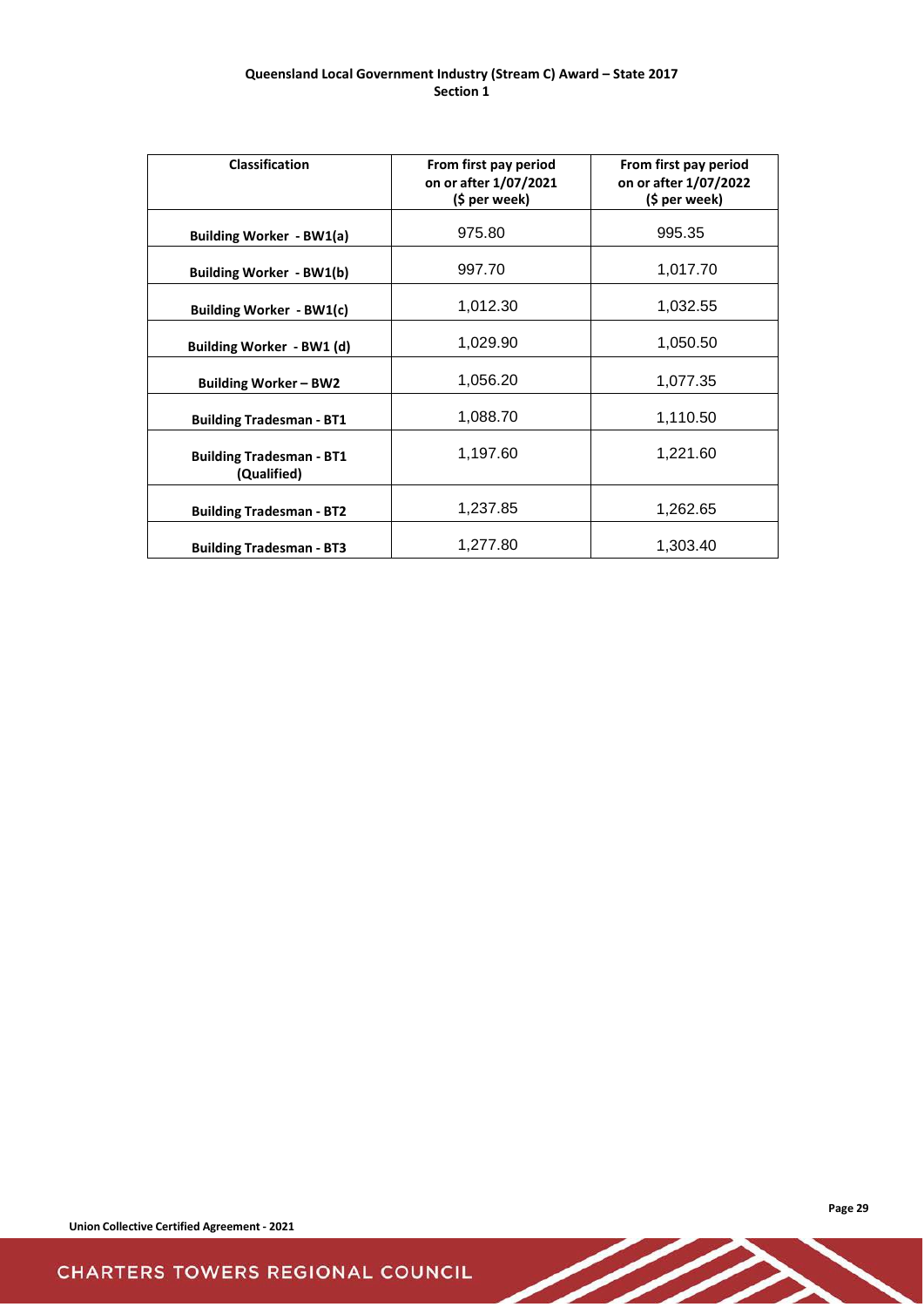### **Queensland Local Government Industry (Stream A) Award – State 2017 Section 1 General Scale**

| Classification | From first pay period<br>on or after 1/07/21<br>(\$ per annum) | From first pay period<br>on or after 1/07/22<br>(\$ per annum) |
|----------------|----------------------------------------------------------------|----------------------------------------------------------------|
| Level 1.1      | 58,435                                                         | 59,604                                                         |
| Level 1.2      | 59,387                                                         | 60,575                                                         |
| Level 1.3      | 60,908                                                         | 62,126                                                         |
| Level 1.4      | 62,332                                                         | 63,579                                                         |
| Level 1.5      | 63,759                                                         | 65,034                                                         |
| Level 1.6      | 64,989                                                         | 66,289                                                         |
|                |                                                                |                                                                |
| Level 2.1      | 66,437                                                         | 67,766                                                         |
| Level 2.2      | 67,861                                                         | 69,218                                                         |
| Level 2.3      | 69,286                                                         | 70,672                                                         |
| Level 2.4      | 70,713                                                         | 72,127                                                         |
|                |                                                                |                                                                |
| Level 3.1      | 72,136                                                         | 73,579                                                         |
| Level 3.2      | 73,043                                                         | 74,504                                                         |
| Level 3.3      | 74,468                                                         | 75,957                                                         |
| Level 3.4      | 75,892                                                         | 77,410                                                         |
|                |                                                                |                                                                |
| Level 4.1      | 77,318                                                         | 78,864                                                         |
| Level 4.2      | 78,743                                                         | 80,318                                                         |
| Level 4.3      | 79,979                                                         | 81,579                                                         |
| Level 4.4      | 81,405                                                         | 83,033                                                         |
|                |                                                                |                                                                |
| Level 5.1      | 82,827                                                         | 84,484                                                         |
| Level 5.2      | 84,059                                                         | 85,740                                                         |
| Level 5.3      | 85,486                                                         | 87,196                                                         |
|                |                                                                |                                                                |
| Level 6.1      | 87,861                                                         | 89,618                                                         |
| Level 6.2      | 90,237                                                         | 92,042                                                         |
| Level 6.3      | 92,614                                                         | 94,466                                                         |
|                |                                                                |                                                                |
| Level 7.1      | 94,989                                                         | 96,889                                                         |
| Level 7.2      | 97,616                                                         | 99,568                                                         |
| Level 7.3      | 100,429                                                        | 102,438                                                        |
|                |                                                                |                                                                |
| Level 8.1      | 103,804                                                        | 105,880                                                        |
| Level 8.2      | 107,134                                                        | 109,277                                                        |
| Level 8.3      | 110,367                                                        | 112,574                                                        |
| Level 8.4      | 113,353                                                        | 115,620                                                        |
| Level 8.5      | 116,226                                                        | 118,551                                                        |

D-

**Union Collective Certified Agreement - 2021**

**Page 30**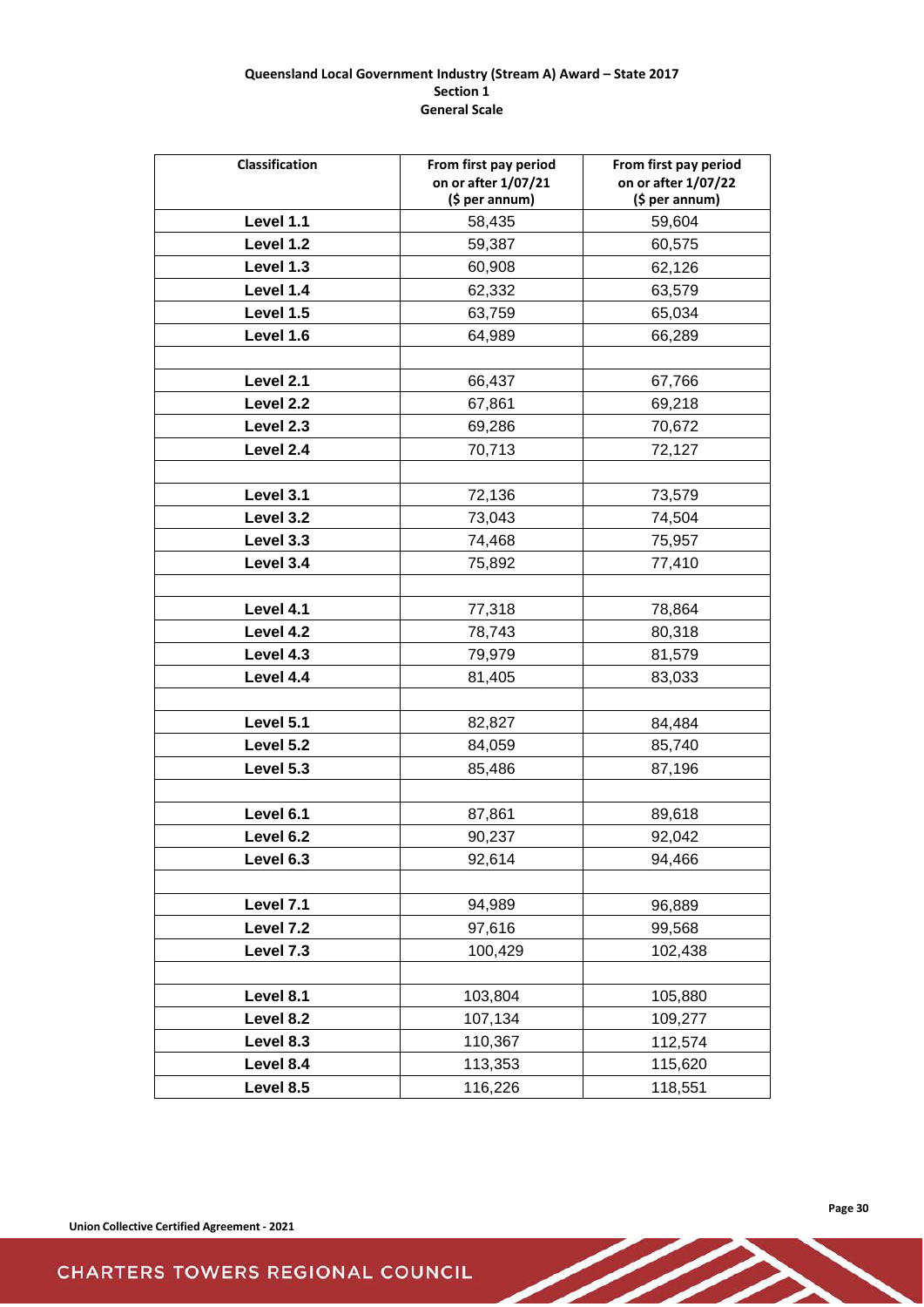| <b>Classification</b> | From first pay period<br>on or after 1/07/2021<br>$(5$ per annum) | From first pay period<br>on or after 1/07/2022<br>$(5$ per annum) |
|-----------------------|-------------------------------------------------------------------|-------------------------------------------------------------------|
| Under 17 years        | 32,139                                                            | 32,782                                                            |
| 17 years              | 35,061                                                            | 35,762                                                            |
| 18 years              | 40,905                                                            | 41,723                                                            |
| 19 years              | 46,748                                                            | 47,683                                                            |
| 20 years              | 52,592                                                            | 53.644                                                            |

#### **Queensland Local Government Industry (Stream A) Award – State 2017 Section 1 – Junior Rates**

# **Queensland Local Government Industry (Stream B) Award – State 2017**

| Section 5 – Junior Rates        |                                                                 |                                                                 |  |  |  |  |  |
|---------------------------------|-----------------------------------------------------------------|-----------------------------------------------------------------|--|--|--|--|--|
| <b>Classification</b>           | From first pay period<br>on or after 1/07/2021<br>(\$ per week) | From first pay period<br>on or after 1/07/2022<br>(\$ per week) |  |  |  |  |  |
| LAE Level $1 < 18$ Years $60\%$ | 596.45                                                          | 608.40                                                          |  |  |  |  |  |
| LAE Level 1 18-19 Years 75%     | 745.55                                                          | 760.50                                                          |  |  |  |  |  |

### **Apprentices and Trainees**

# **Engineering Apprentices**

| <b>Classification</b> | From first pay period<br>on or after 1/07/2021<br>(\$ per week) | From first pay period<br>on or after 1/07/2022<br>(\$ per week) |  |
|-----------------------|-----------------------------------------------------------------|-----------------------------------------------------------------|--|
| Year 1 - 40%          | 435.50                                                          | 444.20                                                          |  |
| Year 2 - 55%          | 598.80                                                          | 610.80                                                          |  |
| Year 3 - 75%          | 816.55                                                          | 832.90                                                          |  |
| Year 4 - 90%          | 978.85                                                          | 999.45                                                          |  |

### **Engineering Adult Apprentices**

| <b>Classification</b> | From first pay period<br>on or after 1/07/2021<br>(\$ per week) | From first pay period<br>on or after 1/07/2022<br>(\$ per week) |
|-----------------------|-----------------------------------------------------------------|-----------------------------------------------------------------|
| Year 1 - 75%          | 816.55                                                          | 832.90                                                          |
| Year 2 - 80%          | 871.00                                                          | 888.40                                                          |
| Year 3 - 84%          | 914.55                                                          | 932.85                                                          |
| Year 4 - 90%          | 979.85                                                          | 999.45                                                          |

| <b>Building Apprentices</b> |                                                                 |                                                                 |  |  |  |  |  |
|-----------------------------|-----------------------------------------------------------------|-----------------------------------------------------------------|--|--|--|--|--|
| <b>Classification</b>       | From first pay period<br>on or after 1/07/2021<br>(\$ per week) | From first pay period<br>on or after 1/07/2022<br>(\$ per week) |  |  |  |  |  |
| Year 1 - 40%                | 435.50                                                          | 444.20                                                          |  |  |  |  |  |
| Year 2 - 55%                | 598.80                                                          | 610.80                                                          |  |  |  |  |  |
| Year 3 - 75%                | 816.55                                                          | 832.90                                                          |  |  |  |  |  |
| Year 4 - 90%                | 979.85                                                          | 999.45                                                          |  |  |  |  |  |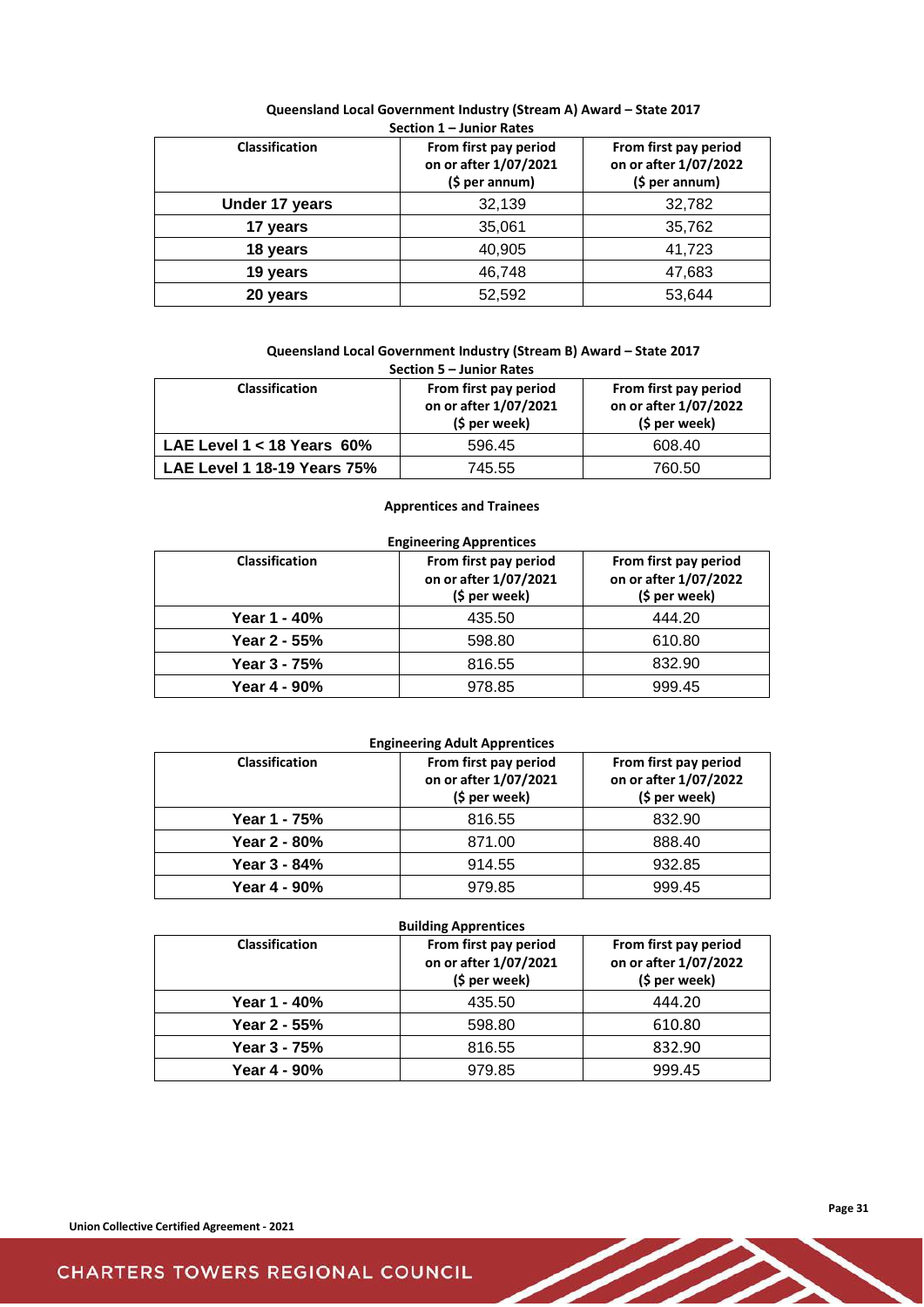| <b>Classification</b>         | From first pay period<br>on or after 1/07/2021<br>(\$ per week) |        |        | From first pay period<br>on or after 1/07/2022<br>(\$ per week) |            |            |
|-------------------------------|-----------------------------------------------------------------|--------|--------|-----------------------------------------------------------------|------------|------------|
|                               | Year<br>Year<br>Year<br>12<br>10<br>11                          |        |        | Year<br>10                                                      | Year<br>11 | Year<br>12 |
|                               | 274.55<br>345.30                                                |        |        | 280.05                                                          | 352.20     |            |
|                               | 322.05                                                          | 395.00 | 459.35 | 328.50                                                          | 402.90     | 468.55     |
| plus 1 year out of school     | 379.10                                                          | 459.35 | 533.30 | 386.70                                                          | 468.55     | 543.95     |
| plus 2 years out of school    | 459.35                                                          | 533.30 | 620.95 | 468.55                                                          | 543.95     | 633.35     |
| plus 3 years out of school    | 533.30                                                          | 620.95 | 713.85 | 543.95                                                          | 633.35     | 728.15     |
| plus 4 years out of school    | 620.95                                                          | 713.85 |        | 633.35                                                          | 728.15     |            |
| 5 years or more out of school | 713.85                                                          |        |        | 728.15                                                          |            |            |

#### **Trainees – Wage Level B**

| <b>Classification</b>         | From first pay period<br>on or after 1/07/2021<br>(\$ per week) |            |            | From first pay period<br>on or after 1/07/2022<br>(\$ per week) |            |            |
|-------------------------------|-----------------------------------------------------------------|------------|------------|-----------------------------------------------------------------|------------|------------|
|                               | Year<br>10                                                      | Year<br>11 | Year<br>12 | Year<br>10                                                      | Year<br>11 | Year<br>12 |
|                               | 345.30<br>274.55                                                |            |            | 280.05                                                          | 352.20     |            |
|                               | 322.05                                                          | 395.00     | 449.85     | 328.50                                                          | 402.90     | 458.85     |
| plus 1 year out of school     | 395.00                                                          | 449.85     | 517.45     | 402.90                                                          | 458.85     | 527.80     |
| plus 2 years out of school    | 449.85                                                          | 517.45     | 607.20     | 458.85                                                          | 527.80     | 619.35     |
| plus 3 years out of school    | 517.45                                                          | 607.20     | 694.80     | 527.80                                                          | 619.35     | 708.70     |
| plus 4 years out of school    | 607.20                                                          | 694.80     |            | 619.35                                                          | 708.70     |            |
| 5 years or more out of school | 694.80                                                          |            |            | 708.70                                                          |            |            |

# **Trainees – Wage Level C**

| Classification                | From first pay period<br>on or after 1/07/2021<br>(\$ per week) |            |            | From first pay period<br>on or after 1/07/2022<br>(\$ per week) |            |            |
|-------------------------------|-----------------------------------------------------------------|------------|------------|-----------------------------------------------------------------|------------|------------|
|                               | Year<br>10                                                      | Year<br>11 | Year<br>12 | Year<br>10                                                      | Year<br>11 | Year<br>12 |
|                               | 274.55                                                          | 345.30     |            | 280.05                                                          | 352.20     |            |
|                               | 322.05                                                          | 395.00     | 458.30     | 328.50                                                          | 402.90     | 467.45     |
| plus 1 year out of school     | 403.40                                                          | 458.30     | 513.20     | 411.45                                                          | 467.45     | 523.45     |
| plus 2 years out of school    | 458.30                                                          | 513.20     | 577.65     | 467.45                                                          | 523.45     | 589.20     |
| plus 3 years out of school    | 513.20                                                          | 577.65     | 647.30     | 523.45                                                          | 589.20     | 660.25     |
| plus 4 years out of school    | 577.65                                                          | 647.30     |            | 589.20                                                          | 660.25     |            |
| 5 years or more out of school | 647.30                                                          |            |            | 660.25                                                          |            |            |

Z - C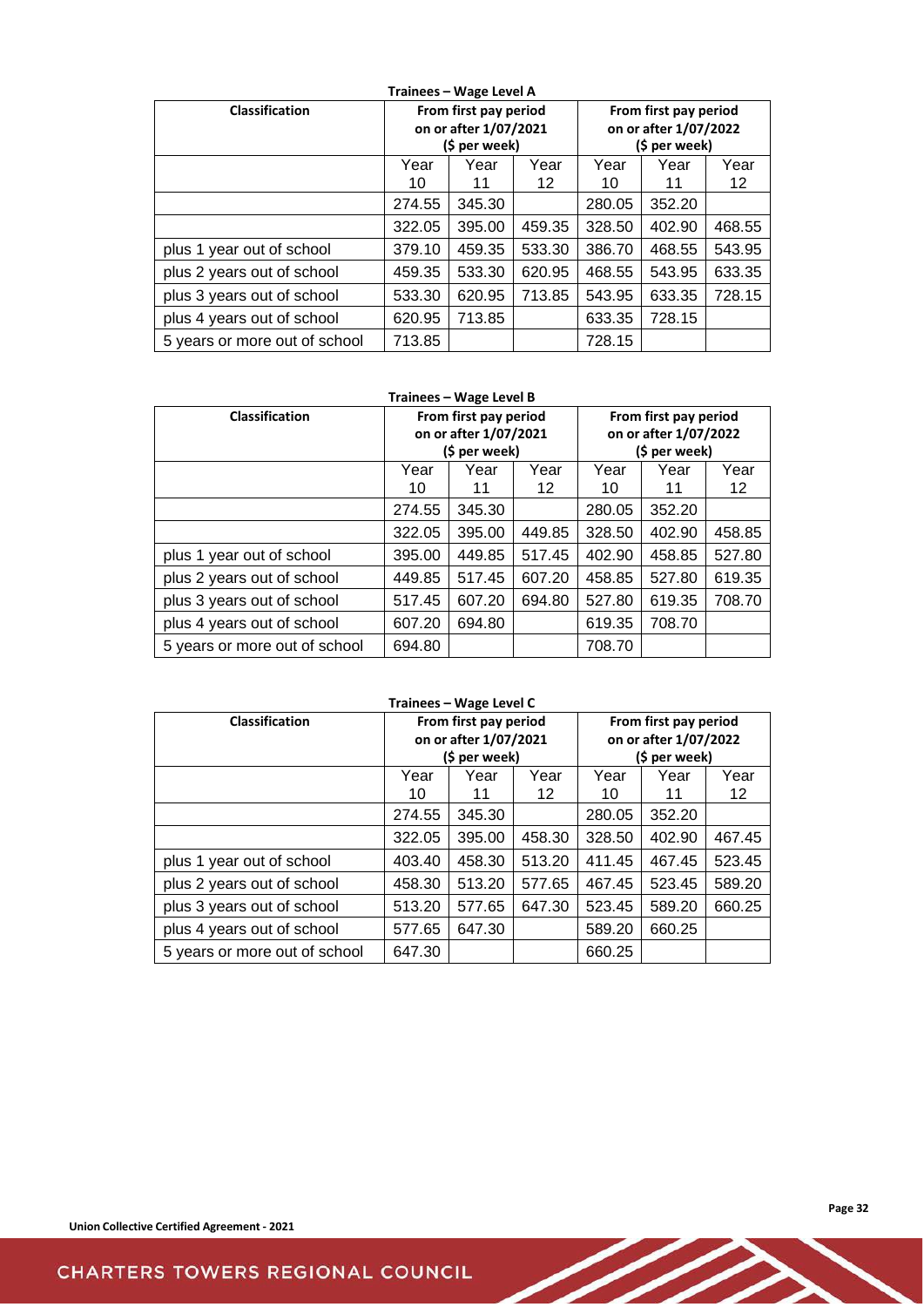### **Queensland Local Government Industry (Stream A) Award – State 2017 Section 1 Executive Scale**

| Council<br>Category |                                                                             | <b>Chief Executive Officer</b>                                              | <b>Director Engineering Services</b>                                        |                                                                                   | Deputy Chief Executive Officer /<br><b>Deputy Director Of Engineering</b><br><b>Services / Qualified Accountant</b> |                                                                       | <b>Department Head</b>                                                            |                                                                             |
|---------------------|-----------------------------------------------------------------------------|-----------------------------------------------------------------------------|-----------------------------------------------------------------------------|-----------------------------------------------------------------------------------|---------------------------------------------------------------------------------------------------------------------|-----------------------------------------------------------------------|-----------------------------------------------------------------------------------|-----------------------------------------------------------------------------|
|                     | From first<br>pay period<br>on or after<br>1/07/2021<br>$(5 per)$<br>annum) | From first<br>pay period<br>on or after<br>1/07/2022<br>$(5 per)$<br>annum) | From first<br>pay period<br>on or after<br>1/07/2021<br>$(5 per)$<br>annum) | From first<br>pay period<br>on or after<br>1/07/2022<br>( <i>5</i> per)<br>annum) | From first pay<br>period<br>on or after<br>1/07/2021<br>(\$ per annum)                                              | From first pay<br>period<br>on or after<br>1/07/2022<br>(5 per annum) | From first pay<br>period<br>on or after<br>1/07/2021<br>( <i>5</i> per)<br>annum) | From first<br>pay period<br>on or after<br>1/07/2022<br>$(5 per)$<br>annum) |
| 8                   | 218,101                                                                     | 222,463                                                                     | 214,116                                                                     | 218,398                                                                           | 172,507                                                                                                             | 175,957                                                               | 141,754                                                                           | 144,589                                                                     |
|                     | 214,025                                                                     | 218,306                                                                     | 210,124                                                                     | 214,326                                                                           | 169,347                                                                                                             | 172,734                                                               | 139,208                                                                           | 141,992                                                                     |
|                     | 209,948                                                                     | 214,147                                                                     | 206,125                                                                     | 210,248                                                                           | 166,192                                                                                                             | 169,516                                                               | 136,667                                                                           | 139,400                                                                     |
|                     |                                                                             |                                                                             |                                                                             |                                                                                   |                                                                                                                     |                                                                       |                                                                                   |                                                                             |
| $\overline{7}$      | 205,872                                                                     | 209,989                                                                     | 202,132                                                                     | 206,175                                                                           | 163,034                                                                                                             | 166,295                                                               | 134,123                                                                           | 136,805                                                                     |
|                     | 201,795                                                                     | 205,831                                                                     | 198,135                                                                     | 202,098                                                                           | 159,868                                                                                                             | 163,065                                                               | 131,580                                                                           | 134,212                                                                     |
|                     | 197,723                                                                     | 201,677                                                                     | 194,143                                                                     | 198,026                                                                           | 156,708                                                                                                             | 159,842                                                               | 129,038                                                                           | 131,619                                                                     |
|                     |                                                                             |                                                                             |                                                                             |                                                                                   |                                                                                                                     |                                                                       |                                                                                   |                                                                             |
| 6                   | 193,650                                                                     | 197,523                                                                     | 190,149                                                                     | 193,952                                                                           | 153,548                                                                                                             | 156,619                                                               | 126,496                                                                           | 129,026                                                                     |
|                     | 189,571                                                                     | 193,362                                                                     | 186,152                                                                     | 189,875                                                                           | 150,386                                                                                                             | 153,394                                                               | 123,955                                                                           | 126,434                                                                     |
|                     | 185,498                                                                     | 189,208                                                                     | 182,156                                                                     | 185,799                                                                           | 147,224                                                                                                             | 150,168                                                               | 121,409                                                                           | 123,837                                                                     |
|                     |                                                                             |                                                                             |                                                                             |                                                                                   |                                                                                                                     |                                                                       |                                                                                   |                                                                             |
| 5                   | 181,420                                                                     | 185,048                                                                     | 178,160                                                                     | 181,723                                                                           | 144,066                                                                                                             | 146,947                                                               | 118,871                                                                           | 121,248                                                                     |
|                     | 177,343                                                                     | 180,890                                                                     | 174,166                                                                     | 177,649                                                                           | 140,906                                                                                                             | 143,724                                                               | 116,324                                                                           | 118,650                                                                     |
|                     | 173,272                                                                     | 176,737                                                                     | 170,172                                                                     | 173,575                                                                           | 137,744                                                                                                             | 140,499                                                               | 113,783                                                                           | 116,059                                                                     |
|                     |                                                                             |                                                                             |                                                                             |                                                                                   |                                                                                                                     |                                                                       |                                                                                   |                                                                             |
| 4                   | 169,191                                                                     | 172,575                                                                     | 166,169                                                                     | 169,492                                                                           | 134,589                                                                                                             | 137,281                                                               |                                                                                   |                                                                             |
|                     | 165,117                                                                     | 168,419                                                                     | 162,174                                                                     | 165,417                                                                           | 131,425                                                                                                             | 134,054                                                               |                                                                                   |                                                                             |
|                     | 161,044                                                                     | 164,265                                                                     | 158,183                                                                     | 161,347                                                                           | 128,270                                                                                                             | 130,835                                                               |                                                                                   |                                                                             |
|                     |                                                                             |                                                                             |                                                                             |                                                                                   |                                                                                                                     |                                                                       |                                                                                   |                                                                             |

**Discription Collective Certified Agreement - 2021**<br>
ARTERS TOWERS REGIONAL COUNCIL **CHARTERS TOWERS REGIONAL COUNCIL**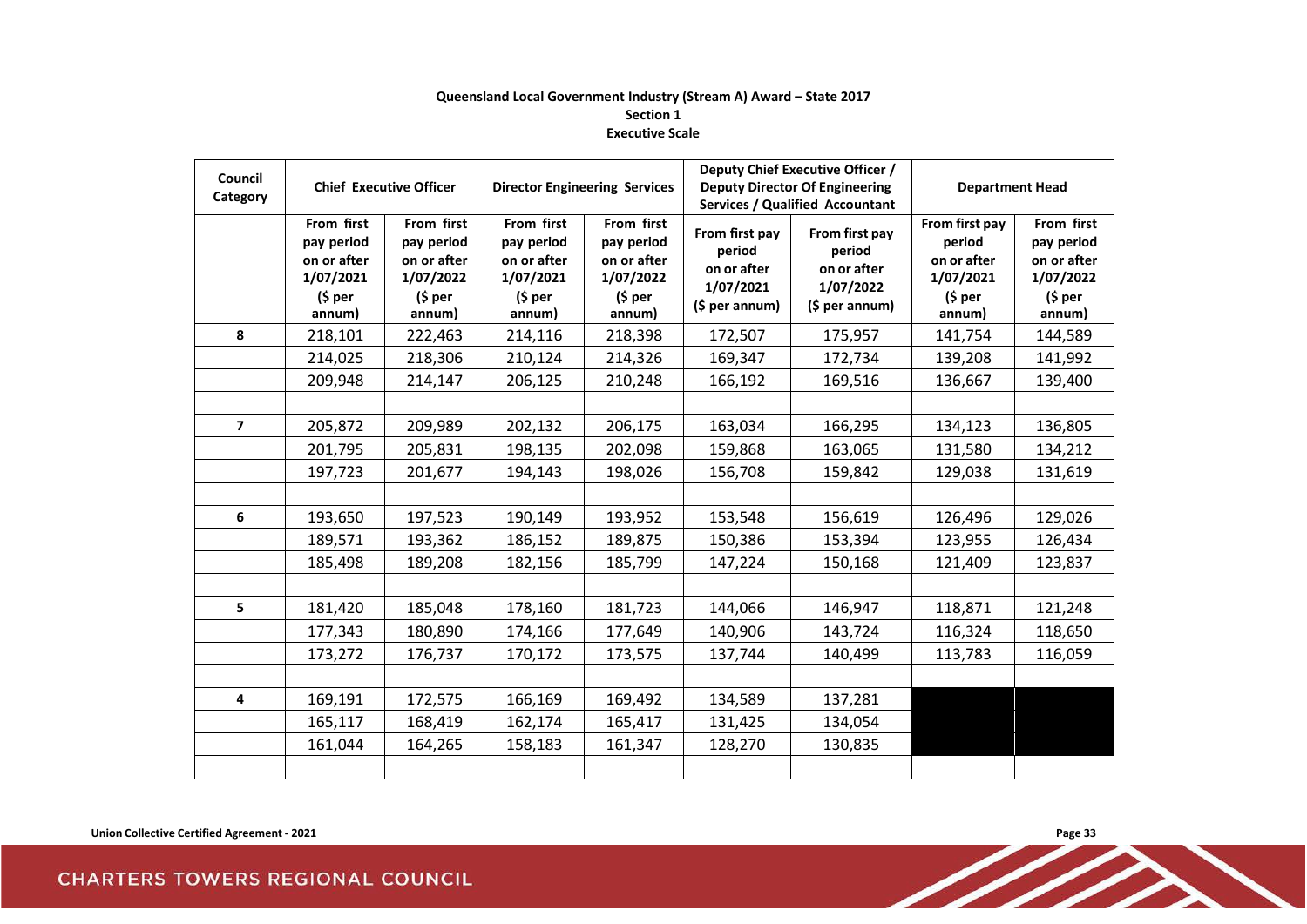| Council<br>Category | <b>Chief Executive Officer</b>                                            |                                                                           | <b>Director Engineering Services</b>                                      |                                                                           |                                                                        | Deputy Chief Executive Officer /<br><b>Deputy Director Of Engineering</b><br><b>Services / Qualified Accountant</b> | <b>Department Head</b>                                                    |                                                                           |
|---------------------|---------------------------------------------------------------------------|---------------------------------------------------------------------------|---------------------------------------------------------------------------|---------------------------------------------------------------------------|------------------------------------------------------------------------|---------------------------------------------------------------------------------------------------------------------|---------------------------------------------------------------------------|---------------------------------------------------------------------------|
|                     | From first<br>pay period<br>on or after<br>1/07/2021<br>(\$ per<br>annum) | From first<br>pay period<br>on or after<br>1/07/2022<br>(\$ per<br>annum) | From first<br>pay period<br>on or after<br>1/07/2021<br>(\$ per<br>annum) | From first<br>pay period<br>on or after<br>1/07/2022<br>(\$ per<br>annum) | From first pay<br>period<br>on or after<br>1/07/2021<br>(\$ per annum) | From first pay<br>period<br>on or after<br>1/07/2022<br>$($ \$ per annum $)$                                        | From first pay<br>period<br>on or after<br>1/07/2021<br>(\$ per<br>annum) | From first<br>pay period<br>on or after<br>1/07/2022<br>(\$ per<br>annum) |
| 3                   | 156,968                                                                   | 160,107                                                                   | 154,187                                                                   | 157,271                                                                   | 125,105                                                                | 127,607                                                                                                             |                                                                           |                                                                           |
|                     | 152,890                                                                   | 155,948                                                                   | 150,195                                                                   | 153,199                                                                   | 121,944                                                                | 124,383                                                                                                             |                                                                           |                                                                           |
|                     | 148,815                                                                   | 151,791                                                                   | 146,196                                                                   | 149,120                                                                   | 118,783                                                                | 121,159                                                                                                             |                                                                           |                                                                           |
|                     |                                                                           |                                                                           |                                                                           |                                                                           |                                                                        |                                                                                                                     |                                                                           |                                                                           |
| $\overline{2}$      | 144,738                                                                   | 147,633                                                                   | 142,200                                                                   | 145,044                                                                   | 115,630                                                                | 117,943                                                                                                             |                                                                           |                                                                           |
|                     | 140,672                                                                   | 143,485                                                                   | 138,207                                                                   | 140,971                                                                   | 112,447                                                                | 114,696                                                                                                             |                                                                           |                                                                           |
|                     | 136,590                                                                   | 139,322                                                                   | 134,211                                                                   | 136,895                                                                   | 109,129                                                                | 111,312                                                                                                             |                                                                           |                                                                           |
|                     |                                                                           |                                                                           |                                                                           |                                                                           |                                                                        |                                                                                                                     |                                                                           |                                                                           |
| $\mathbf{1}$        | 132,517                                                                   | 135,167                                                                   | 130,212                                                                   | 132,816                                                                   | 105,764                                                                | 107,879                                                                                                             |                                                                           |                                                                           |
|                     | 128,442                                                                   | 131,011                                                                   | 126,216                                                                   | 128,740                                                                   | 102,284                                                                | 104,330                                                                                                             |                                                                           |                                                                           |
|                     | 124,364                                                                   | 126,851                                                                   | 122,221                                                                   | 124,665                                                                   | 98,802                                                                 | 100,778                                                                                                             |                                                                           |                                                                           |

**Discription Collective Certified Agreement - 2021**<br> **ARTERS TOWERS REGIONAL COUNCIL CHARTERS TOWERS REGIONAL COUNCIL** 

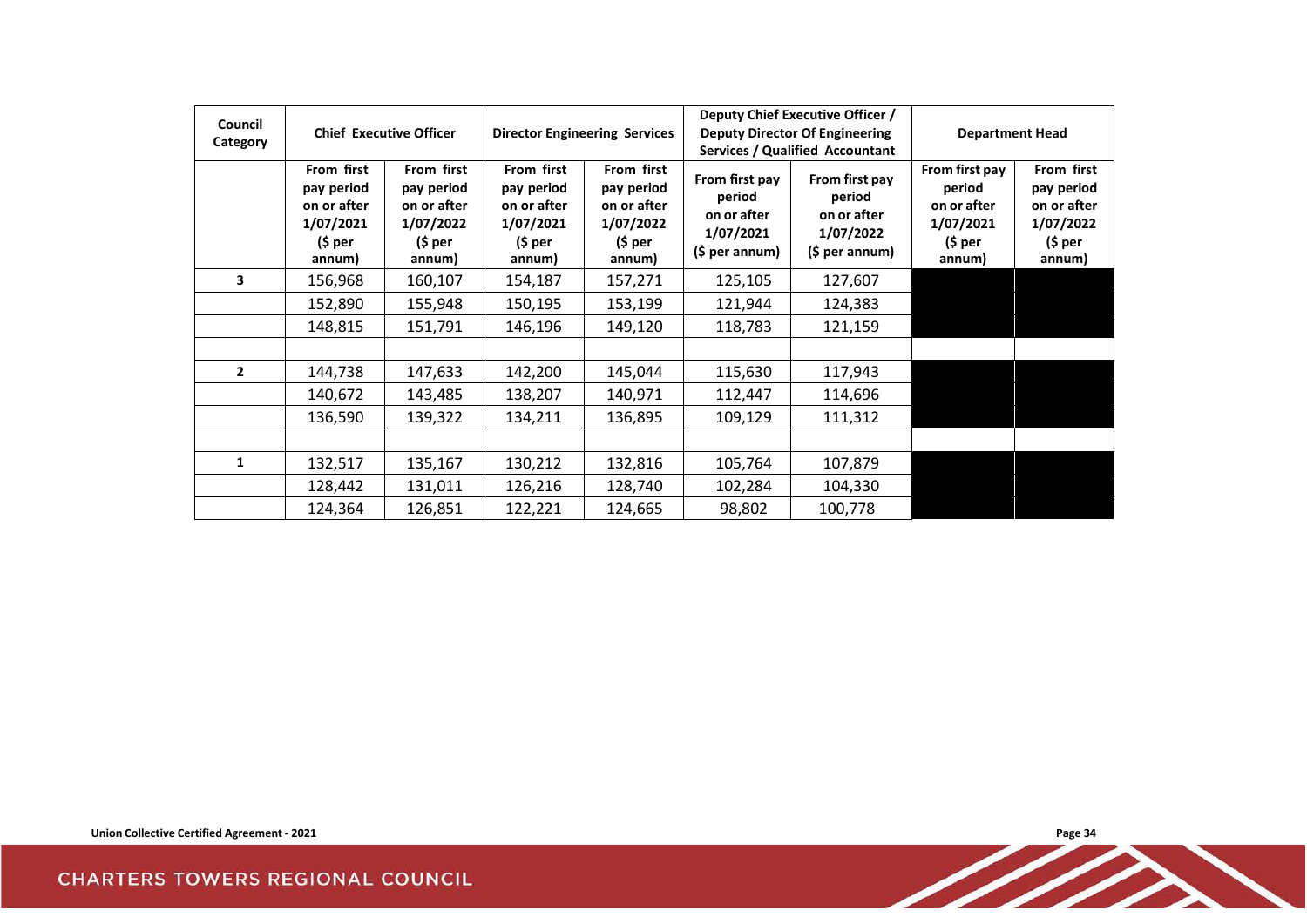### **SCHEDULE 2 INDUSTRIAL AGREEMENT – WATER/SEWERAGE EMPLOYEES**

#### <span id="page-36-0"></span>**1. Application of Agreement**

This agreement shall apply to employees of the Charters Towers Regional Council employed as Operators at the Water and Sewerage Plants.

All work required to be performed by an employee on their rostered days off shall be deemed to be overtime and payed as per the Queensland Local government Industry (Stream B) Award 2017.

#### **2. Wages**

#### **2.1 Senior Operators**

The ordinary weekly rate for a Senior Operator in charge of the Water Pump Station, Water Treatment Plant or Sewerage Treatment Plant shall be at Level 9 of the Queensland Local Government Industry (Stream B) Award – State 2017, plus Leading Hand Allowance in accordance with clause 3.5.3 of the main Agreement.

#### **2.2 Operators**

The ordinary weekly rate for all other qualified operators shall be at Level 8 of the Queensland Local Government Industry (Stream B) Award 2017. While unqualified, the ordinary weekly rate for an Operator at the Water Pump Station or Water Treatment Plant shall be at Level 5, and the Operator at the Sewerage Treatment Plant shall be at Level 6.

#### **2.3 Operators - Sewerage Treatment Plant**

Operators referred to in clauses 2.1 and 2.2 engaged at Sewerage Treatment Plant/s, shall be paid a disability allowance which equates to the Construction Work Allowance clause 13.2 of the Queensland Local Government Industry (Stream B) Award – State 2017 to cover all the normal disabilities of work associated with Sewerage Treatment Plants.

#### **3. HOURS OF WORK**

#### **3.1 Overtime**

Overtime shall be paid in accordance with the Queensland Local Government Industry (Stream B) Award – State 2017.

#### **3.2 Weekend Penalty Rates**

Any employee covered by this Schedule who is required to work ordinary hours between Midnight Friday and Midnight Sunday shall be paid as per the Queensland Local Government Industry (Stream B) Award – State 2017.

#### **3.3 Rostered Day Off**

It is agreed between the parties that in order to meet the business needs of Council, and the best practice, or where in the opinion of the Chief Executive Officer or a Director there are cost efficiencies to be gained by working on an RDO, then RDOs will be worked, by mutual agreement.

Employees have the options of:

- a) Banking the RDO hours worked multiplied by the applicable overtime factor provided by the employees relevant Award and paid at the ordinary hours rate applicable at the time; or
- b) Receiving payment at the applicable overtime rates prescribed by the employees' applicable Award.

The employee's timesheet shall be marked as "time in lieu (approved)" if the time-in-lieu is worked in accordance with this Clause.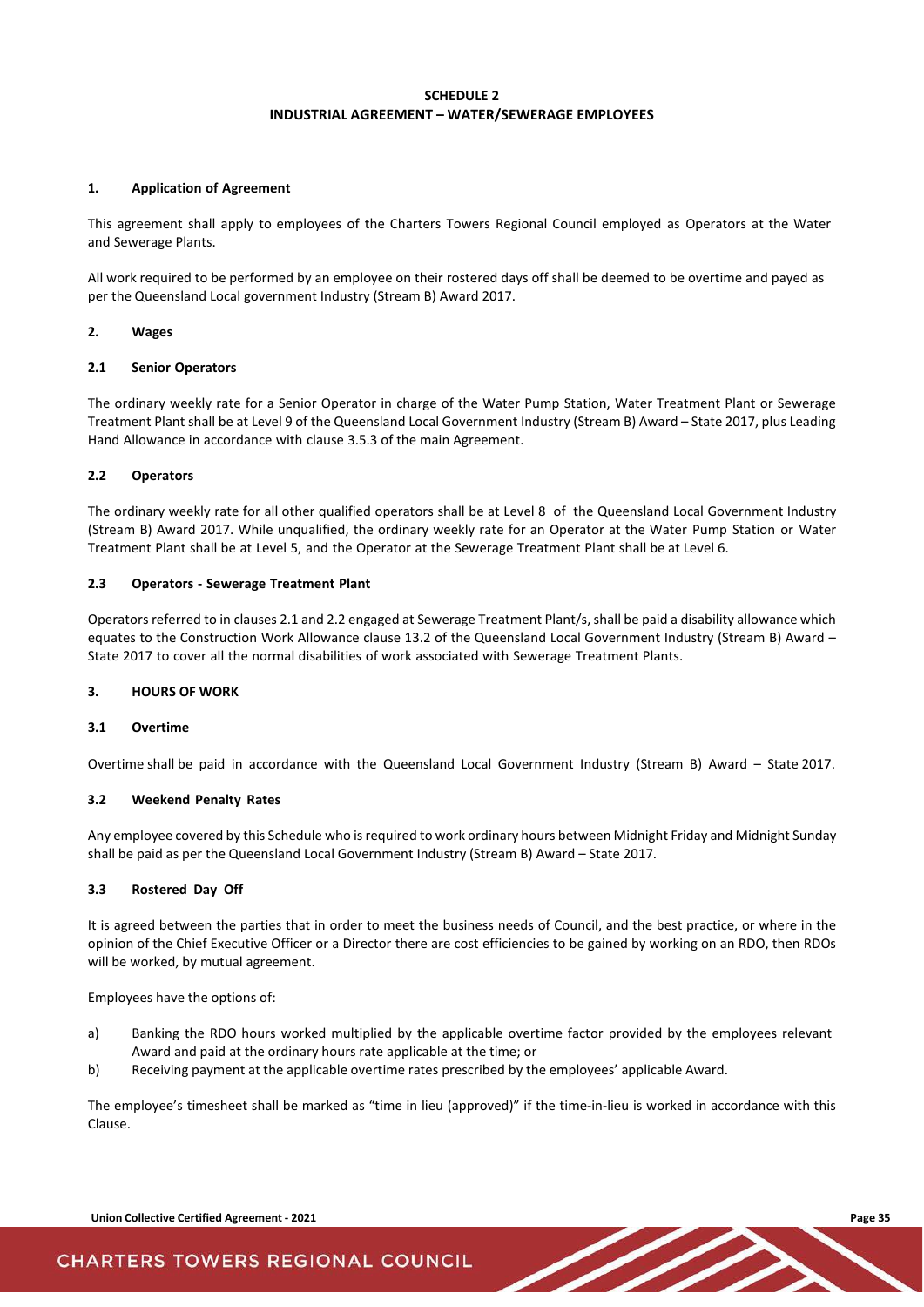It is agreed between the parties that an employee may request to work their RDO for the purpose of banking time for a specific purpose to be taken at a later date mutually agreeable between the employee and their Supervisor. The request shall not be unreasonably refused.

Time in lieu shall be accrued on an hour-for-hour basis and paid at the ordinary hours rate applicable at the time.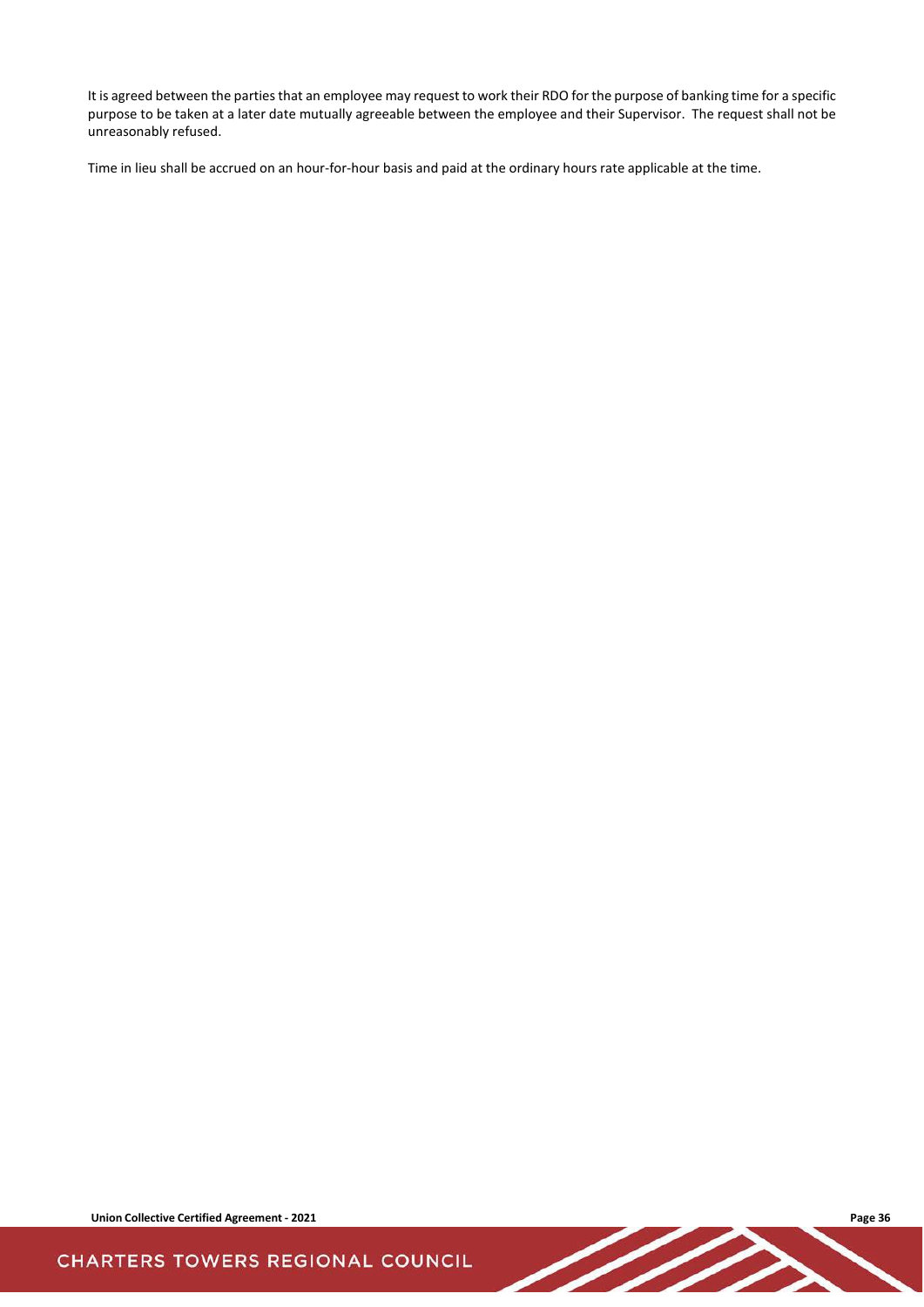### **SIGNATORIES**

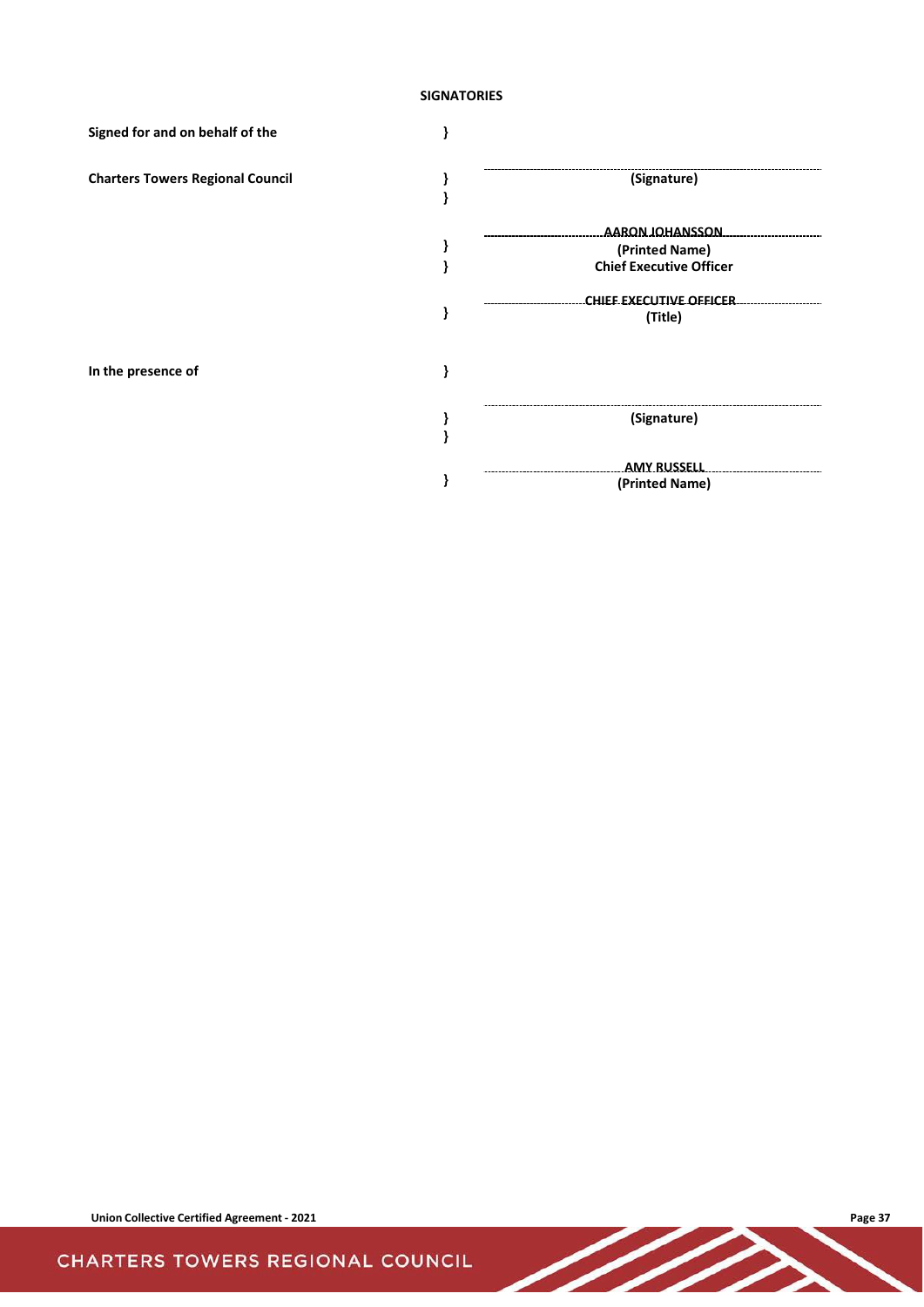**Signed for and on behalf of the }**

**Australian Workers Union of Employees, Queensland**

**In the presence of }**



**03/09/21**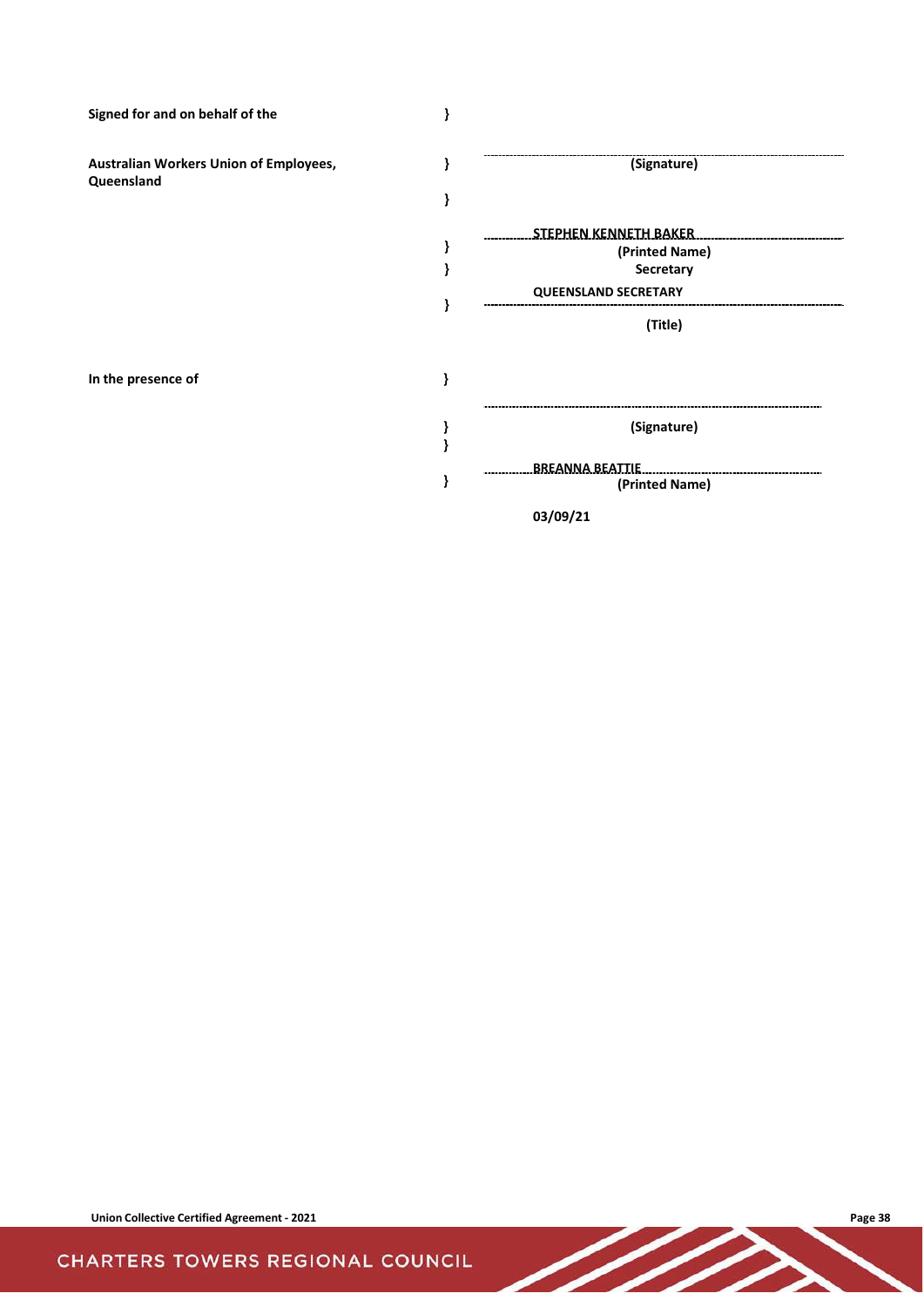**Signed for and on behalf of the } Queensland Services, Industrial Union of Employees } } (Signature) } NEIL HENDERSON (Printed Name) } Secretary } SECRETARY (Title) In the presence of } } (Signature) } } MICHELLE ROBERTSON (Printed Name)**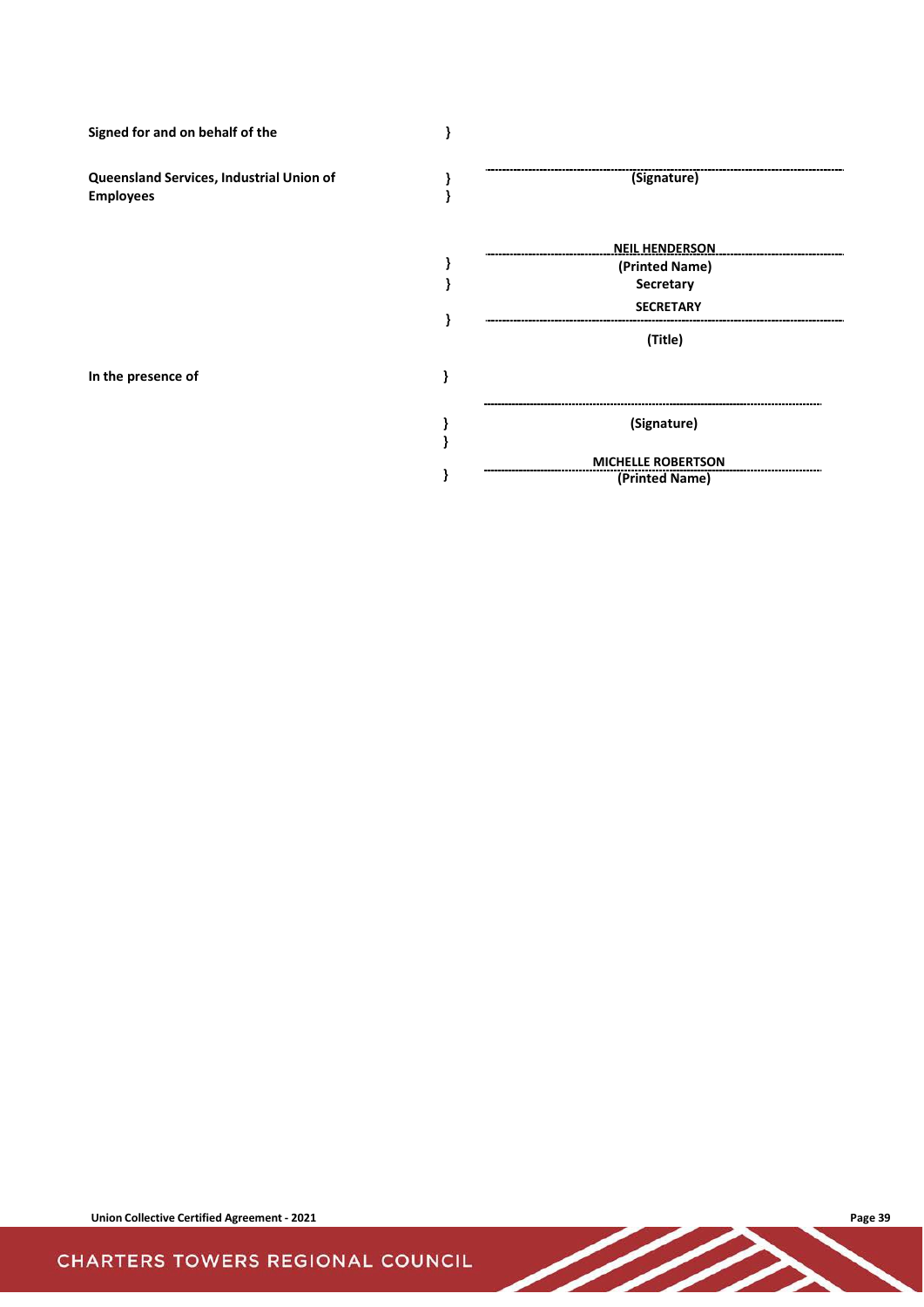**Signed for and on behalf of the }**

**Automotive, Metals, Engineering, Printing and Kindred Industries, Industrial Union of Employees, Queensland**

**} (Signature)**

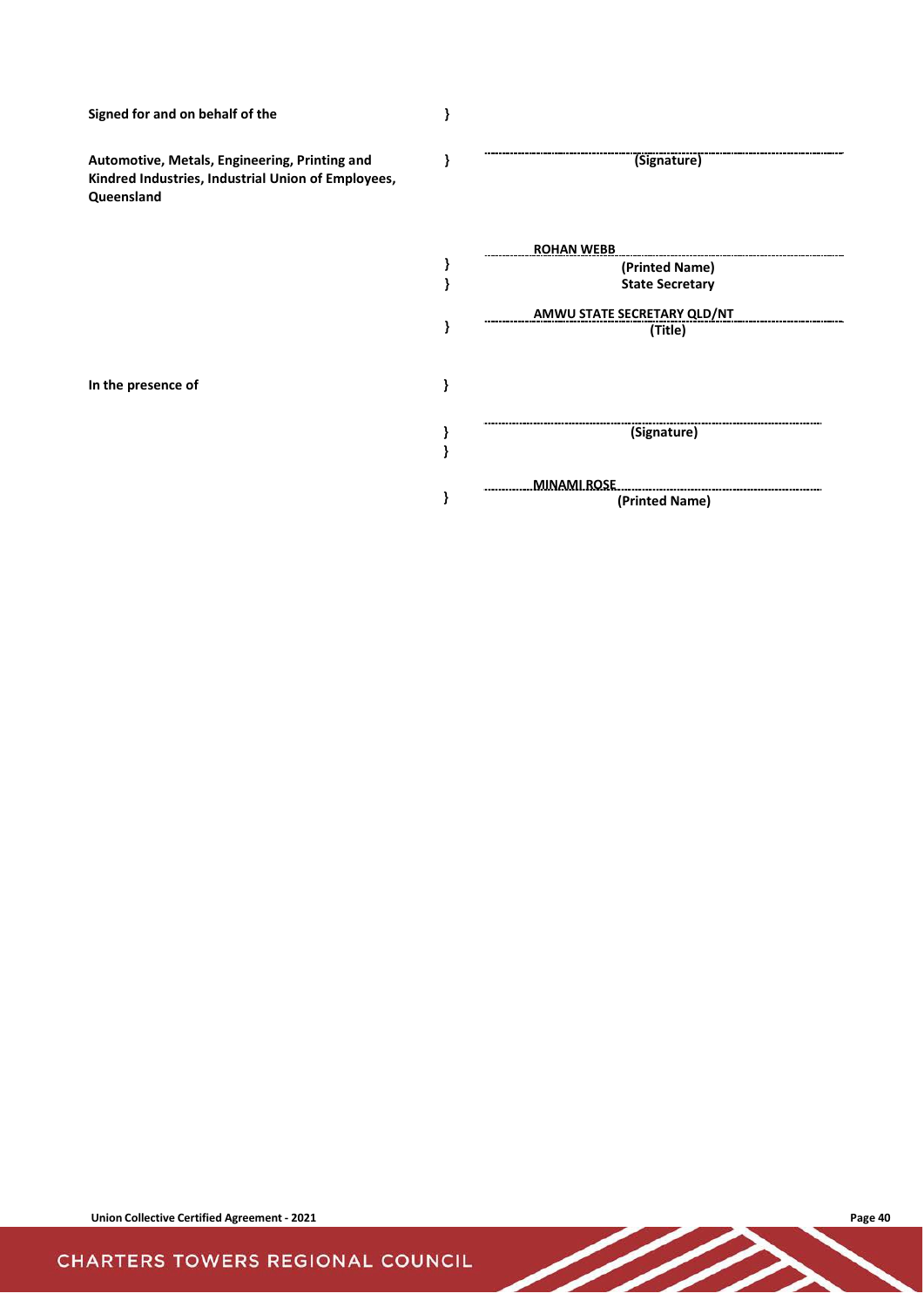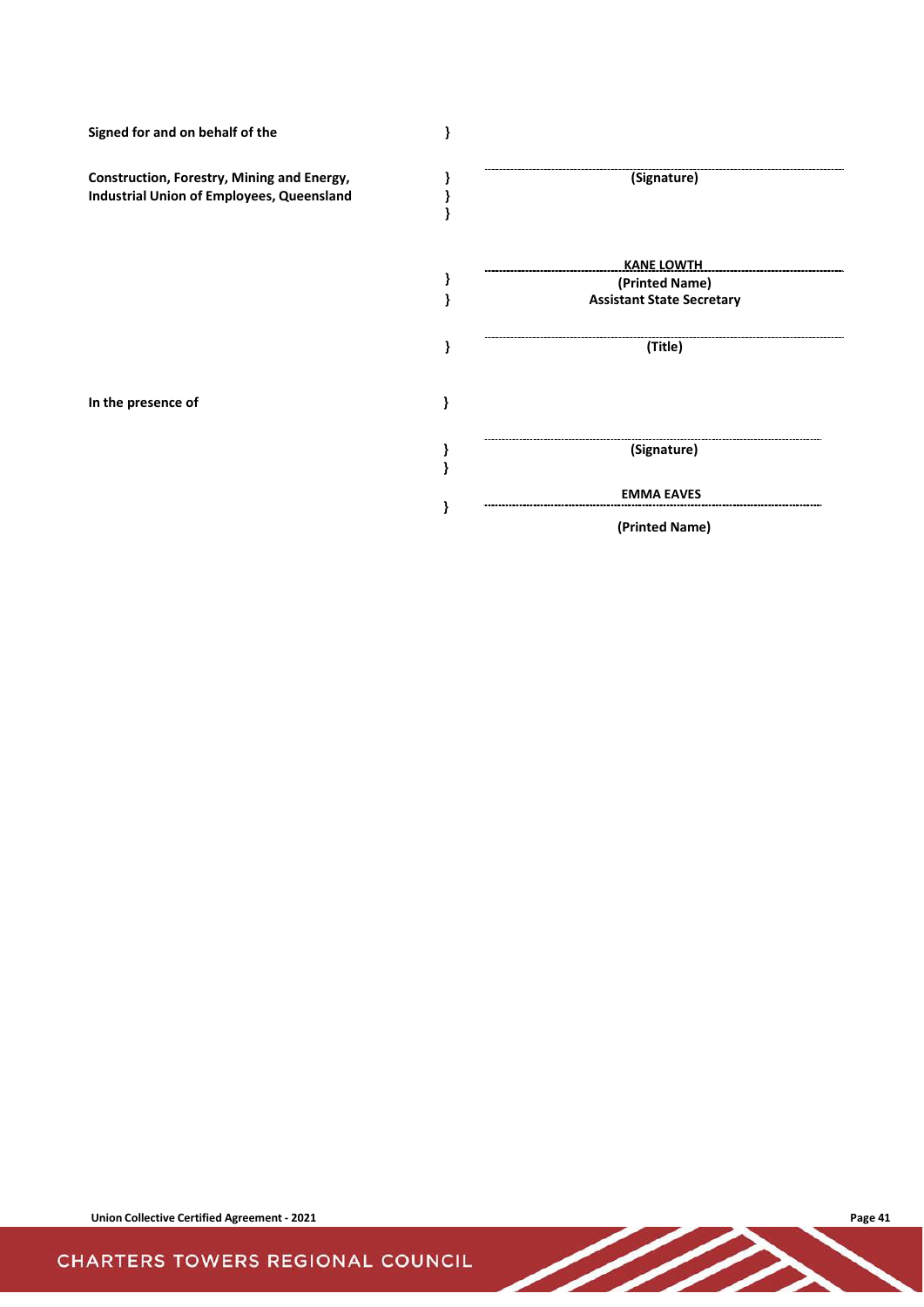